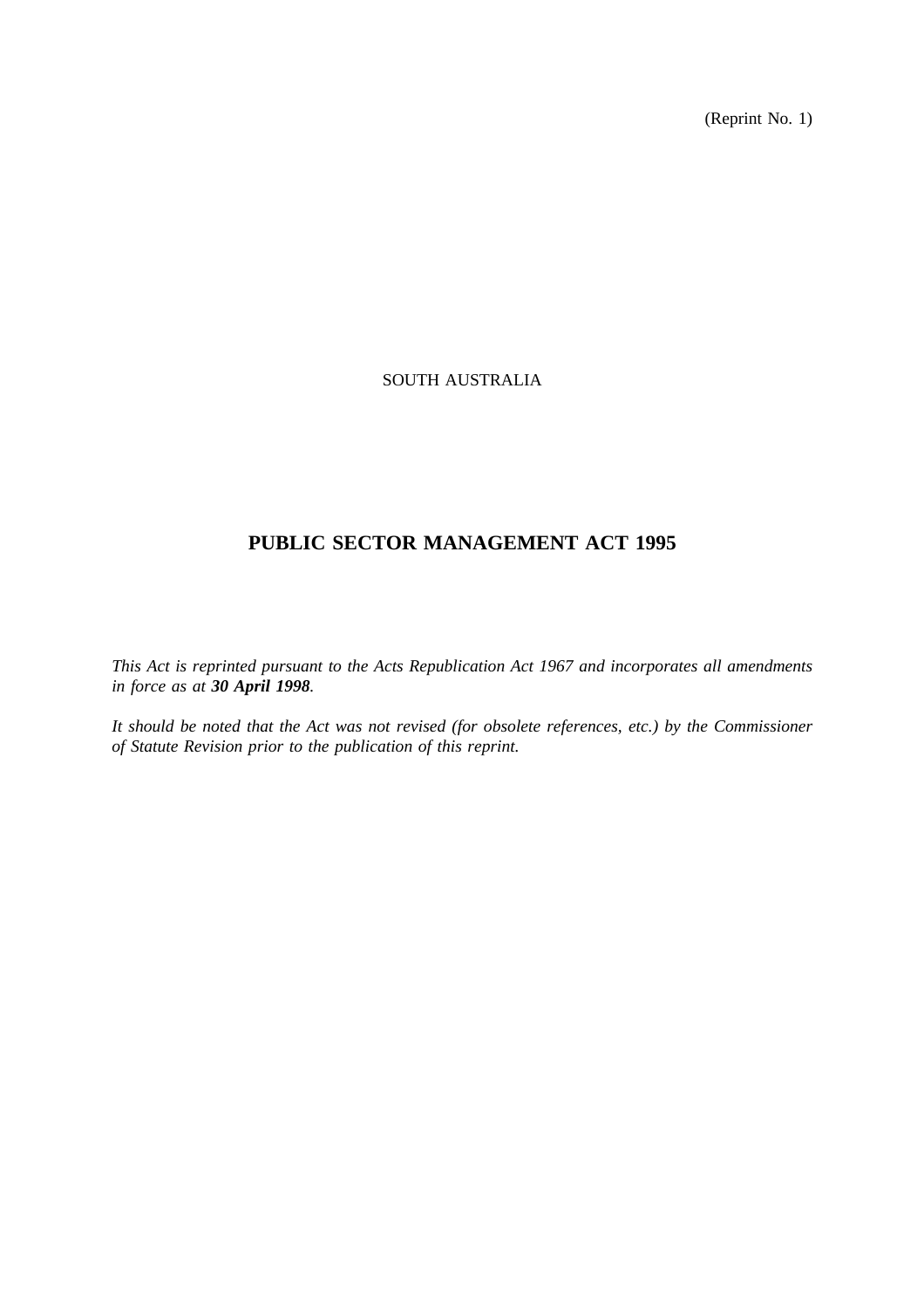## **SUMMARY OF PROVISIONS**

## **PART 1 PRELIMINARY**

- 1. Short title
- 2. Commencement
- 3. Interpretation

#### **PART 2 GENERAL PUBLIC SECTOR AIMS AND STANDARDS**

- 4. General management aims
- 5. Personnel management standards
- 6. Employee conduct standards

## **PART 3 PUBLIC SERVICE STRUCTURE**

- 7. Public Service structure
- 8. Crown employees to be employed in Public Service

#### **PART 4 CHIEF EXECUTIVES**

- 9. Administrative units to have Chief Executives
- 10. Conditions of Chief Executive's appointment
- 11. Contract overrides other provisions
- 12. Termination of Chief Executive's appointment
- 13. Provision for statutory office holder to have powers, etc., of Chief Executive
- 14. Chief Executive's general responsibilities
- 15. Extent to which Chief Executive is subject to Ministerial direction
- 16. Right of employee representatives and recognised organisations to make representations
- 17. Delegation
- 18. Chief Executive to disclose pecuniary interests

#### **PART 5**

## **COMMISSIONER FOR PUBLIC EMPLOYMENT**

- 19. Commissioner for Public Employment
- 20. Conditions of Commissioner's appointment
- 21. Termination of Commissioner's appointment
- 22. Functions of Commissioner
- 23. Extent to which Commissioner is subject to Ministerial direction
- 24. Recognised organisations and right of employee representatives and organisations to make representations
- 25. Investigative powers of Commissioner
- 26. Delegation by Commissioner
- 27. Commissioner to disclose pecuniary interests
- 28. Annual report
- 29. Special reports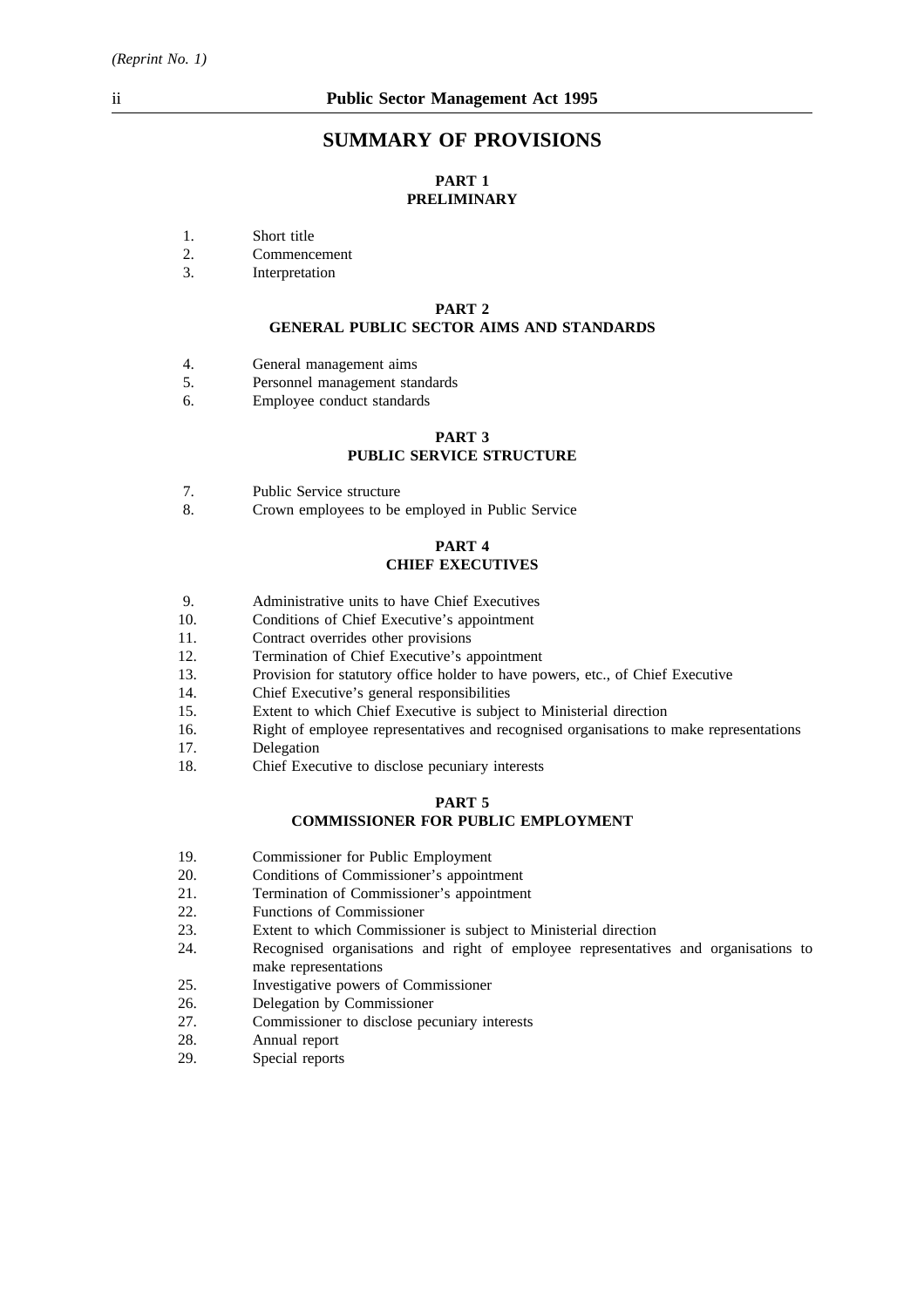#### **PART 6**

#### **GENERAL EMPLOYMENT DETERMINATIONS AND POSITIONS**

- 30. General employment determinations
- 31. Positions
- 32. Review of remuneration level of position

#### **PART 7**

## **PUBLIC SERVICE APPOINTMENTS (APART FROM CHIEF EXECUTIVES)**

#### **DIVISION 1—EXECUTIVE POSITIONS**

- 33. Appointment of executives
- 34. Conditions of executive's employment
- 35. Contract overrides other provisions
- 36. Termination of executive's employment by notice
- 37. Executive's general responsibilities

## **DIVISION 2—OTHER POSITIONS**

- 38. Division applies to positions other than executive positions
- 39. Appointment
- 40. Conditions of employment
- 41. Probation

### **DIVISION 3—APPOINTMENT PROCEDURES AND PROMOTION APPEALS**

- 42. Appointment procedures
- 43. Promotion appeals

#### **PART 8 GENERAL PUBLIC SERVICE EMPLOYMENT PROVISIONS**

### **DIVISION 1—ASSIGNMENT BETWEEN POSITIONS**

44. Assignment

#### **DIVISION 2—REMUNERATION**

- 45. Remuneration
- 46. Additional duties allowance
- 47. Reduction in salary arising from refusal or failure to carry out duties
- 48. Payment of remuneration on death

### **DIVISION 3—HOURS OF DUTY AND LEAVE**

49. Hours of duty and leave

#### **DIVISION 4—EXCESS EMPLOYEES**

50. Excess employees

#### **DIVISION 5—MENTAL OR PHYSICAL INCAPACITY**

51. Mental or physical incapacity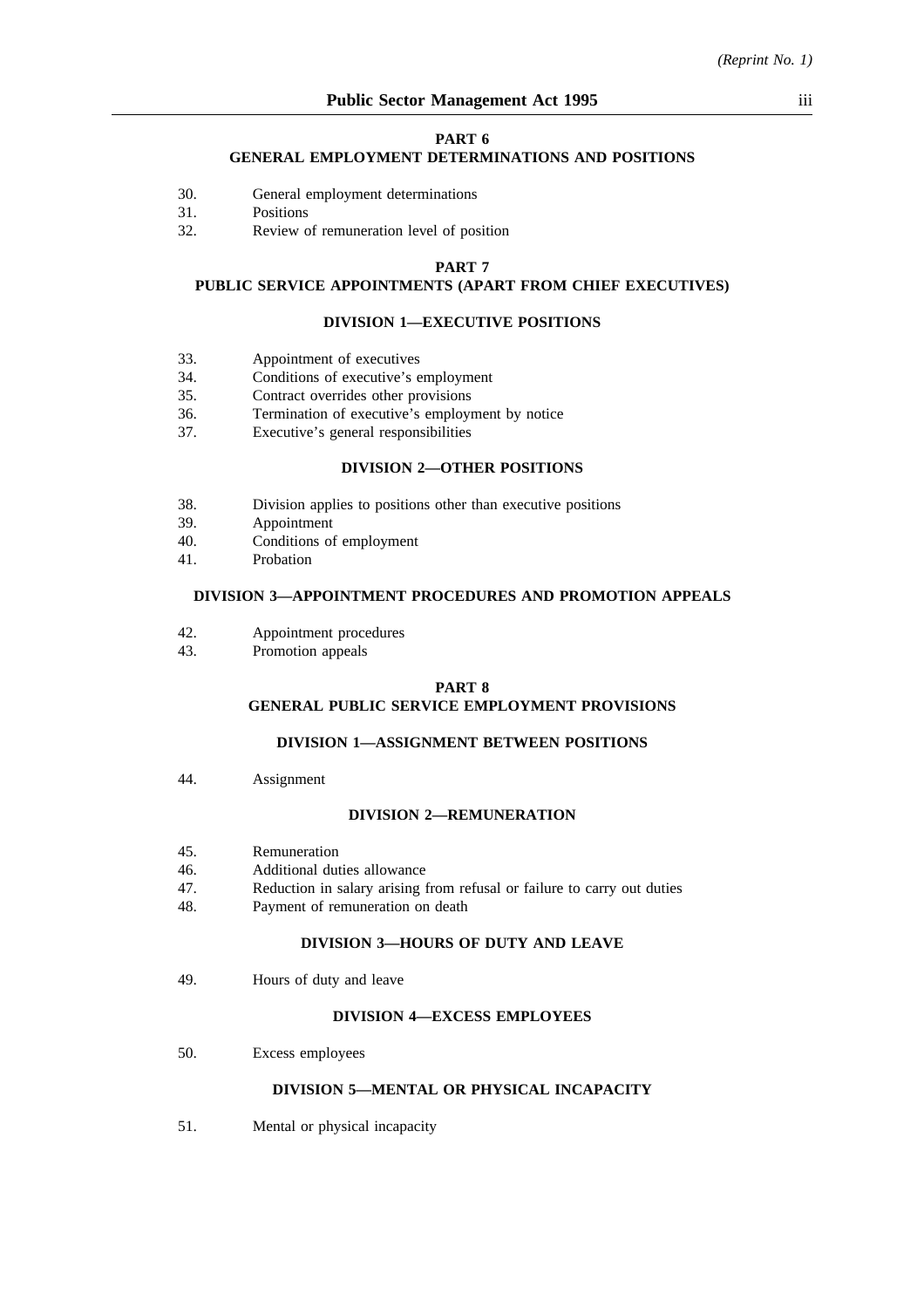#### **DIVISION 6—UNSATISFACTORY PERFORMANCE**

52. Unsatisfactory performance

#### **DIVISION 7—RESIGNATION AND RETIREMENT**

- 53. Resignation
- 54. Reappointment of employee who resigns to contest election
- 55. Retirement

### **DIVISION 8—CONDUCT AND DISCIPLINE**

- 56. Conflict of interest
- 57. General rules of conduct
- 58. Inquiries and disciplinary action
- 59. Suspension or transfer where disciplinary inquiry or serious offence charged
- 60. Disciplinary action on conviction of serious offence
- 61. Disciplinary appeals
- 62. Payments where employee has liability to Crown

### **DIVISION 9—APPEAL AGAINST ADMINISTRATIVE DECISIONS**

- 63. Chief Executive's responsibility to conciliate grievances
- 64. Grievance appeals

#### **PART 9 MISCELLANEOUS**

- 65. Preservation of powers of Governor to appoint, transfer and dismiss
- 66. Annual reports by public sector agencies
- 67. Equal employment opportunity programs
- 68. Transfers of employees within public sector
- 69. Appointment of Ministerial staff
- 70. Commissioner may approve arrangements for multiple appointments, etc.
- 70A. Incompatible public offices
- 71. Extension of operation of certain provisions of Act
- 72. Operation of Industrial and Employee Relations Act
- 73. Freedom of association for employees
- 74. Immunity from civil liability
- 75. Temporary exercise of statutory powers
- 76. Obsolete references
- 77. Evidentiary provision
- 78. War Service (Preference in Employment) Act
- 79. Service of notices
- 80. Regulations

#### **SCHEDULE 1**

*Persons Excluded from Public Service*

#### **SCHEDULE 2**

*Hours of Attendance, Holidays and Leave of Absence*

- 1. Hours of attendance
- 2. Directions relating to part-time employment
- 3. Public Service holidays
- 4. Closure of offices, etc.
- 5. Recreation leave
- 6. Sick leave, etc.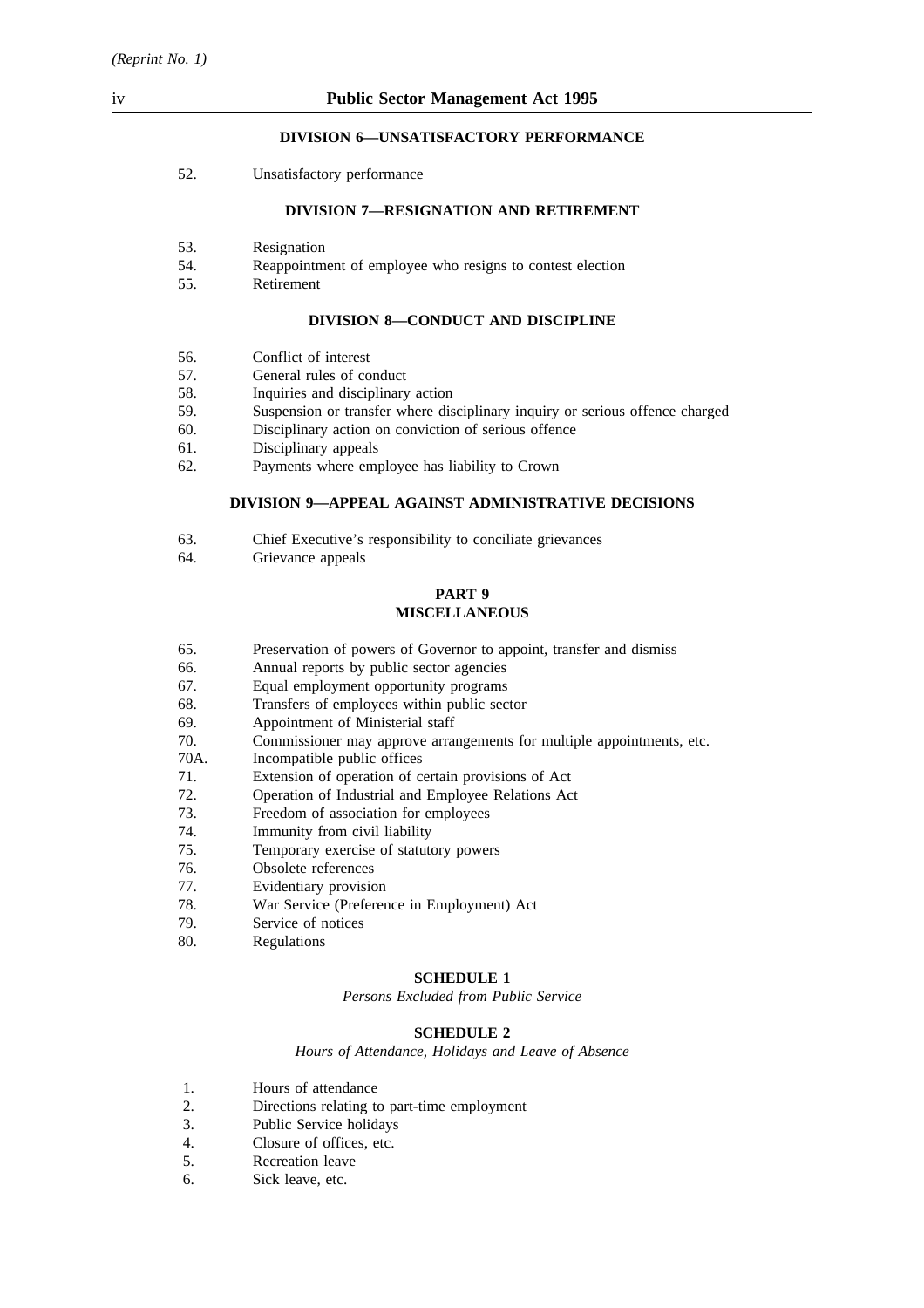- 7. Special leave
- 8. Long service leave
- 9. Time and manner in which long service leave is to be taken
- 10. Long service leave to be on full pay
- 11. Payment in lieu of long service leave
- 12. Adjustment to leave rights based on prior service
- 13. Payment in respect of leave on death

#### **SCHEDULE 3**

*Promotion and Grievance Appeals Tribunal and Disciplinary Appeals Tribunal*

- 1. Promotion and Grievance Appeals Tribunal and Disciplinary Appeals Tribunal
- 2. Appointment of Presiding Officer and Deputy Presiding Officer
- 3. Panels of nominees
- 4. Constitution of Tribunal and divisions of Tribunal
- 5. Procedure at meetings of Tribunal
- 6. Employee not subject to direction
- 7. Secretary to Tribunal
- 8. Principles on which Promotion and Grievance Appeals Tribunal is to act
- 9. Notice of proceedings, etc.
- 10. Representation
- 11. Powers of Tribunal
- 12. Witness fees
- 13. Reasons for decision
- 14. Report on proceedings of Tribunal

#### **SCHEDULE 4**

#### *Repeal and Transitional Provisions*

- 1. Repeal
- 2. Commissioner
- 3. Administrative units continued
- 4. Positions continued
- 5. Employees continued in positions
- 6. Basis of employment
- 7. Executives
- 8. Chief Executives
- 9. Temporary promotional reassignments
- 10. Classification and remuneration levels of positions
- 11. Tribunals continued
- 12. Leave rights
- 13. Directions, etc., continued
- 14. Acts Interpretation Act applies
- 15. Interaction with Superannuation legislation

#### **SCHEDULE 5**

*Amendment of Industrial and Employee Relations Act 1994*

## **APPENDIX 1 LEGISLATIVE HISTORY**

### **APPENDIX 2 DIVISIONAL PENALTIES AND EXPIATION FEES**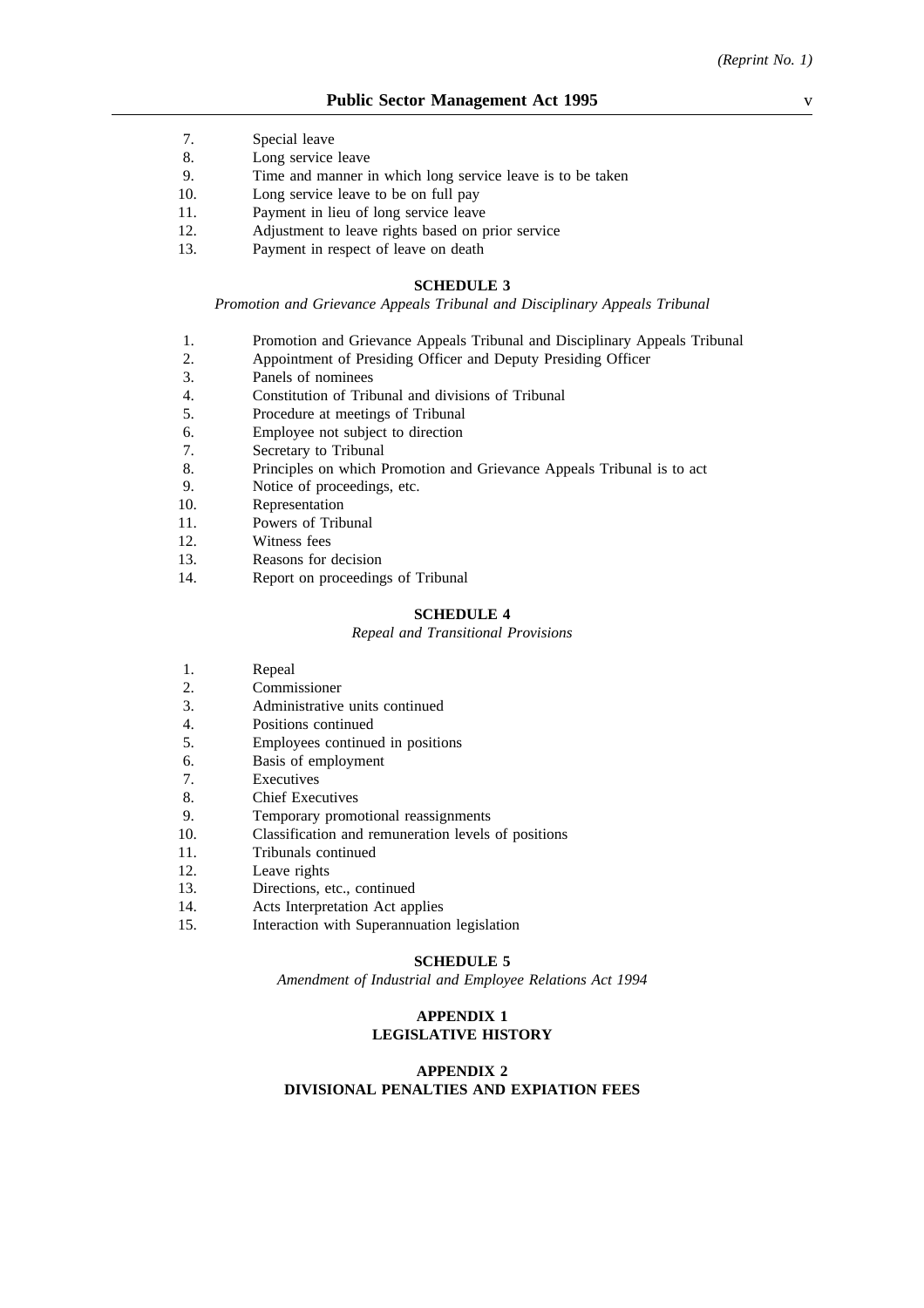## **PUBLIC SECTOR MANAGEMENT ACT 1995**

being

#### Public Sector Management Act 1995, No. 39 of 1995 [Assented to 4 May 1995]<sup>1</sup>

#### as amended by

Public Sector Management (Incompatible Public Offices) Amendment Act 1998 No. 17 of 1998 [Assented to 2 April 1998]<sup>2</sup>

<sup>1</sup> Came into operation 17 July 1995: *Gaz*. 13 July 1995, p. 54.<br><sup>2</sup> Came into operation 30 April 1998: *Gaz*. 30 April 1998, p. 2

<sup>2</sup> Came into operation 30 April 1998: *Gaz*. 30 April 1998, p. 2022.

N.B. The amendments effected to this Act by the *Statutes Amendment (Honesty and Accountability in Government) Act 2003* have not been brought into operation.

#### *NOTE:*

 $\ddot{\phantom{0}}$ 

- *Asterisks indicate repeal or deletion of text.*
- *For the legislative history of the Act see Appendix 1.*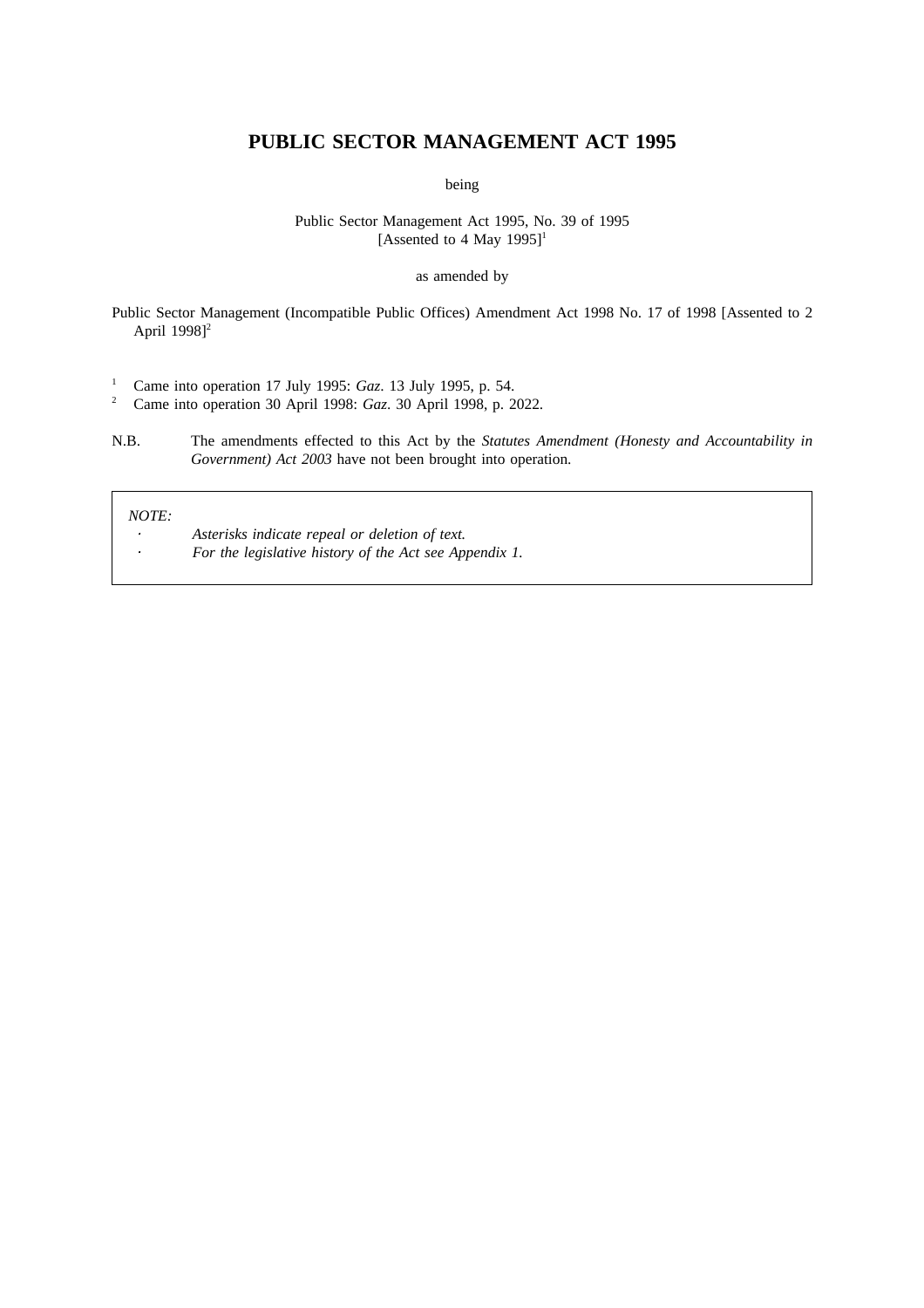**An Act to make provision for the Public Service of the State and its management and for certain general public sector management matters; to repeal the Government Management and Employment Act 1985; to amend the Industrial and Employee Relations Act 1994; and for other purposes.**

The Parliament of South Australia enacts as follows:

## **PART 1 PRELIMINARY**

## **Short title**

**1.** This Act may be cited as the *Public Sector Management Act 1995.*

### **Commencement**

**2.** This Act will come into operation on a day to be fixed by proclamation.

## **Interpretation**

**3.** (1) In this Act, unless the contrary intention appears—

"**administrative decision**" means—

- *(a)* a decision; or
- *(b)* failure or refusal to make a decision,

in the exercise or purported exercise of administrative authority, but does not include a decision or failure or refusal on the part of—

- *(c)* the Governor; or
- *(d)* a Minister; or
- *(e)* the Commissioner when acting under Part 5 or 6; or
- *(f)* the Disciplinary Appeals Tribunal or the Promotion and Grievance Appeals Tribunal;

"**administrative unit**" means an administrative structure in which persons are or are to be employed, established under this Act as an administrative unit;

"**casual position**" means a position with duties required to be performed—

- *(a)* for a period not exceeding four weeks; or
- *(b)* for hours that are not regular or do not exceed 15 hours in a week;

"**Chief Executive**" means a person holding, or acting in, the position of Chief Executive of an administrative unit;

"**the Commissioner**" means the person holding, or acting in, the position of Commissioner for Public Employment;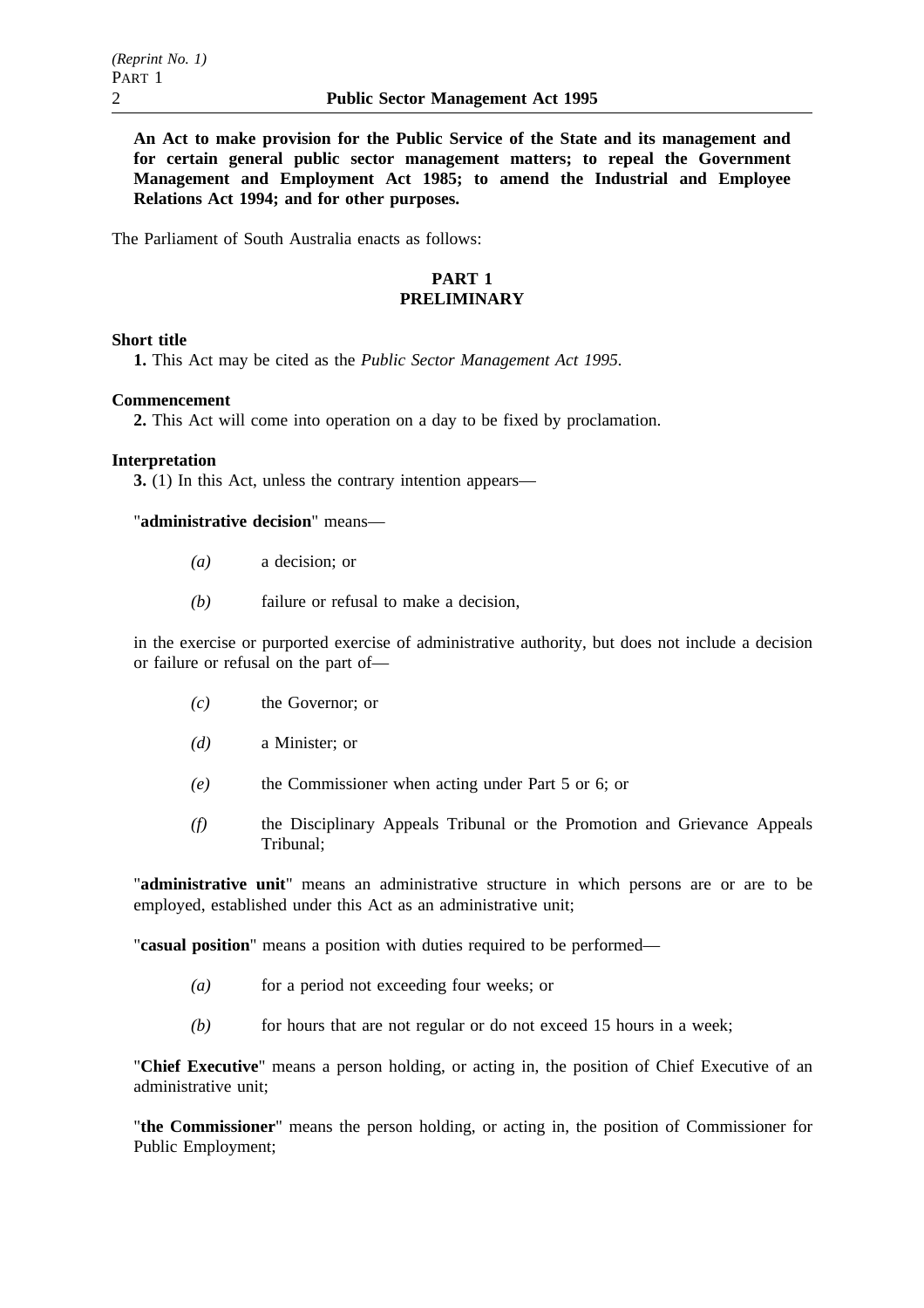"**the Disciplinary Appeals Tribunal**" means the Tribunal of that name established under Schedule 3;

"**effective service**" of an employee means the period of the employee's continuous service in the Public Service subject to any adjustment required to be made to that period under this Act;

"**employee**" means—

- *(a)* in relation to Part 2—a public sector employee; or
- *(b)* in relation to the remainder of this Act—a Chief Executive or executive of an administrative unit or any other person appointed to the Public Service;

"**executive**" means an employee occupying a position determined by the Commissioner under Part 6 to be an executive position;

"**merit**", in relation to selection processes, means—

- *(a)* the extent to which each of the applicants has abilities, aptitude, skills, qualifications, knowledge, experience (including community experience) and personal qualities relevant to the carrying out of the duties in question; and
- *(b)* if relevant—
	- (i) the manner in which each of the applicants carried out any previous employment or occupational duties or functions; and
	- (ii) the extent to which each of the applicants has potential for development;

"**the Minister**" means the Minister to whom the administration of this Act is for the time being committed;

"**the Promotion and Grievance Appeals Tribunal**" means the Tribunal of that name established under Schedule 3;

"**the public sector**" means all public sector agencies and public sector employees and the operations and activities carried on by the agencies and employees;

"**public sector agency**" means—

- *(a)* an administrative unit; or
- *(b)* an agency or instrumentality of the Crown (including a Minister); or
- *(c)* a body corporate—
	- (i) comprised of persons, or with a governing body comprised of persons, a majority of whom are appointed by the Governor, a Minister or an agency or instrumentality of the Crown; or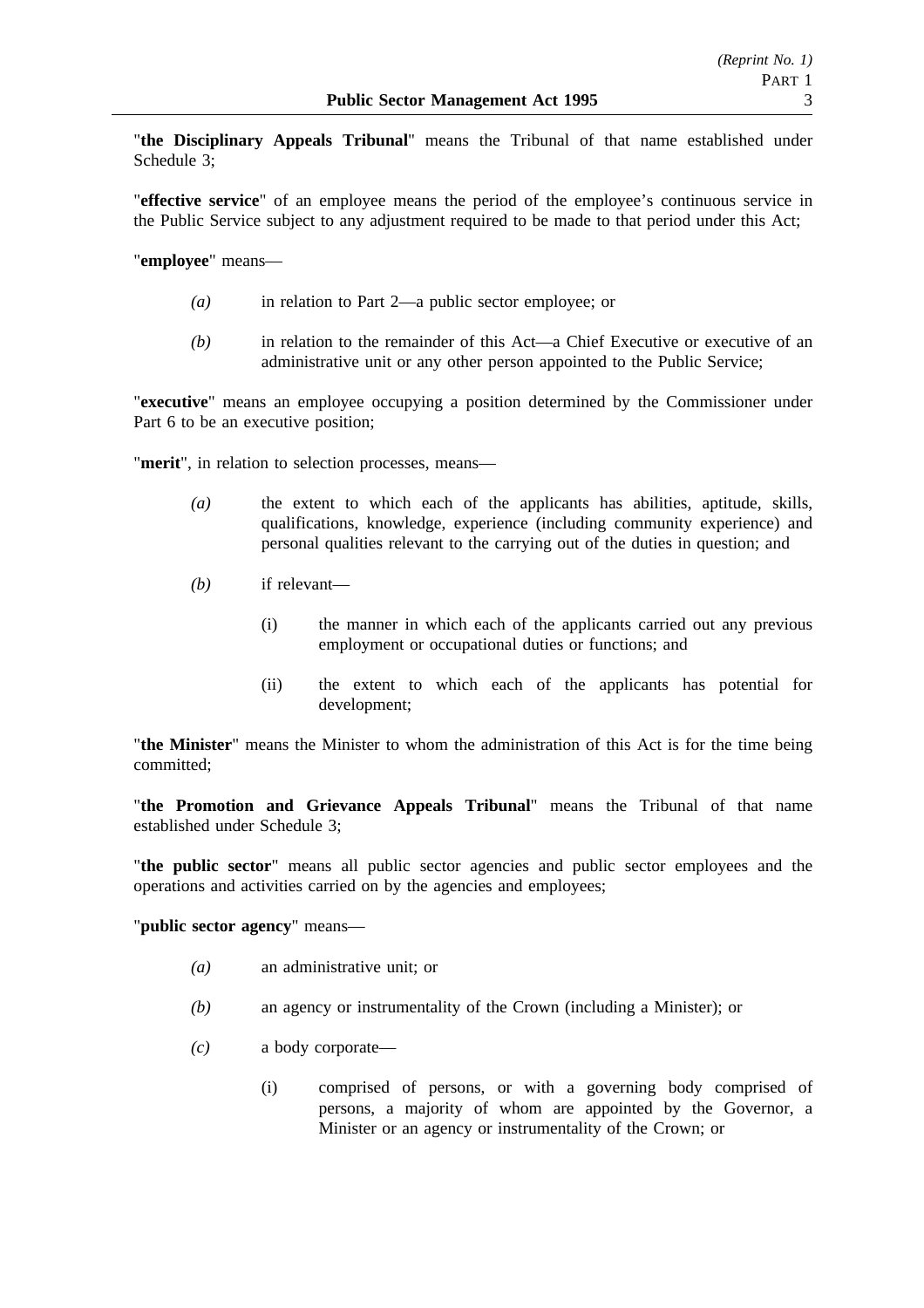- (ii) subject to control or direction by a Minister; or
- (iii) declared under subsection (2) to be a public sector agency,

but does not include a person or body declared under subsection (2) not to be a public sector agency;

"**public sector employee**" means a person appointed to the Public Service or employed by the Crown or a public sector agency;

"**recognised organisation**" means an association declared to be a recognised organisation by the Commissioner under Part 5;

"**remuneration**" means salary, allowances and other monetary benefits payable to an employee;

"**remuneration level**" of a position in the Public Service means the level fixed for the position in a structure of remuneration levels in accordance with the appropriate determination of the Commissioner under Part 6;

"**selection processes**" means the processes by which applications are sought and applicants selected for the purpose of employment in the public sector;

"**temporary position**" means a position—

- *(a)* with duties that—
	- (i) are of a temporary nature; or
	- (ii) are required to be performed urgently without the delay involved in conducting selection processes; and
- *(b)* with a term of employment not exceeding 12 months;

"**total remuneration package value**" of a position under a contract means the sum that results from aggregating—

- *(a)* the remuneration specified in the contract; and
- *(b)* the sums specified in the contract as representing the values of the benefits (other than remuneration) to which the employee is entitled under the contract.
- (2) The Minister may, by notice published in the *Gazette*—
- *(a)* declare that a specified person or body is or is not a public sector agency for the purposes of this Act; or
- *(b)* vary or revoke a notice under this subsection.

*Note: For definition of divisional penalties (and divisional expiation fees) see Appendix 2.*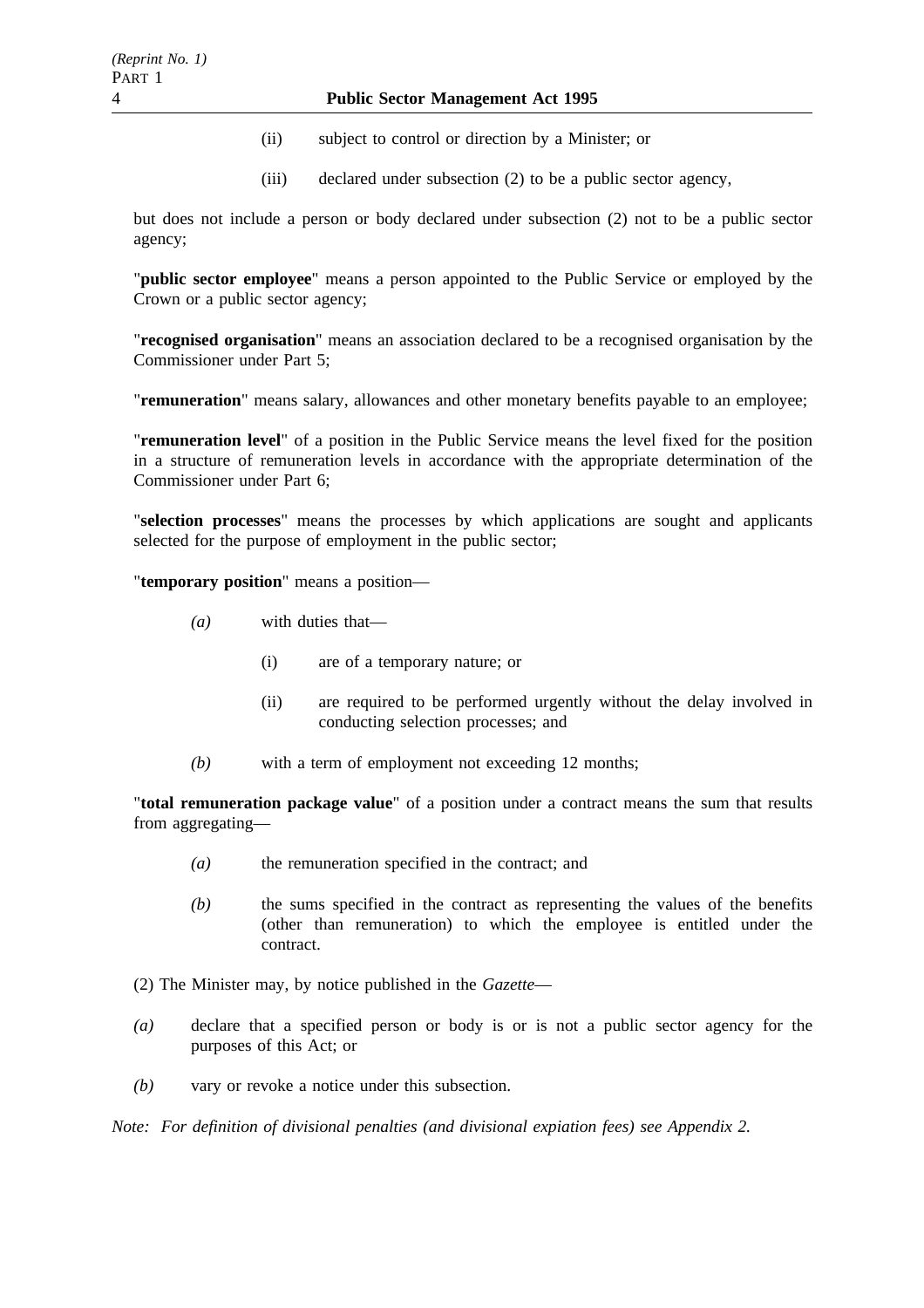## **PART 2**

## **GENERAL PUBLIC SECTOR AIMS AND STANDARDS**

#### **General management aims**

**4.** (1) Public sector agencies will aim to—

- *(a)* provide responsive, effective and efficient services to the community and the Government; and
- *(b)* maintain structures, systems and processes that work without excessive formality and that can adapt quickly to changing demands; and
- *(c)* recognise the importance of their people through training, ongoing development and appropriate remuneration; and
- *(d)* manage all resources effectively, prudently and in a fully accountable manner; and
- *(e)* continuously improve their performance in delivering services.
- (2) Public sector agencies must implement all legislative requirements relevant to the agencies.

#### **Personnel management standards**

**5.** In personnel management, public sector agencies will—

- *(a)* base all selection decisions on a proper assessment of merit; and
- *(b)* treat employees fairly and consistently and not subject employees to arbitrary or capricious administrative decisions; and
- *(c)* prevent unlawful discrimination against employees or persons seeking employment in the public sector on the ground of sex, sexuality, marital status, pregnancy, race, physical impairment or any other ground and ensure that no form of unjustifiable discrimination is exercised against employees or persons seeking employment in the public sector; and
- *(d)* use diversity in their workforces to advantage and afford employees equal opportunities to secure promotion and advancement in their employment; and
- *(e)* afford employees reasonable avenues of redress against improper or unreasonable administrative decisions; and
- *(f)* provide safe and healthy working conditions; and
- *(g)* prevent nepotism and patronage.

## **Employee conduct standards**

**6.** Public sector employees are expected to—

- *(a)* treat the public and other employees with respect and courtesy; and
- *(b)* utilise resources at their disposal in an efficient, responsible and accountable manner; and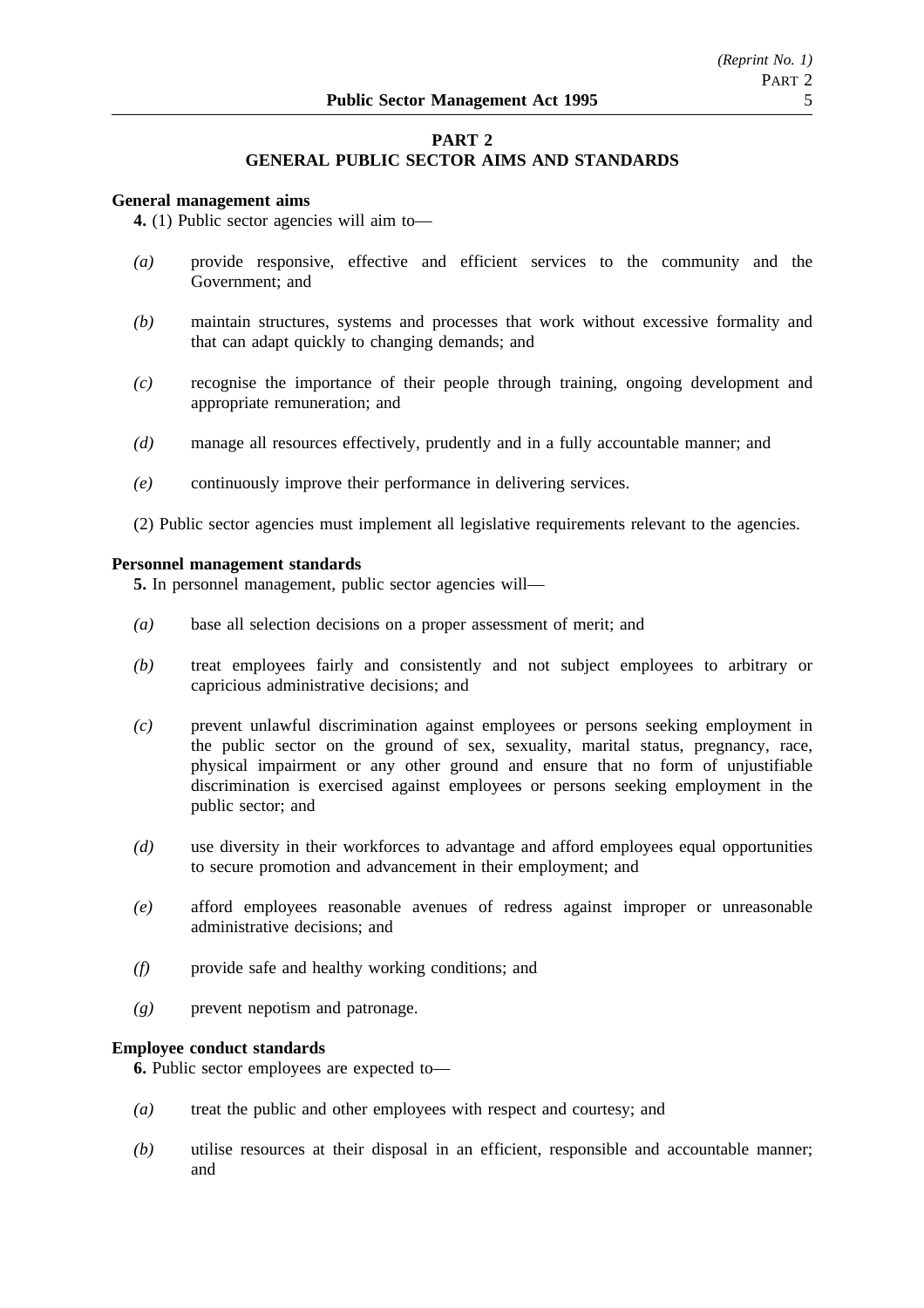- *(c)* deal with information of which they have knowledge as a result of their work only in accordance with the requirements of their agencies; and
- *(d)* endeavour to give their best to meet performance standards and other organisational requirements; and
- *(e)* conduct themselves in public in a manner that will not reflect adversely on the public sector, their agencies and other employees; and
- *(f)* observe all relevant legislative requirements.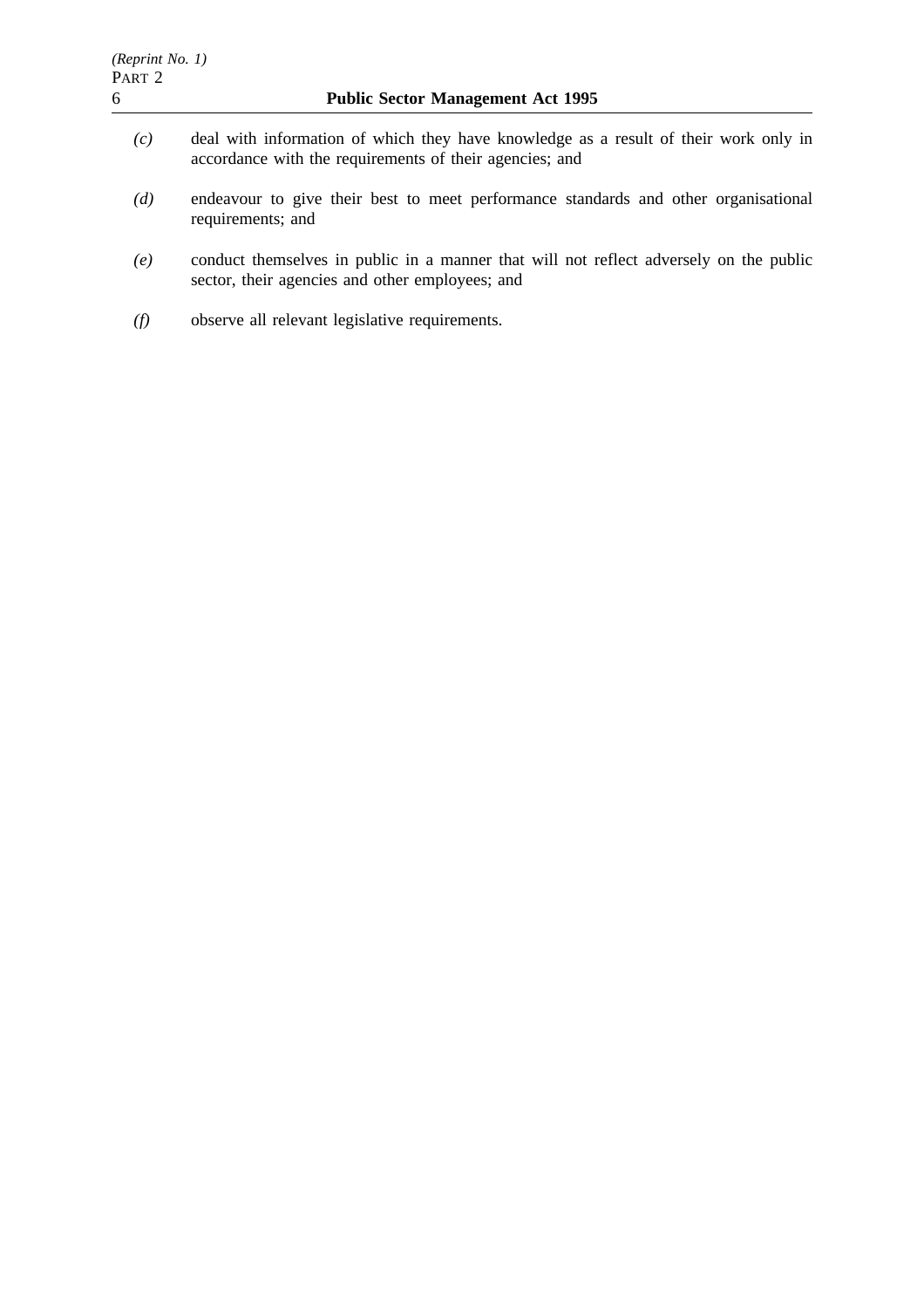## **PART 3 PUBLIC SERVICE STRUCTURE**

### **Public Service structure**

**7.** (1) The Public Service consists of administrative units established under this Act.

- (2) The Governor may, by proclamation—
- *(a)* establish an administrative unit and assign a title to it; and
- *(b)* alter the title of an administrative unit; and
- *(c)* abolish an administrative unit.
- (3) The Governor may, by the same or a separate proclamation—
- *(a)* transfer particular employees or classes of employees from an administrative unit to another administrative unit; and
- *(b)* incorporate particular public sector employees or classes of public sector employees (not forming part of the Public Service) into an administrative unit; and
- *(c)* exclude from the Public Service particular public sector employees or classes of public sector employees previously incorporated into an administrative unit; and
- *(d)* make any appointment or transitional or ancillary provision that may be necessary or expedient in the circumstances.
- (4) The Governor may, by proclamation, vary or revoke a proclamation under this section.

(5) If a proclamation abolishing an administrative unit makes no provision for the transfer of employees in the administrative unit, the employees become employees in an administrative unit designated by the Commissioner.

(6) Before a recommendation is made to the Governor as to a matter referred to in subsection (3) that will affect a significant number of employees, the Minister must, so far as is practicable—

- *(a)* give notice of the proposed recommendation—
	- (i) to the employees; and
	- (ii) if a significant number of the members of a recognised organisation will be affected by the proposed recommendation—to the organisation; and
- *(b)* hear any representations or argument that representatives of the employees or the organisation may wish to present in relation to the proposed recommendation.

(7) A proclamation under this section has effect according to its terms and despite any other Act.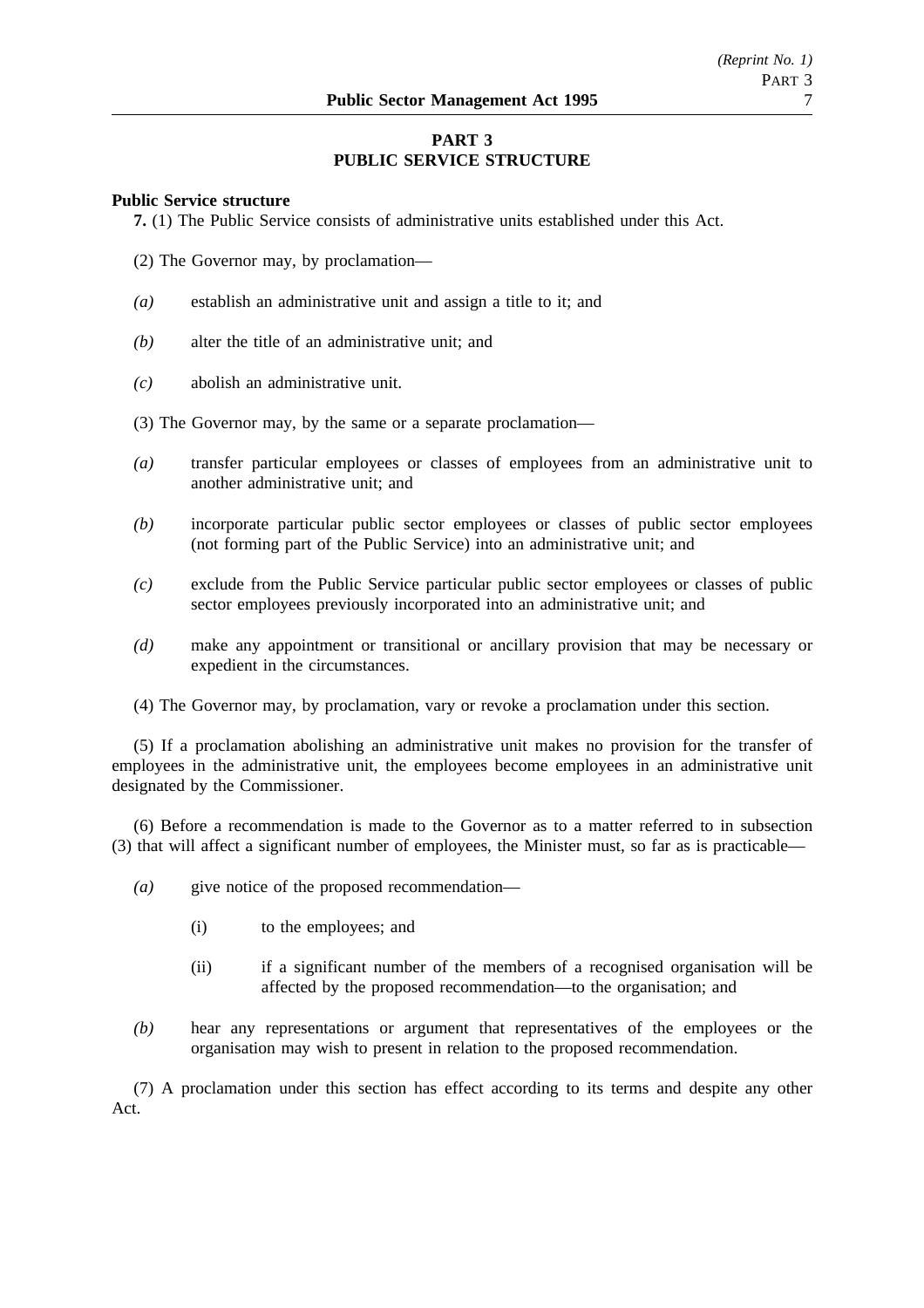# **Crown employees to be employed in Public Service**

**8.** Subject to Schedule 1, all persons employed by or on behalf of the Crown must be employed in the Public Service under this Act.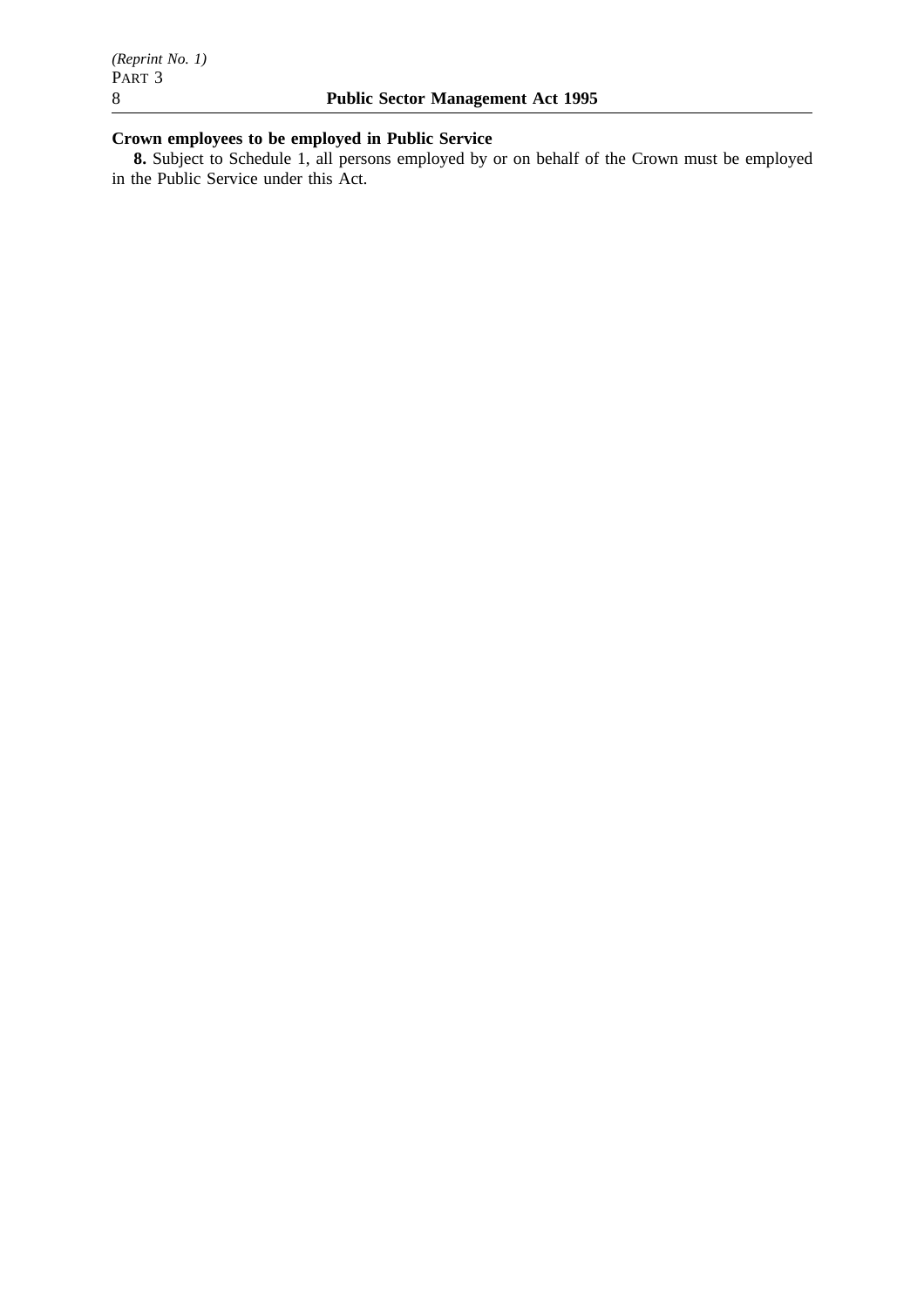## **PART 4 CHIEF EXECUTIVES**

### **Administrative units to have Chief Executives**

**9.** (1) There is to be a Chief Executive of each administrative unit.

(2) A Chief Executive is to be appointed by the Governor.

(3) The Governor may assign a title to a position of Chief Executive and may subsequently alter the title.

- (4) When—
- *(a)* there is a temporary vacancy in the position of Chief Executive of an administrative unit; or
- *(b)* the Chief Executive is absent from, or unable to discharge, official duties,

the Minister may assign an employee to act in the position or the Minister responsible for the unit may assign an employee in the unit to act in the position.

#### **Conditions of Chief Executive's appointment**

**10.** (1) The conditions of appointment to a position of Chief Executive of an administrative unit are to be subject to a contract made between the Chief Executive and the Premier in consultation with the Minister responsible for the unit.

(2) The contract must specify—

- *(a)* that the Chief Executive is appointed for a term not exceeding five years specified in the contract and is eligible for reappointment; and
- *(b)* that the Chief Executive is to meet performance standards as set from time to time by the Premier and the Minister responsible for the administrative unit; and
- *(c)* that the Chief Executive is entitled to remuneration and other benefits specified in the contract; and
- *(d)* the sums representing the values of the benefits (other than remuneration); and
- *(e)* the total remuneration package value of the position under the contract.

(3) The decision whether to reappoint to the position at the end of a term of appointment must be made and notified to the Chief Executive not less than three months before the end of the term.

(4) If the contract so provides, the Chief Executive will be entitled to some other specified appointment in the Public Service (without any requirement for selection processes to be conducted) in the event that he or she is not reappointed at the end of a term of appointment or in other circumstances specified in the contract.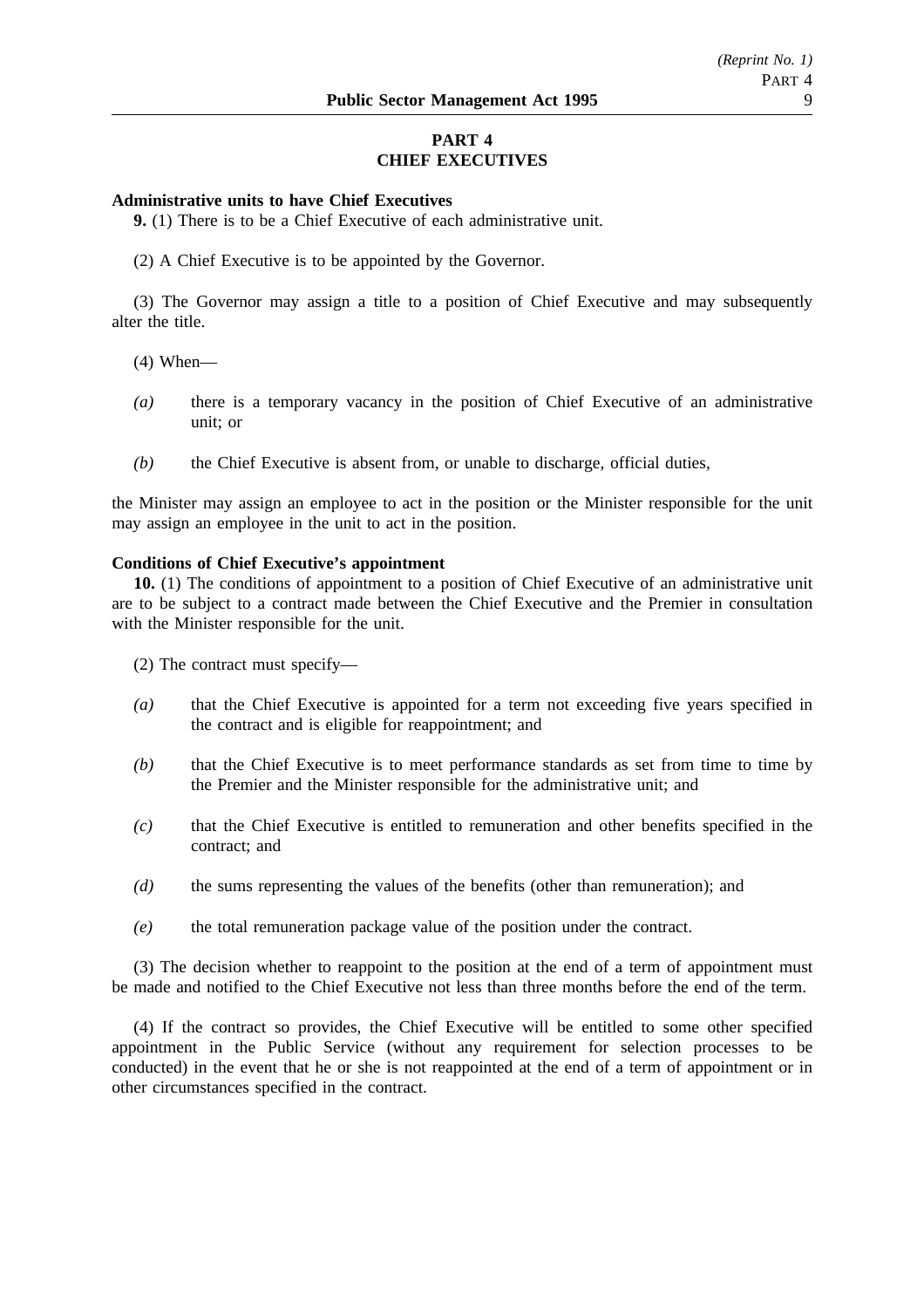### **Contract overrides other provisions**

**11.** (1) The contract relating to a Chief Executive's appointment may make any other provision considered appropriate, including provision excluding or modifying a provision of this Act (other than this Part).

(2) The contract will prevail, to the extent of any inconsistency, over the provisions of this Act (other than this Part).

## **Termination of Chief Executive's appointment**

**12.** (1) A Chief Executive's appointment may be terminated by the Governor—

- *(a)* on the ground that the Chief Executive—
	- (i) has been guilty of misconduct; or
	- (ii) has been convicted of an offence punishable by imprisonment; or
	- (iii) has engaged in any remunerative employment, occupation or business outside the duties of the position without the consent of the Minister responsible for the administrative unit; or
	- (iv) has become bankrupt or has applied to take the benefit of a law for the relief of insolvent debtors; or
	- (v) has, because of mental or physical incapacity, failed to carry out duties of the position satisfactorily or to the performance standards specified in the contract relating to his or her appointment; or
	- (vi) has, for any other reason, in the opinion of the Premier and the Minister responsible for the administrative unit, failed to carry out duties of the position satisfactorily or to the performance standards specified in the contract relating to his or her appointment; or
- *(b)* by not less than three months notice in writing to the Chief Executive.
- (2) A Chief Executive's appointment is terminated if the Chief Executive—
- *(a)* becomes a member, or a candidate for election as a member, of the Parliament of the State or the Commonwealth; or
- *(b)* is sentenced to imprisonment for an offence.

(3) A Chief Executive may resign from the position by not less than three months notice in writing to the Minister responsible for the administrative unit (unless notice of a shorter period is accepted by that Minister).

(4) Subject to this section and any provision in the contract relating to the Chief Executive's appointment, if a Chief Executive's appointment is terminated by the Governor by notice under subsection  $(1)(b)$ , the Chief Executive is entitled to a termination payment of an amount equal to three months remuneration (as determined for the purposes of this subsection under the contract) for each uncompleted year of the term of appointment (with a *pro rata* adjustment in relation to part of a year) up to a maximum of 12 months remuneration (as so determined).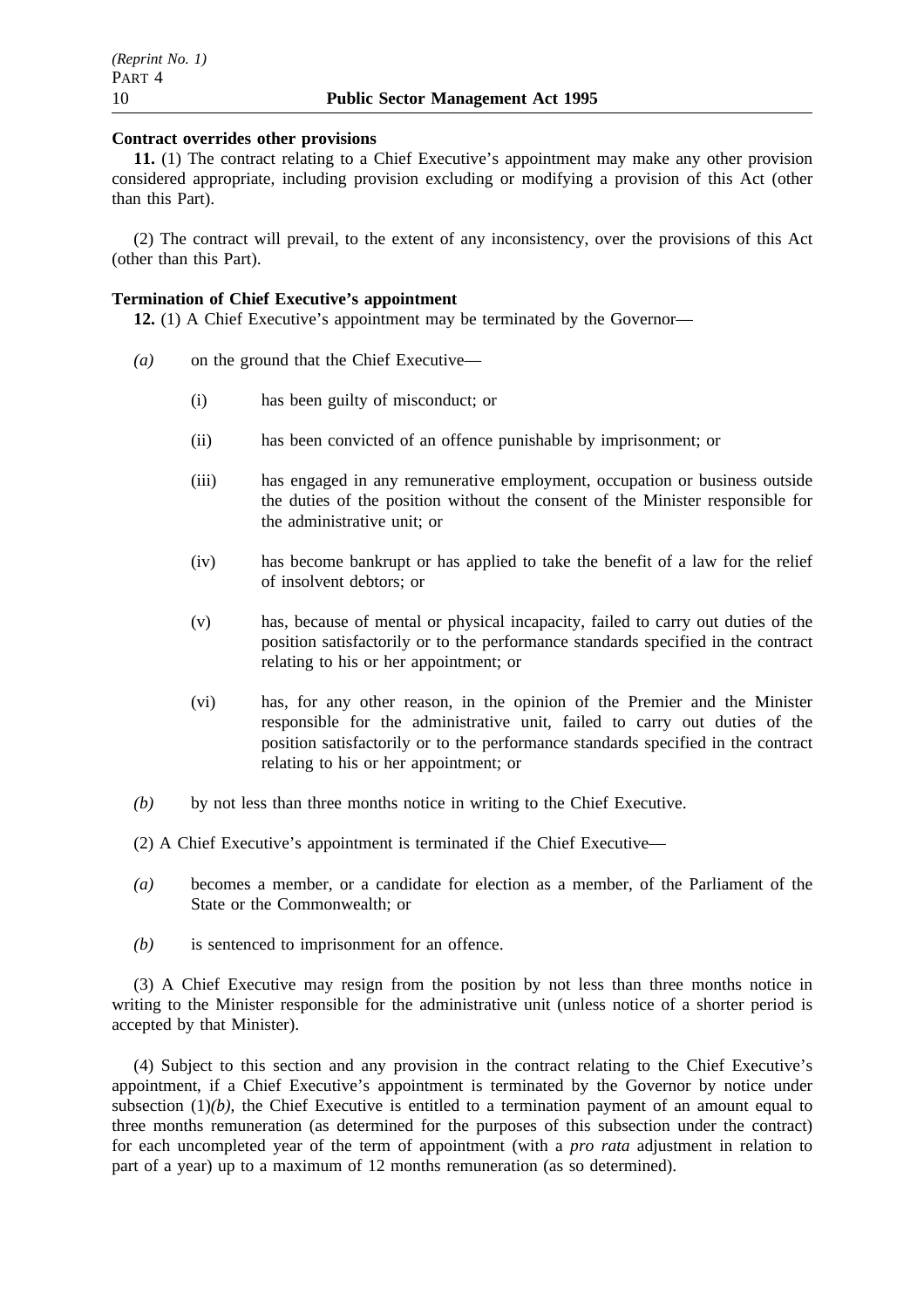(5) A Chief Executive is not entitled to a termination payment if the Chief Executive is appointed to some other position in the Public Service in accordance with the contract relating to his or her appointment.

## **Provision for statutory office holder to have powers, etc., of Chief Executive**

**13.** Despite the preceding provisions of this Part, the Minister may, by notice published in the *Gazette*—

- *(a)* declare that the person for the time being holding or acting in a specified statutory office established under an Act will have the powers and functions of Chief Executive in relation to an administrative unit; and
- *(b)* revoke a declaration under this section.

### **Chief Executive's general responsibilities**

**14.** The Chief Executive of an administrative unit is responsible to the Minister responsible for the unit for—

- *(a)* the effective management of the unit and the general conduct of its employees; and
- *(b)* the attainment of the performance standards set from time to time under the contract relating to the Chief Executive's appointment; and
- *(c)* ensuring the observance within the unit of the aims and standards contained in Part 2; and
- *(d)* ensuring that the unit contributes to the attainment of the Government's overall objectives consistently with legislative requirements.

### **Extent to which Chief Executive is subject to Ministerial direction**

**15.** (1) Subject to this section, the Chief Executive of an administrative unit is subject to direction by the Minister or by the Minister responsible for the unit.

(2) No Ministerial direction may be given to a Chief Executive relating to the appointment, assignment, transfer, remuneration, discipline or termination of a particular person.

### **Right of employee representatives and recognised organisations to make representations**

**16.** (1) Before making a decision, or taking action, that will affect a significant number of employees, a Chief Executive must, so far as is practicable—

- *(a)* give notice of the proposed decision or action—
	- (i) to the employees; and
	- (ii) if a significant number of the members of a recognised organisation will be affected by the proposed decision or action—to the organisation; and
- *(b)* hear any representations or argument that representatives of the employees or the organisation may wish to present in relation to the proposed decision or action.

(2) Nothing in this section limits or restricts the carrying out of a function or exercise of a power by a Chief Executive under this Act.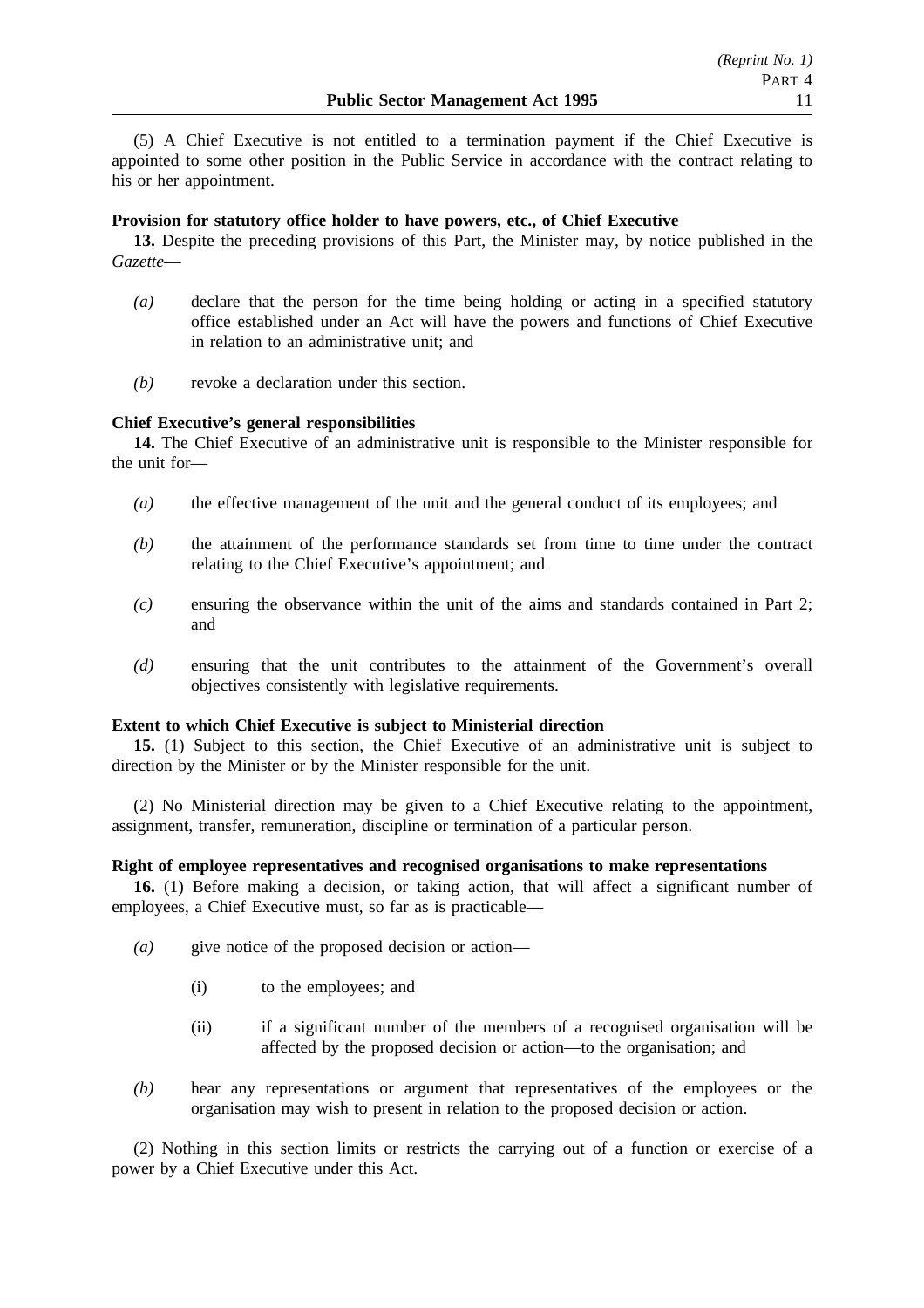## **Delegation**

**17.** (1) The Chief Executive of an administrative unit may, by instrument in writing, delegate a power or function under this Act—

- *(a)* to a particular person or committee; or
- *(b)* to the person for the time being occupying a particular position.

(2) A power or function delegated under this section may, if the instrument of delegation so provides, be further delegated.

- (3) A delegation—
- *(a)* may be absolute or conditional; and
- *(b)* does not derogate from the power of the delegator to act personally in a matter; and
- *(c)* is revocable at will.

### **Chief Executive to disclose pecuniary interests**

**18.** (1) The Chief Executive of an administrative unit must—

- *(a)* on appointment as Chief Executive, disclose his or her pecuniary interests to the Minister responsible for the unit in accordance with the regulations; and
- *(b)* on acquiring any further pecuniary interest of a kind specified in the regulations, disclose the pecuniary interest to that Minister; and
- *(c)* if a pecuniary or other personal interest of the Chief Executive conflicts or may conflict with his or her official duties—
	- (i) disclose the nature of the interest and the conflict or potential conflict to that Minister; and
	- (ii) not take action or further action in relation to the matter except as authorised by that Minister.

(2) The Minister responsible for the unit may direct the Chief Executive to resolve a conflict between a pecuniary or other personal interest and an official duty.

(3) Failure to comply with this section or a direction under this section constitutes misconduct unless the failure is due to inadvertence only.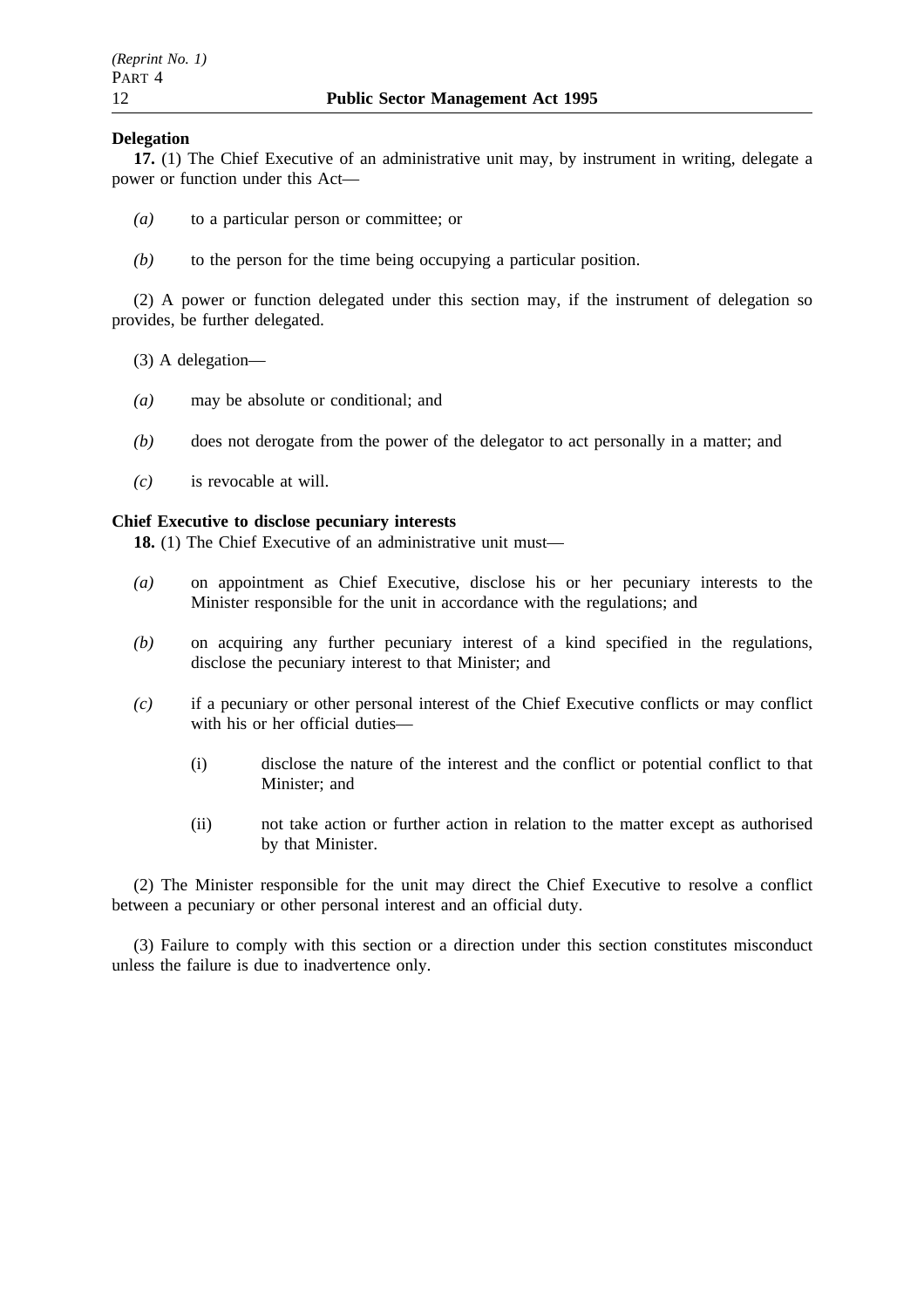## **PART 5 COMMISSIONER FOR PUBLIC EMPLOYMENT**

### **Commissioner for Public Employment**

**19.** (1) There is to be a *Commissioner for Public Employment*.

(2) The Commissioner is to be appointed by the Governor.

(3) There is to be a *Deputy Commissioner for Public Employment* who is also to be appointed by the Governor.

- (4) The Deputy Commissioner is to act as Commissioner—
- *(a)* during a vacancy in the position of the Commissioner; or
- *(b)* when the Commissioner is absent from, or unable to discharge, official duties.

#### **Conditions of Commissioner's appointment**

**20.** (1) The Commissioner is to be appointed for a term not exceeding five years and on conditions determined by the Governor.

(2) The Commissioner is, at the end of a term of appointment, eligible for reappointment.

## **Termination of Commissioner's appointment**

**21.** (1) The Commissioner's appointment may be terminated by the Governor on the ground that the Commissioner—

- *(a)* has been guilty of misconduct; or
- *(b)* has been convicted of an offence punishable by imprisonment; or
- *(c)* has engaged in any remunerative employment, occupation or business outside the duties of the position without the consent of the Minister; or
- *(d)* has become bankrupt or has applied to take the benefit of a law for the relief of insolvent debtors; or
- *(e)* has, because of mental or physical incapacity, failed to carry out duties of the position satisfactorily; or
- *(f)* is incompetent or has neglected the duties of the position.
- (2) The Commissioner's appointment is terminated if the Commissioner—
- *(a)* becomes a member, or a candidate for election as a member, of the Parliament of the State or the Commonwealth; or
- *(b)* is sentenced to imprisonment for an offence.

(3) The Commissioner may resign from the position by not less than three months notice in writing to the Minister (unless notice of a shorter period is accepted by the Minister).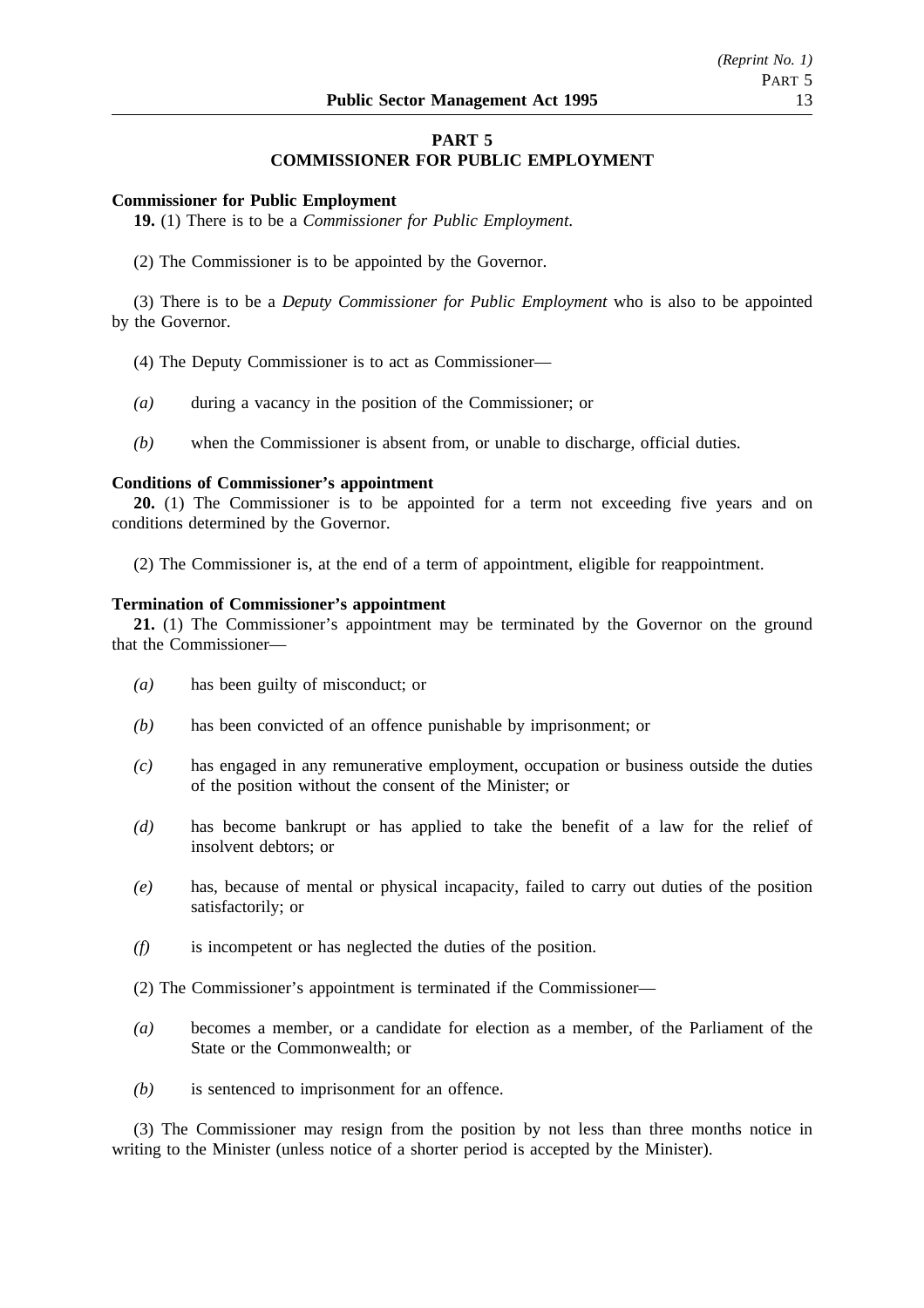## **Functions of Commissioner**

**22.** (1) The functions of the Commissioner are as follows:

- *(a)* to develop and issue directions and guidelines relating to personnel management matters in the Public Service, including—
	- (i) appointment; and
	- (ii) deployment; and
	- (iii) termination of employment; and
	- (iv) merit and equity; and
	- (v) performance management; and
	- (vi) conduct, discipline and grievances;
- *(b)* to provide advice on personnel management issues, including—
	- (i) conditions of employment; and
	- (ii) remuneration; and
	- (iii) selection and development of executives;
- *(c)* to monitor and review personnel management and industrial relations practices, including—
	- (i) observance of the personnel management standards contained in Part 2; and
	- (ii) observance of the directions and guidelines issued by the Commissioner; and
	- (iii) the resolution of grievances in respect of administrative decisions;
- *(d)* to make binding determinations as to the cases or classes of cases in which selection processes will not be required to be conducted for appointments to positions in the Public Service;
- *(e)* to conduct reviews of personnel management or industrial relations practices as required by the Minister or on the Commissioner's own initiative;
- *(f)* to investigate or assist in the investigation of matters in connection with the conduct or discipline of employees;
- *(g)* to perform any other functions assigned to the Commissioner under this Act or by the **Minister**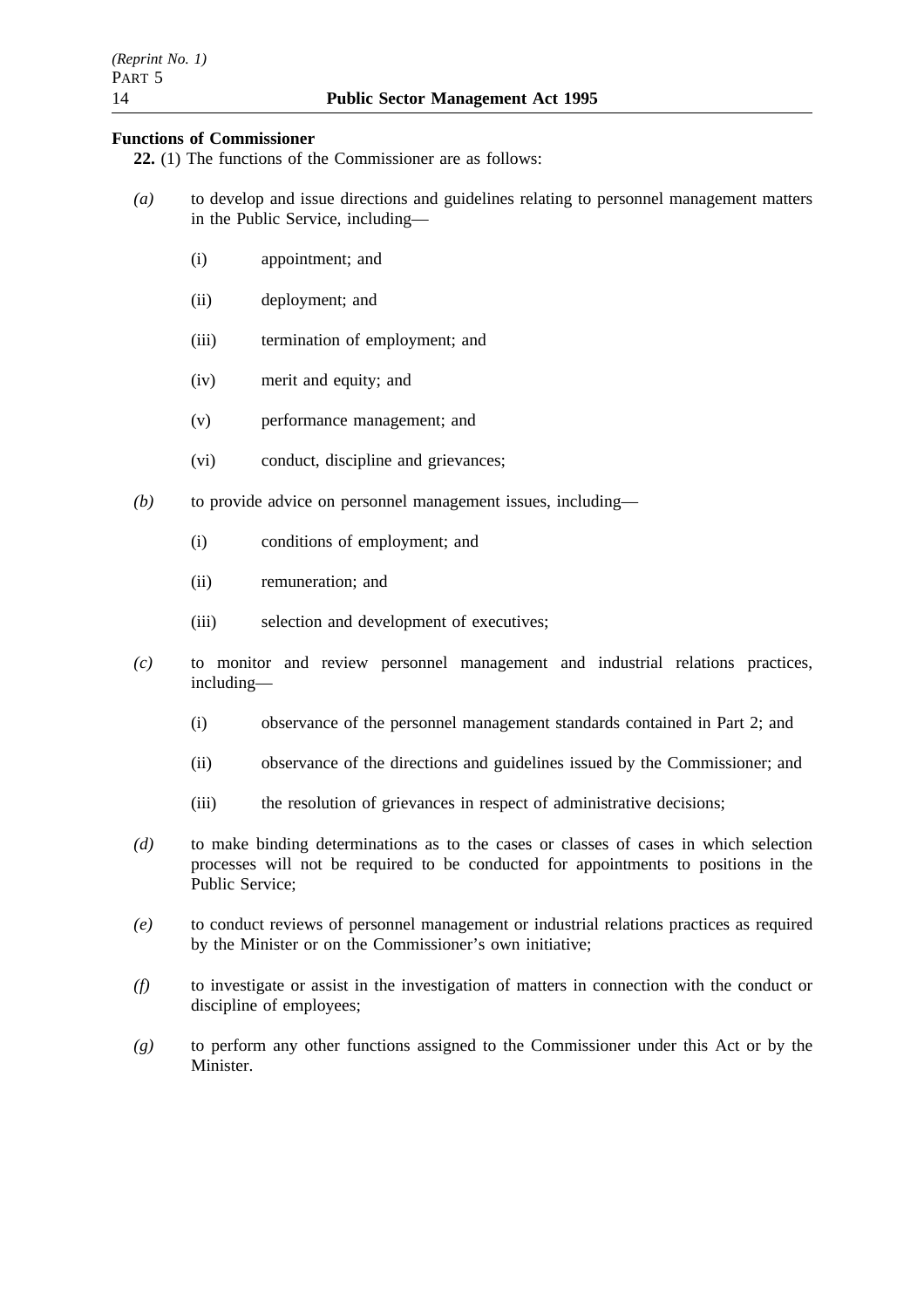- (2) The Commissioner's directions—
- *(a)* may be expressed to apply to all employees or particular employees or classes of employees (including statutory office holders with the powers and functions of a Chief Executive under this Act); and
- *(b)* are binding on the persons to whom they are expressed to apply.

### **Extent to which Commissioner is subject to Ministerial direction**

**23.** (1) Subject to this section, the Commissioner is subject to direction by the Minister.

- (2) No Ministerial direction may be given to the Commissioner—
- *(a)* relating to the appointment, assignment, transfer, remuneration, discipline or termination of a particular person; or
- *(b)* requiring that material be included in, or excluded from, a report that is to be laid before Parliament; or
- *(c)* requiring the Commissioner to refrain from making a particular review or investigation; or
- *(d)* requiring the Commissioner to declare, or refrain from declaring, a particular association to be a recognised organisation or to revoke, or refrain from revoking, such a declaration.
- (3) A Ministerial direction to the Commissioner—
- *(a)* must be communicated to the Commissioner in writing; and
- *(b)* must be included in the annual report of the Commissioner.

## **Recognised organisations and right of employee representatives and organisations to make representations**

**24.** (1) If the Commissioner is of the opinion that an association registered under the *Industrial and Employee Relations Act 1994* or under the *Industrial Relations Act 1988* of the Commonwealth represents the interests of a significant number of employees, the Commissioner must, by notice published in the *Gazette*, declare the association to be a recognised organisation for the purposes of this Act.

(2) If the Commissioner is of the opinion that a recognised organisation has ceased to represent the interests of a significant number of employees, the Commissioner must, by notice published in the *Gazette*, revoke a declaration under subsection (1).

(3) Before making a decision or determination, or taking action, that will affect a significant number of employees, the Commissioner must, so far as is practicable—

- *(a)* give notice of the proposed decision, determination or action—
	- (i) to the employees; and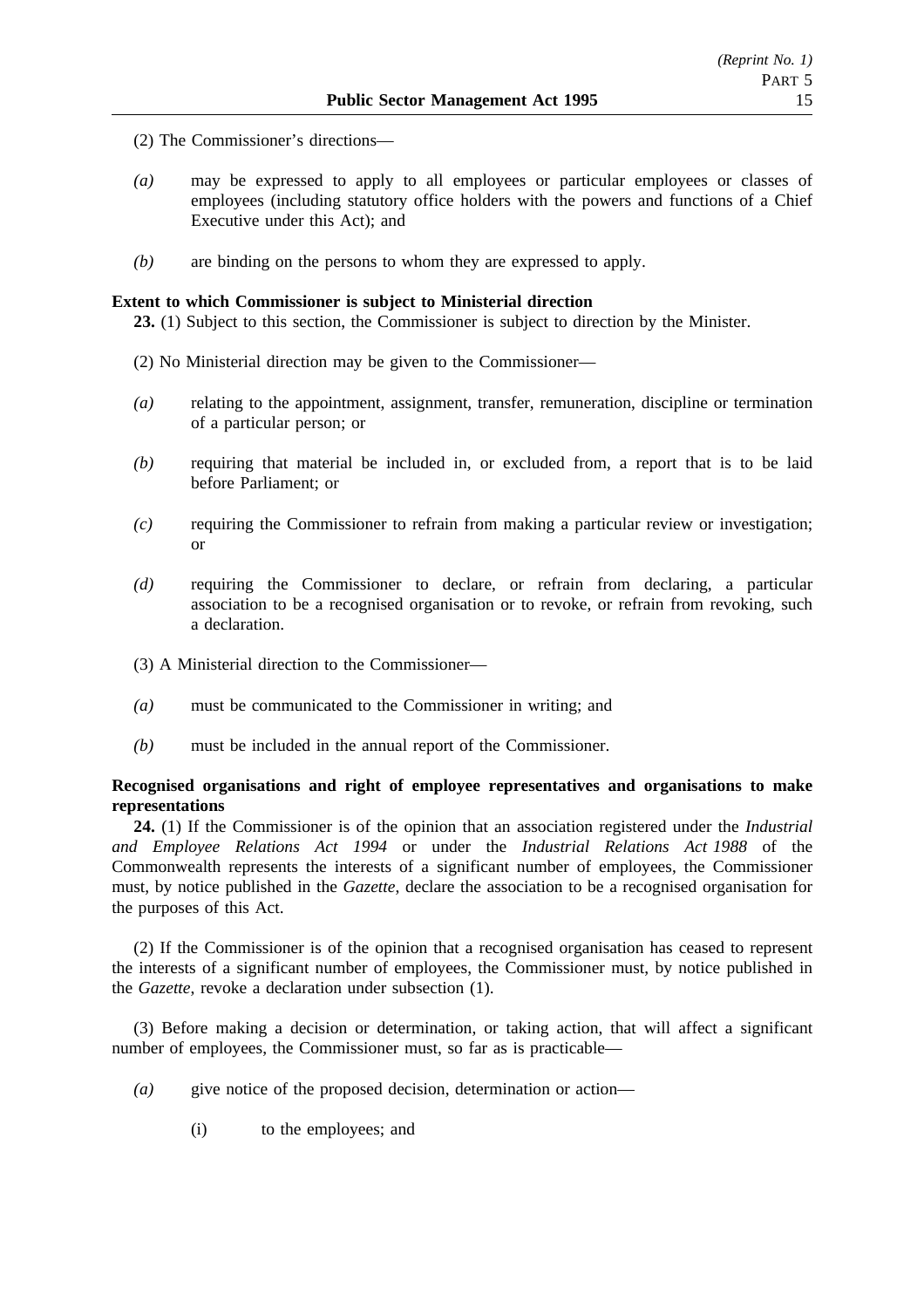- (ii) if a significant number of the members of a recognised organisation will be affected by the proposed decision, determination or action—to the organisation; and
- *(b)* hear any representations or argument that representatives of the employees or the organisation may wish to present in relation to the proposed decision, determination or action.

(4) Nothing in this section limits or restricts the carrying out of a function or exercise of a power by the Commissioner under this Act.

## **Investigative powers of Commissioner**

**25.** (1) The powers conferred by this section—

- *(a)* may be exercised as reasonably required for the purposes of—
	- (i) the Commissioner's function of reviewing personnel management or industrial relations practices; or
	- (ii) the Commissioner's function of investigating matters in connection with the conduct or discipline of employees; or
	- (iii) a disciplinary inquiry under Division 8 of Part 8;
- *(b)* may (without limiting the Commissioner's power of delegation) be delegated by the Commissioner to a Chief Executive or a person conducting such a review, investigation or inquiry.
- (2) The Commissioner may—
- *(a)* by notice in writing—
	- (i) require a public sector employee or former public sector employee to appear at a specified time and place for examination; or
	- (ii) require a public sector employee or former public sector employee to produce a specified record or object that is relevant to the subject matter of the review, investigation or inquiry; and
- *(b)* require a public sector employee or former public sector employee to answer truthfully questions that are relevant to the subject matter of the review, investigation or inquiry; and
- *(c)* enter and inspect premises occupied by the Crown or a public sector agency.

(3) A public sector employee or former public sector employee who fails to comply with a requirement under this section or hinders the exercise of powers under this section is—

*(a)* in the case of a public sector employee—liable to disciplinary action (whether under this Act or otherwise, as the case requires); or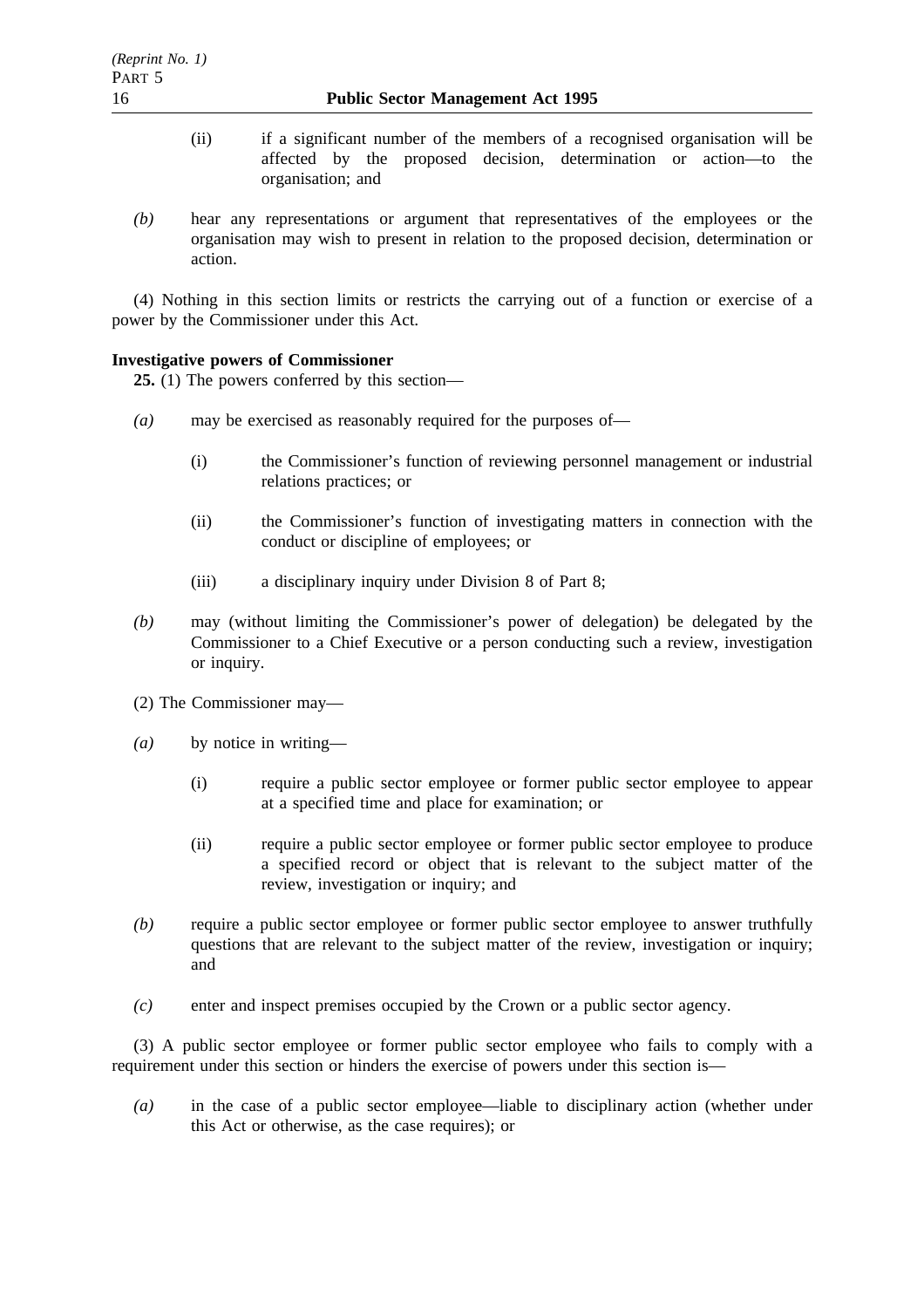*(b)* in the case of a former public sector employee—guilty of an offence.

Penalty: Division 7 fine.

(4) A person is not obliged to answer a question or to produce a record or object (other than a record or object of the Government) under this section if to do so would tend to incriminate the person of an offence.

## **Delegation by Commissioner**

**26.** (1) The Commissioner may, by instrument in writing, delegate a power or function under this Act—

- *(a)* to a particular person or committee; or
- *(b)* to the person for the time being occupying a particular position.

(2) A power or function delegated under this section may, if the instrument of delegation so provides, be further delegated.

- (3) A delegation—
- *(a)* may be absolute or conditional; and
- *(b)* does not derogate from the power of the delegator to act personally in a matter; and
- *(c)* is revocable at will.

### **Commissioner to disclose pecuniary interests**

**27.** (1) The Commissioner must—

- *(a)* on appointment as Commissioner, disclose his or her pecuniary interests to the Minister in accordance with the regulations; and
- *(b)* on acquiring any further pecuniary interest of a kind specified in the regulations, disclose the pecuniary interest to the Minister; and
- *(c)* if a pecuniary or other personal interest of the Commissioner conflicts or may conflict with his or her official duties—
	- (i) disclose the nature of the interest and the conflict or potential conflict to the Minister; and
	- (ii) not take action or further action in relation to the matter except as authorised by the Minister.

(2) The Minister may direct the Commissioner to resolve a conflict between a pecuniary or other personal interest and an official duty.

(3) Failure to comply with this section or a direction under this section constitutes misconduct unless the failure is due to inadvertence only.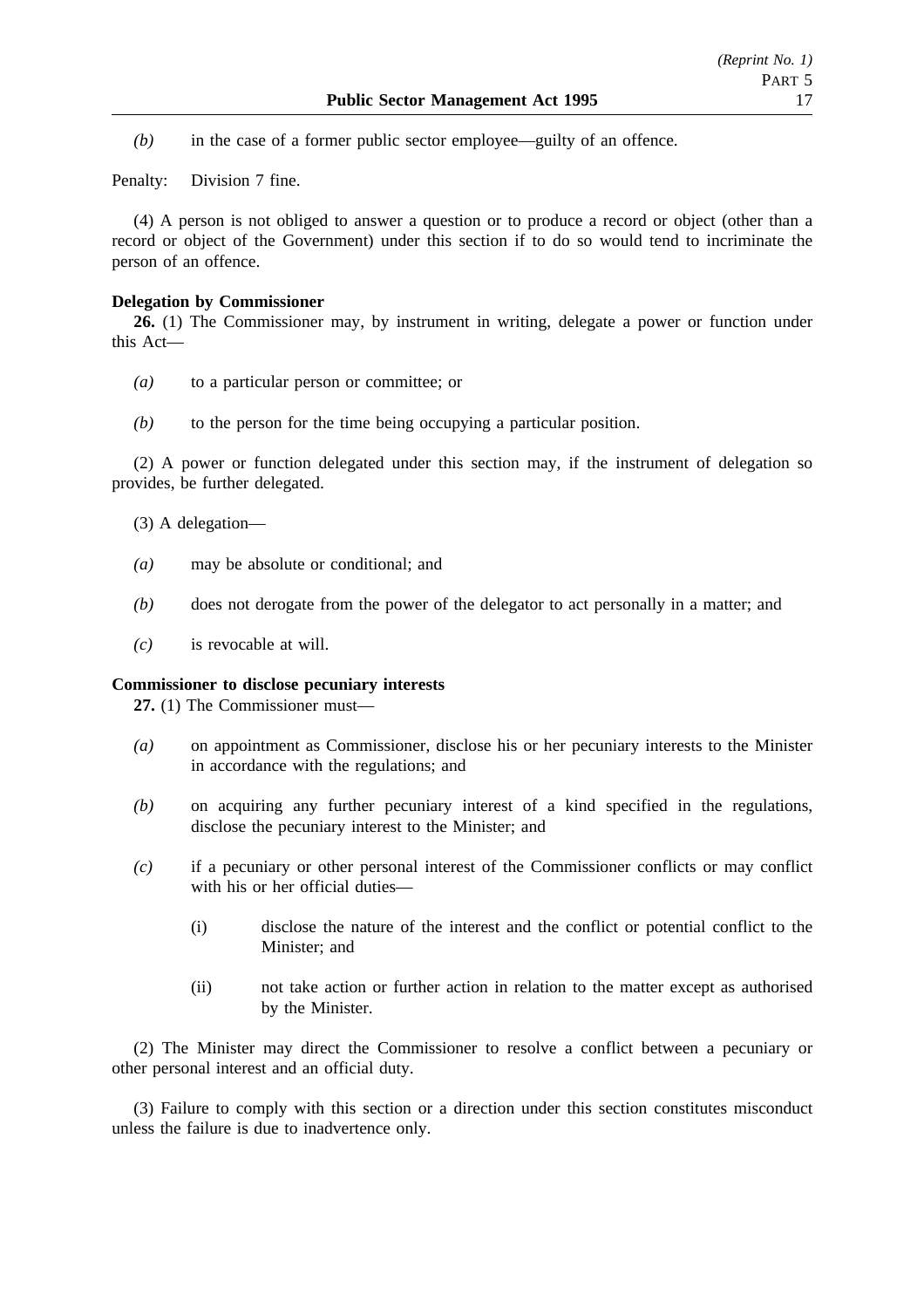## **Annual report**

**28.** (1) The Commissioner must, before 30 September in each year, present a report to the Minister on personnel management and industrial relations in the Public Service during the preceding financial year.

- (2) The report must—
- *(a)* describe the extent of observance within the Public Service of—
	- (i) the personnel management standards contained in Part 2; and
	- (ii) the personnel management guidelines and directions issued by the Commissioner,

and measures taken to ensure observance of those standards, guidelines and directions; and

- *(b)* describe measures taken to improve personnel management in the various administrative units; and
- *(c)* describe any determinations made by the Commissioner that selection processes are not required to be conducted for appointments to positions in the Public Service; and
- *(d)* describe the extent to which disciplinary procedures were invoked in the Public Service; and
- *(e)* deal with any other matters stipulated by the regulations.

(3) The Minister must, within 12 sitting days after receipt of a report under this section, cause copies of the report to be laid before each House of Parliament.

### **Special reports**

**29.** (1) The Commissioner may at any time submit a special report to the Minister on matters relating to personnel management or industrial relations in the Public Service or a part of the Public Service.

- (2) If the Commissioner becomes aware that significant breaches or evasions of—
- *(a)* the personnel management standards contained in Part 2; or
- *(b)* the personnel management guidelines or directions issued by the Commissioner,

have occurred in an administrative unit, the Commissioner must make a special report to the Minister describing the breaches or evasions.

(3) On receipt of a special report under subsection (2), the Minister must obtain a report from the Minister responsible for the administrative unit dealing with the matters raised by the Commissioner and describing any corrective measures taken by the Chief Executive of the administrative unit.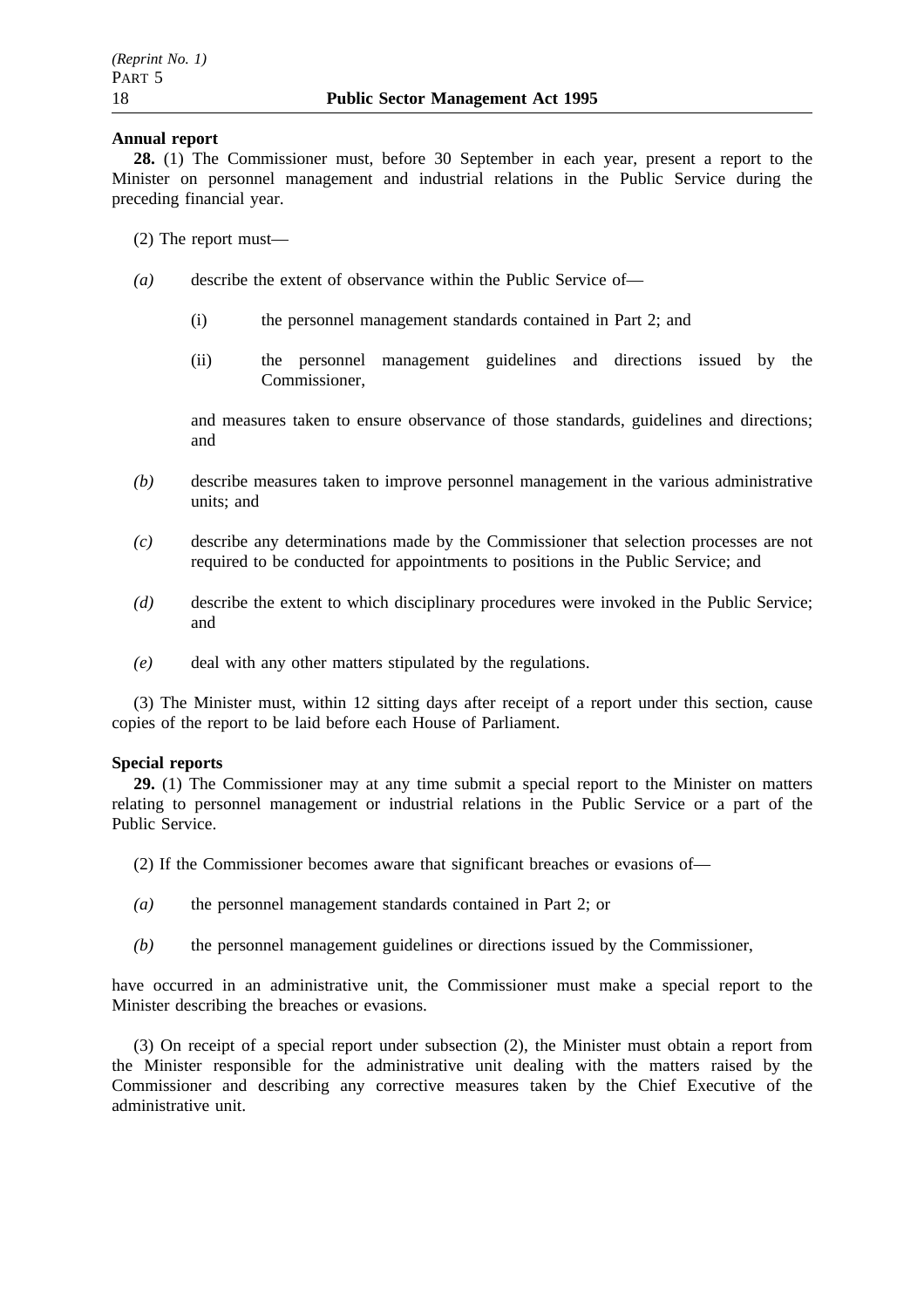(4) The Minister must, within 12 sitting days after receipt of a special report under this section, cause copies of the report (together with any further report obtained under subsection (3)) to be laid before each House of Parliament.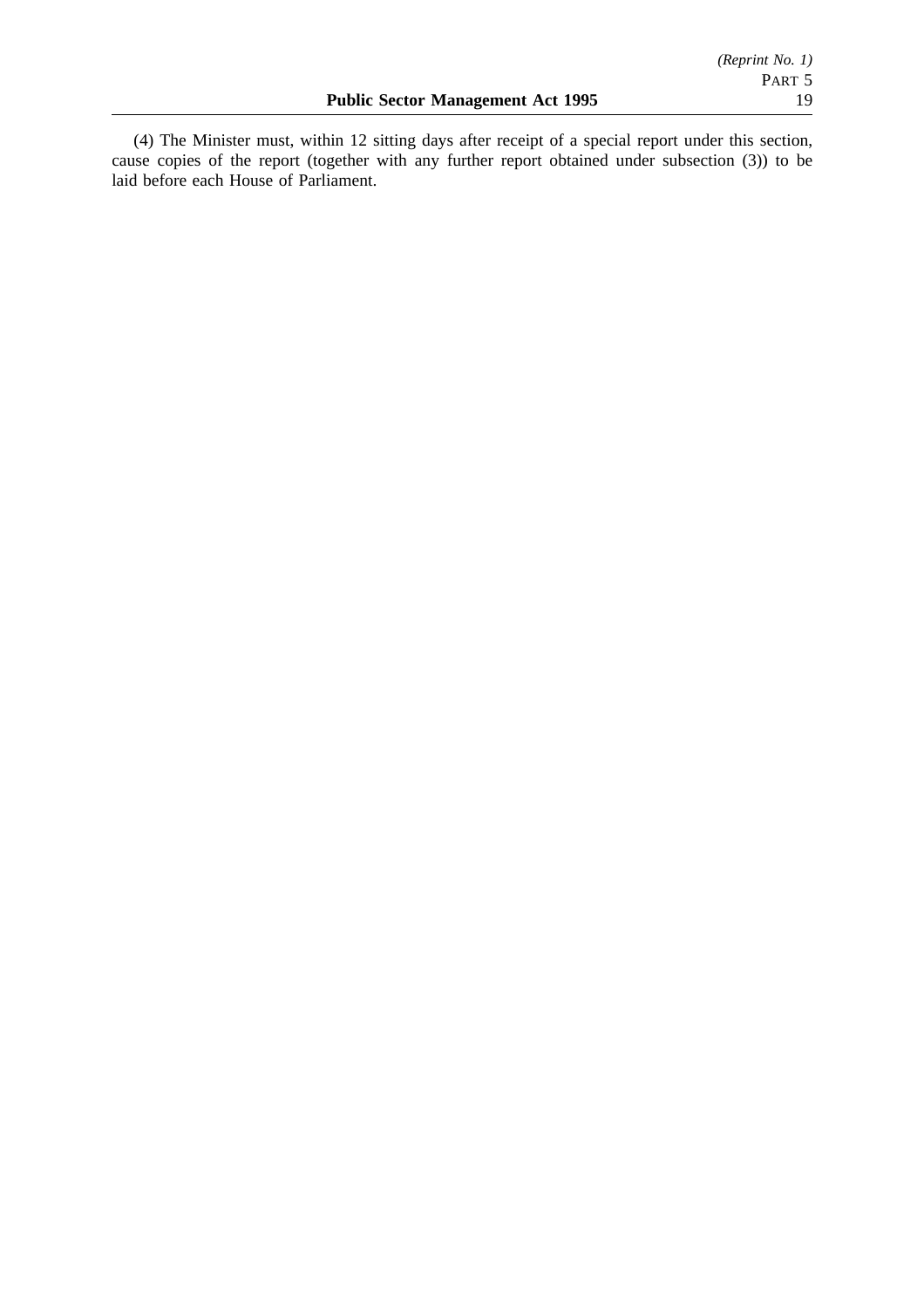## **PART 6**

### **GENERAL EMPLOYMENT DETERMINATIONS AND POSITIONS**

#### **General employment determinations**

**30.** (1) The Commissioner may determine—

- *(a)* structures in accordance with which remuneration levels may be fixed for positions in the Public Service; and
- *(b)* conditions of employment other than remuneration; and
- *(c)* processes to be followed in fixing remuneration levels and other employment conditions for positions; and
- *(d)* classes of positions that are to be executive positions for the purposes of this Act; and
- *(e)* allowances payable to employees and the circumstances in which they are payable; and
- *(f)* charges payable by employees in respect of accommodation, services, goods or other benefits provided to them in connection with their employment.
- (2) A determination by the Commissioner—
- *(a)* may be varied or revoked by subsequent determination; and
- *(b)* must be published in accordance with the regulations; and
- *(c)* is binding on Chief Executives and other employees; and
- *(d)* has effect from a date fixed by the Commissioner which may be a date earlier than the date of the determination.

### **Positions**

**31.** (1) The Chief Executive of an administrative unit may fix or vary the duties, titles and remuneration levels of positions in the unit.

(2) The remuneration level of a position may be varied at the initiative of the Chief Executive or on application made in accordance with the regulations by the employee occupying the position.

(3) A variation of the remuneration level of a position has effect from a date determined by the Chief Executive which may be a date earlier than the date of the decision to vary the level.

(4) No position may—

- *(a)* be abolished while the position is occupied by an employee; or
- *(b)* have its remuneration level reduced while the position is occupied by an employee except—
	- (i) with the employee's consent; or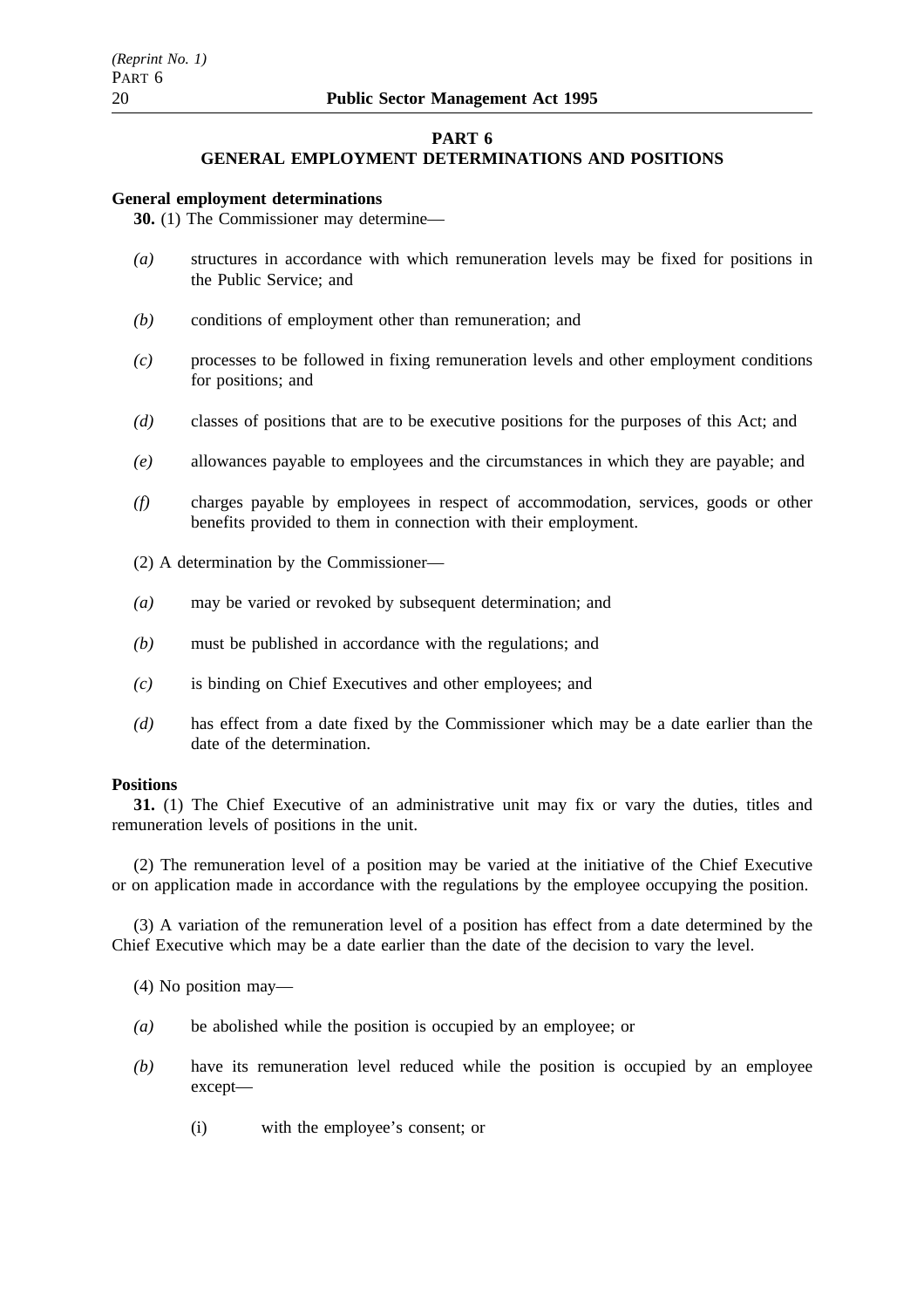(ii) in order to correct a clerical error made in the course of the process of fixing or varying the remuneration level of the position.

## **Review of remuneration level of position**

**32.** (1) The Commissioner may establish review panels for the purposes of this section.

- (2) A review panel is to consist of—
- *(a)* the Commissioner or a delegate of the Commissioner; and
- *(b)* an employee selected by the Commissioner from a panel of employees nominated by recognised organisations; and
- *(c)* an employee selected by the Commissioner from a panel of employees nominated by the Commissioner.

(3) The Minister may from time to time invite the recognised organisations to nominate employees to constitute the panel referred to in subsection (2)*(b)*.

(4) If a recognised organisation fails to make a nomination in response to an invitation under subsection (3) within the time allowed in the invitation, the Minister may choose employees instead of nominees of the recognised organisation and any employees so chosen are to be taken to have been nominated to the relevant panel.

- (5) A person ceases to be a member of a panel if the person—
- *(a)* ceases to be an employee; or
- *(b)* resigns by notice in writing addressed to the Minister; or
- *(c)* is removed from the panel by the Minister on the ground of misconduct, neglect of duty, incompetence or mental or physical incapacity to carry out official duties; or
- *(d)* has completed a period of two years as a member of the panel since being nominated, or last renominated, as a member of the panel, and is not renominated to the panel.
- (6) Subject to subsection (7), an employee who—
- *(a)* has made an application under this Part for variation of the remuneration level of the employee's position; and
- *(b)* is dissatisfied with the decision on the application,

may, within 30 days after receiving notice of the decision, apply to the Commissioner for a review of the remuneration level of the employee's position.

- (7) An application for review may not be made—
- *(a)* by an executive or any employee whose employment is subject to a contract under Part 7; or
- *(b)* in a case of a kind excluded by the regulations.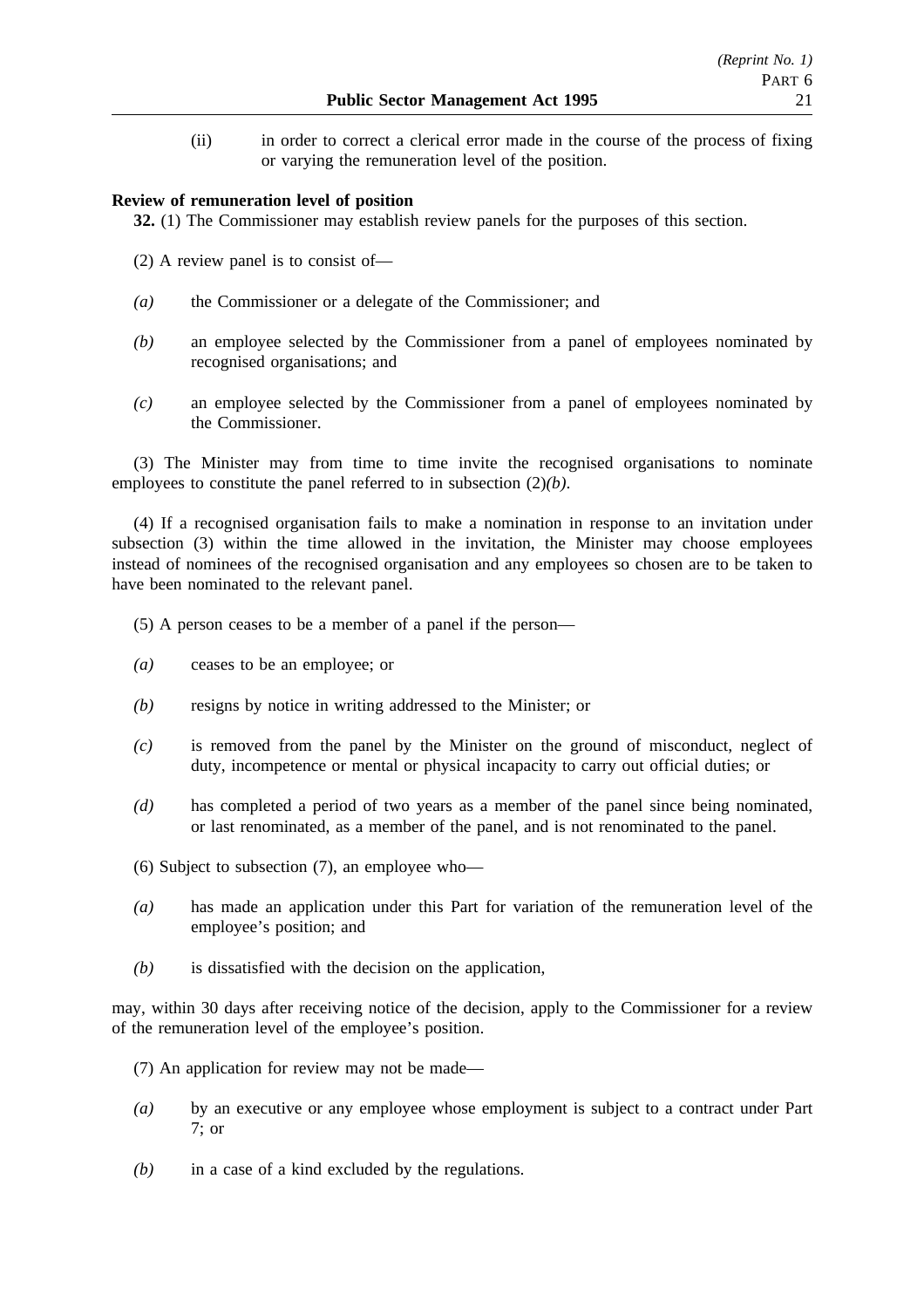(8) On an application for review, the Commissioner must refer the application to a review panel.

(9) A review panel to which an application for review is referred must afford—

- *(a)* the applicant; and
- *(b)* the Chief Executive, or a nominee of the Chief Executive of the administrative unit in which the applicant is employed,

a reasonable opportunity to make submissions orally or in writing to the panel on the questions raised by the application.

(10) If an applicant wishes to make oral submissions, the applicant may appear before the panel personally or by a representative (who may not be a legal practitioner).

(11) On completion of a review, the review panel may—

- *(a)* confirm the existing remuneration level of the applicant's position; or
- *(b)* determine that the remuneration level of the position should be varied with effect from a date determined by the panel (which may not be earlier than the date of the application for review nor later than three months from the date of that application).

(13) A decision in which any two or more members of a review panel concur is a decision of the panel.

(14) If a review panel determines that the remuneration level of a position should be varied, the Chief Executive must vary the remuneration level of the position in accordance with the determination.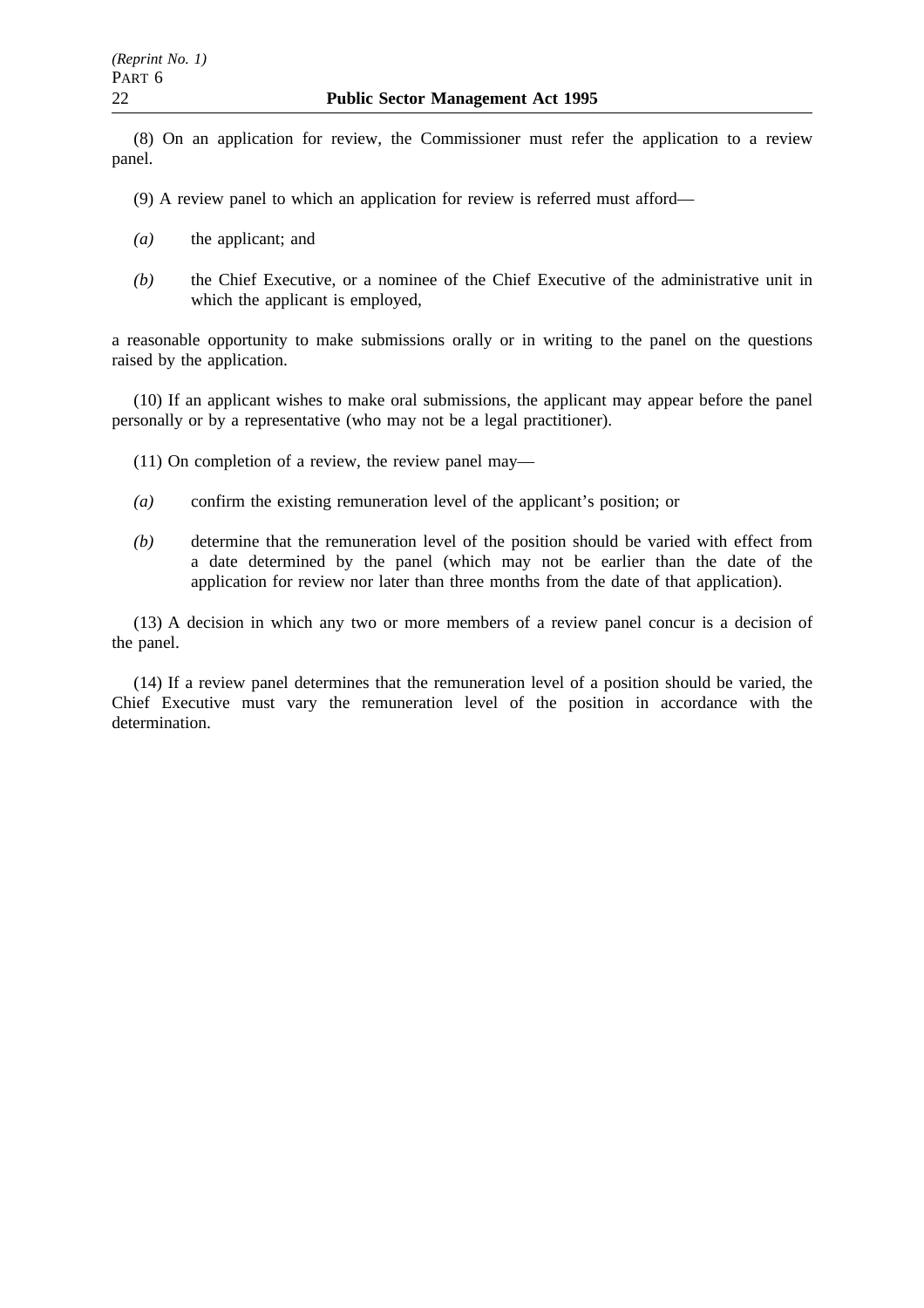# **PART 7**

# **PUBLIC SERVICE APPOINTMENTS (APART FROM CHIEF EXECUTIVES)**

## **DIVISION 1—EXECUTIVE POSITIONS**

### **Appointment of executives**

**33.** (1) The Chief Executive of an administrative unit may appoint persons as executives of the unit.

(2) Subject to a determination of the Commissioner under Part 5, an appointment to an executive position may only be made as a consequence of selection processes conducted on the basis of merit in accordance with the regulations.

## **Conditions of executive's employment**

**34.** (1) The conditions of employment in an executive position are to be subject to a contract made between the executive and the Chief Executive.

(2) The contract must specify—

- *(a)* that the executive is employed for a term not exceeding five years specified in the contract and is eligible for reappointment to the position; and
- *(b)* that the executive is to meet performance standards as set from time to time by the Chief Executive; and
- *(c)* that the executive is entitled to remuneration and other benefits specified in the contract; and
- *(d)* the sums representing the values of the benefits (other than remuneration); and
- *(e)* the total remuneration package value of the position under the contract; and
- *(f)* that the executive may resign from the Public Service by not less than three months notice in writing to the Chief Executive (unless notice of a shorter period is accepted by the Chief Executive).

(3) The decision whether to reappoint to the position at the end of a term of employment must be made and notified to the executive not less than three months before the end of the term.

(4) If the contract so provides, the executive will be entitled to some other specified appointment in the Public Service (without any requirement for selection processes to be conducted) in the event that he or she is not reappointed to the position at the end of a term of employment or in other circumstances specified in the contract.

 $(5)$  If—

- *(a)* the executive is not reappointed to the position at the end of a term of employment; and
- *(b)* the contract does not provide that he or she is entitled to some other specified appointment in that event; and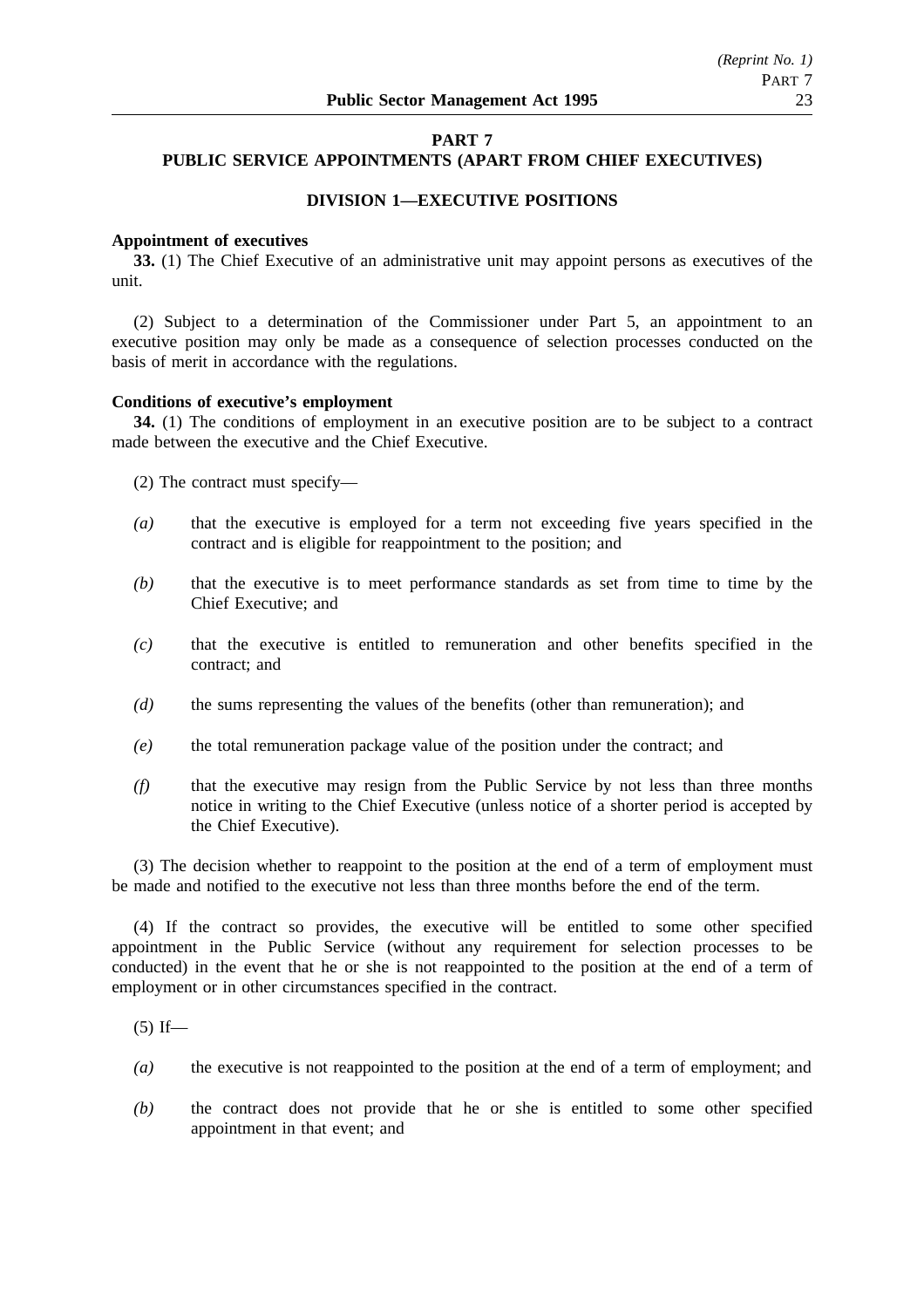- *(c)* immediately before the executive was first appointed to any executive position under this Act, he or she was employed in the Public Service (but not under a contract for a fixed term with no entitlement to employment in another position at the end of the fixed term); and
- *(d)* the contract does not exclude the operation of this subsection,

the executive is entitled to be appointed (without any requirement for selection processes to be conducted) to a position in the Public Service with a remuneration level the same as, or at least equivalent to, that of the position he or she occupied immediately before the commencement of his or her first term of employment in the position to which he or she is not being reappointed.

(6) If an employee is appointed as required by subsection (5) to a position that is an executive position, the conditions of his or her employment will not be required to be subject to a contract under this section (except in the event that he or she is appointed to another executive position).

(7) This section does not apply to an employee who is an executive as a result of assignment from a position other than an executive position.

## **Contract overrides other provisions**

**35.** (1) The contract relating to an executive's employment may make any other provision considered appropriate, including provision excluding or modifying a provision of this Act (other than this Division).

(2) The contract will prevail, to the extent of any inconsistency, over the provisions of this Act (other than Part 2 and this Division).

### **Termination of executive's employment by notice**

**36.** (1) This section applies only to an executive whose conditions of employment are subject to a contract under this Division.

(2) The Chief Executive of the administrative unit in which an executive is employed may, with the approval of the Commissioner, terminate the executive's employment by not less than three months notice in writing to the executive.

(3) If an executive's employment is terminated by the Chief Executive by notice under this section, the following provisions apply:

- *(a)* if—
	- (i) the contract relating to the executive's employment does not provide that he or she is entitled to some other specified appointment in the event of such termination; and
	- (ii) immediately before the executive was first appointed to any executive position under this Act, he or she was employed in the Public Service (but not under a contract for a fixed term containing provision for termination of his or her employment by notice in writing of a specified period); and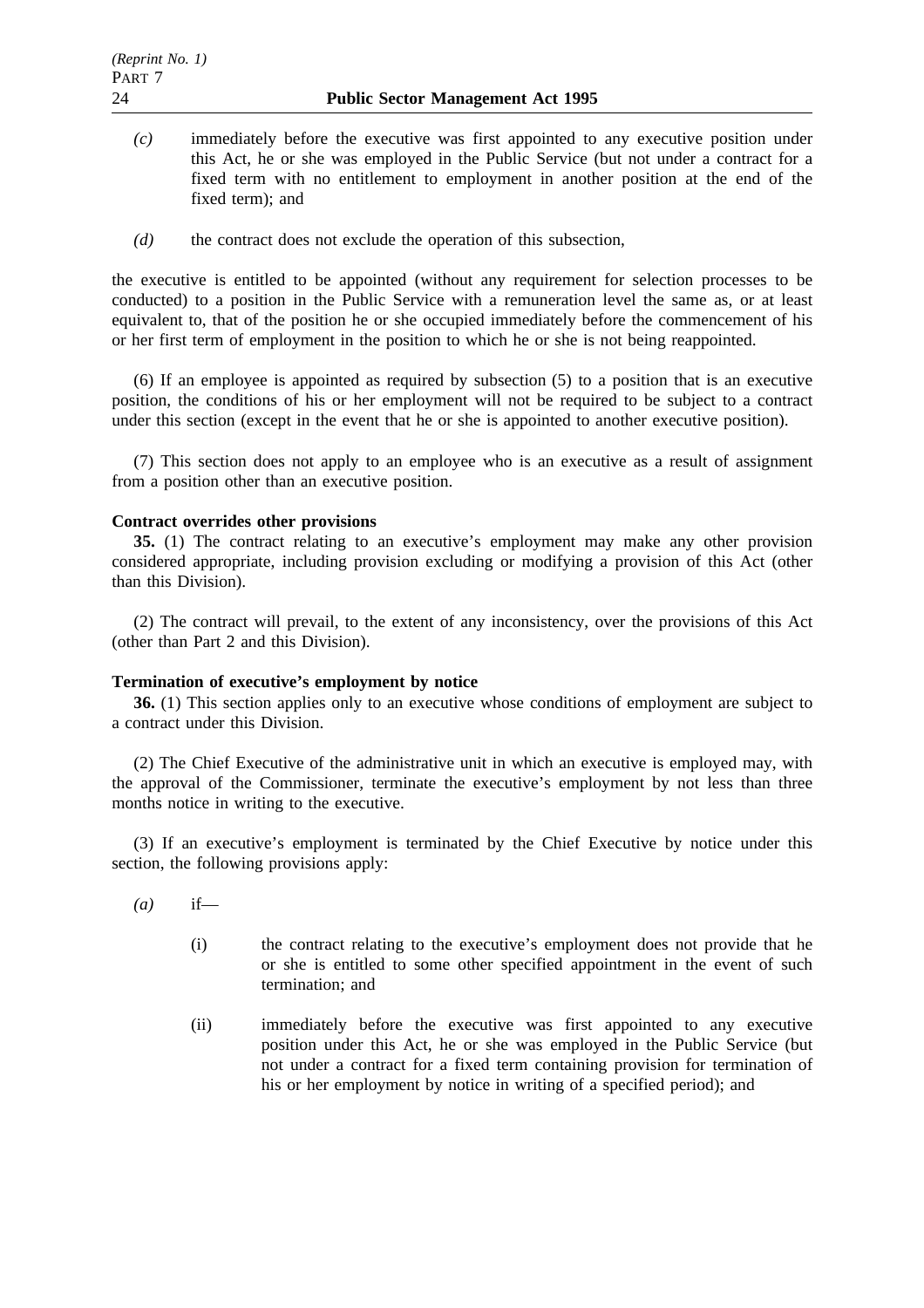(iii) the contract does not exclude the operation of this paragraph,

the executive is entitled to be appointed (without any requirement for selection processes to be conducted) to a position in the Public Service with a remuneration level the same as, or at least equivalent to, that of the position he or she occupied immediately before the commencement of his or her first term of employment in the position occupied at the time of termination;

*(b)* in any other case—the executive is, subject to any provision in the contract, entitled to a termination payment of an amount equal to three months remuneration (as determined for the purposes of this subsection under the contract) for each uncompleted year of the term of employment (with a *pro rata* adjustment in relation to part of a year) up to a maximum of 12 months remuneration (as so determined).

(4) If an employee is appointed as required by subsection  $(3)(a)$  to a position that is an executive position, the conditions of his or her employment will not be required to be subject to a contract under this Division (except in the event that he or she is appointed to another executive position).

(5) Nothing in this section prevents termination of an executive's employment by a shorter period of notice than three months provided that a payment is made to the executive in lieu of notice of an amount equal to the salary and allowances (if any) that the executive would have been entitled to receive during the balance of the period of three months less, in the case of an executive appointed to another position under subsection  $(3)(a)$ , the salary and allowances (if any) payable in respect of employment in that position during the balance of the period of three months.

(6) The provisions of Part 8 relating to termination of an employee's employment apply to an executive in addition to this section but subject to any provision in the contract relating to the executive's employment.

## **Executive's general responsibilities**

**37.** An executive is responsible to the Chief Executive of the administrative unit in which he or she is employed for—

- *(a)* the efficient and effective management of the resources under his or her control; and
- *(b)* the attainment of the performance standards set from time to time under the contract relating to his or her employment; and
- *(c)* ensuring the observance within the areas under his or her control of the aims and standards contained in Part 2; and
- *(d)* contributing to the attainment of the Government's overall objectives consistently with legislative requirements.

### **DIVISION 2—OTHER POSITIONS**

### **Division applies to positions other than executive positions**

**38.** This Division applies to positions other than executive positions.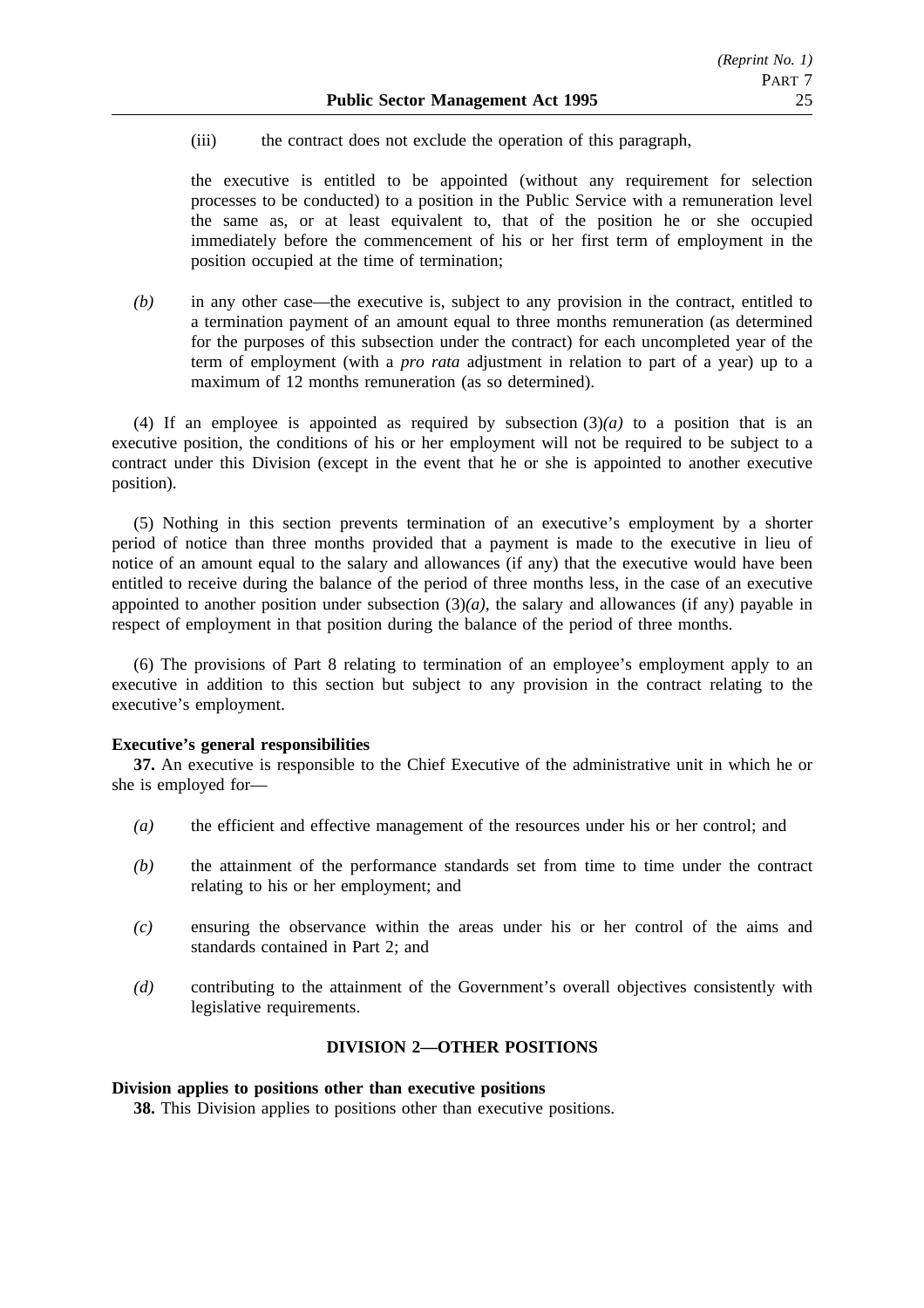## **Appointment**

**39.** (1) The Chief Executive of an administrative unit may appoint a person to a position in the unit.

(2) Subject to a determination of the Commissioner under Part 5 and except in the case of appointment to a temporary or casual position, an appointment may only be made as a consequence of selection processes conducted on the basis of merit in accordance with the regulations.

## **Conditions of employment**

**40.** (1) The conditions of an employee's employment in a position in an administrative unit may—

- *(a)* be left to be governed by the provisions of this Act; or
- *(b)* subject to this section, be made subject to a contract between the employee and the Chief Executive of the administrative unit.
- (2) A contract may do one or more of the following:
- *(a)* provide that the employee is employed for a term of not less than 12 months (except in the case of a casual or temporary position) and not exceeding five years specified in the contract;
- *(b)* provide that the employee is, at the end of a term of employment specified under paragraph *(a)*, eligible for reappointment, or entitled to some other appointment in the Public Service, without any requirement for selection processes to be conducted;
- *(c)* provide that the employee is entitled to remuneration and other benefits specified in the contract;
- *(d)* in the case of a temporary or casual position, provide that the Chief Executive may terminate the employee's employment at any time;
- *(e)* make any other provision that the Chief Executive considers appropriate, including provision excluding or modifying a provision of this Act.

(3) A contract will prevail, to the extent of any inconsistency, over the provisions of this Act (other than Part 2).

(4) Conditions of employment may not be made subject to a contract under this section except—

- *(a)* in the case of a temporary or casual position; or
- *(b)* with the Commissioner's approval—
	- (i) in the case of a position required for the carrying out of a project of a duration not exceeding five years; or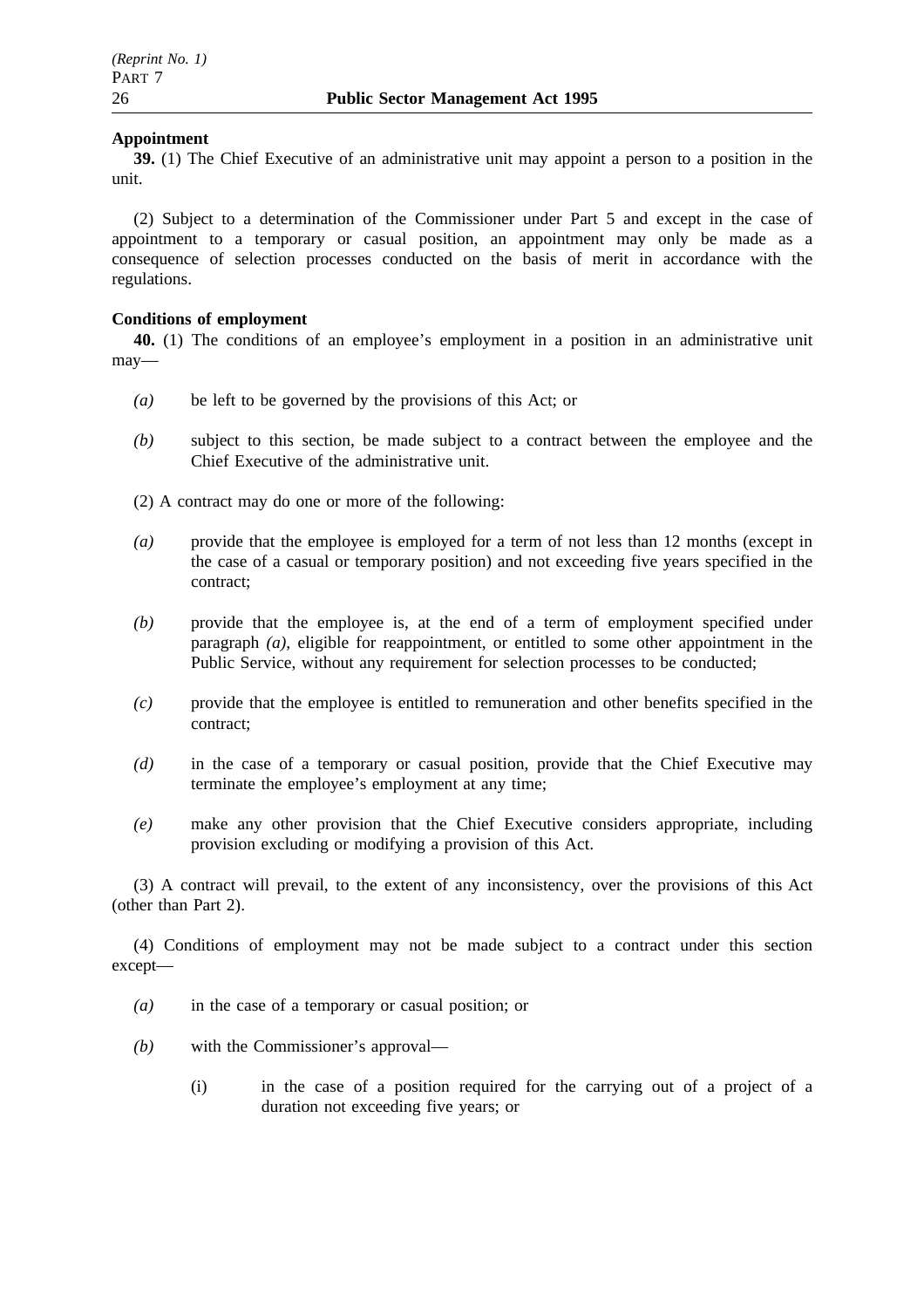- (ii) where special conditions need to be offered in respect of a position to secure or retain the services of a suitable person; or
- (iii) in other cases of a special or exceptional kind prescribed by regulation.

(5) The term of an employee's employment in a temporary position may be extended from time to time and an employee may be reappointed to a temporary position, but the aggregate period for which an employee continues in a temporary position may not exceed two years.

(6) The Commissioner may give a general approval that will be sufficient for the purposes of subsection  $(4)(b)$  in relation to a class of positions that the Commissioner is satisfied are required for the carrying out of projects of a duration not exceeding five years.

### **Probation**

**41.** (1) Unless the Chief Executive otherwise determines, a person who is not already employed in the Public Service is when appointed to a position in an administrative unit at first on probation.

(2) The appointment of an employee who is on probation may be terminated by the Chief Executive at any time.

(3) If an employee has been on probation for six months or more, the Chief Executive may confirm the appointment and, in that event, the employee ceases to be on probation.

(4) Unless the appointment is sooner confirmed or terminated, the employee ceases to be on probation at the end of a period of 12 months probationary service.

(5) For the purposes of this section, probationary service does not include a period for which the employee has been absent on leave without pay.

## **DIVISION 3—APPOINTMENT PROCEDURES AND PROMOTION APPEALS**

### **Appointment procedures**

**42.** (1) This section applies to an appointment to a position that is required to be made as a consequence of selection procedures conducted on the basis of merit.

- (2) A Chief Executive may, for the purpose of filling a position—
- *(a)* cause applications to be sought and an applicant selected on the basis of merit in accordance with the regulations; or
- *(b)* if a pool of applicants has been established under subsection (3) for the purpose of filling positions of a class to which the position belongs—cause an applicant to be selected on the basis of merit in accordance with the regulations from amongst applicants in the pool.

(3) A Chief Executive may, with the approval of the Commissioner, for the purpose of filling positions of a class prescribed by regulation—

*(a)* cause applications to be sought in accordance with the regulations; and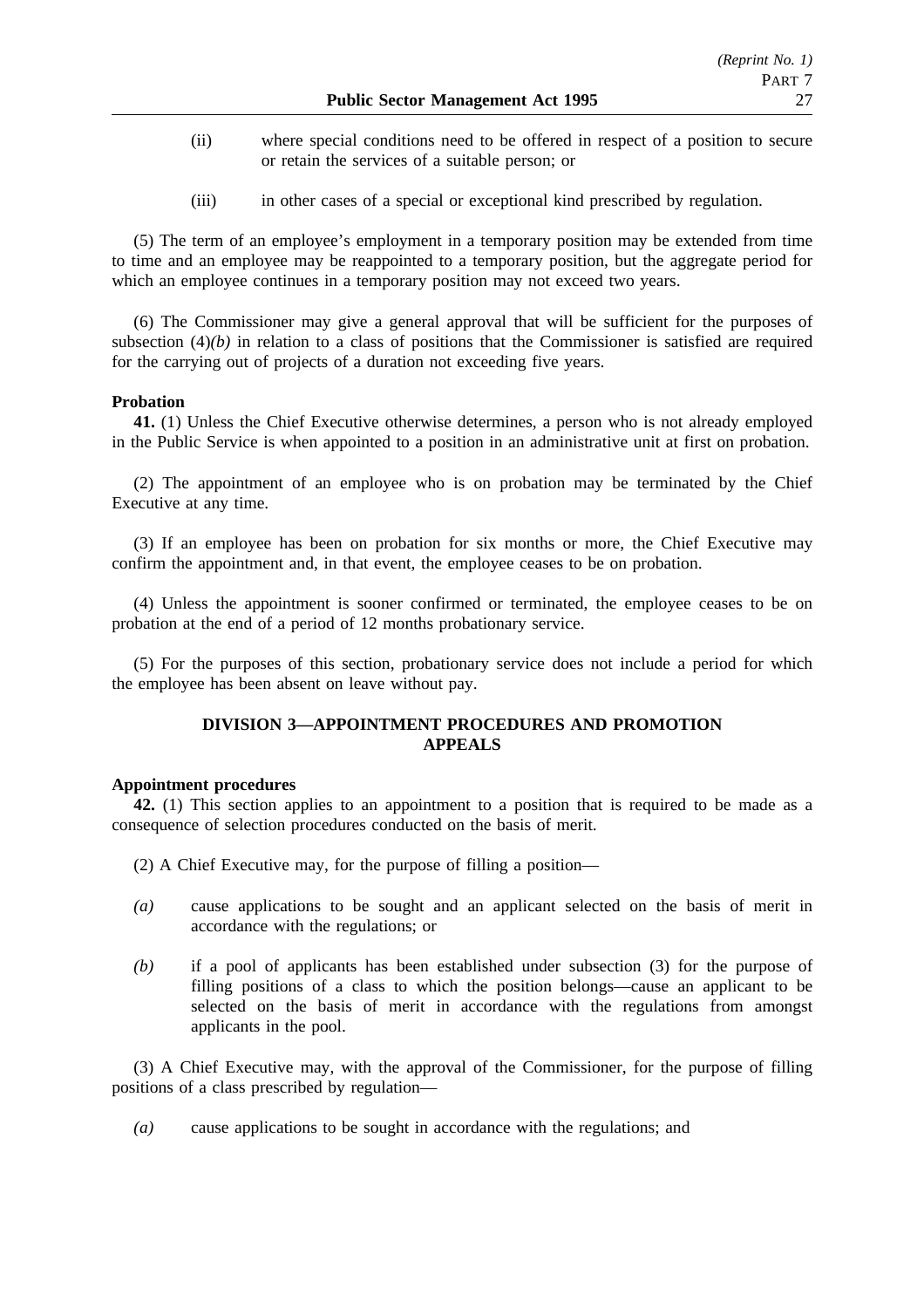*(b)* cause selections to be made on the basis of merit in accordance with the regulations for the purpose of establishing a pool of applicants from which further selections may be made to fill positions of that class as from time to time required.

(4) If an applicant selected for a position is not an employee, the Chief Executive may proceed directly to appoint the person to the position.

- (5) If an applicant selected for a position is an employee, then—
- *(a)* in a case where no other employee applied for the position or the Chief Executive is authorised by the regulations to do so—the Chief Executive may proceed directly to appoint the person to the position;
- *(b)* in any other case—the Chief Executive must first nominate the person for appointment to the position.

(6) The Chief Executive may withdraw a nomination for appointment to a position at any time before appointment of the nominee if—

- *(a)* the nominee requests in writing that the nomination be withdrawn; or
- *(b)* the Commissioner approves withdrawal of the nomination,

and, in the event of such withdrawal, another applicant may be selected for appointment to the position.

#### **Promotion appeals**

**43.** (1) Where an employee has been nominated for appointment to a position, any other employee who applied for the position and is eligible for appointment to the position may, within seven days after the publication of the notice of nomination, appeal to the Promotion and Grievance Appeals Tribunal against the nomination.

(2) An appeal against a nomination may only be made on one or more of the following grounds:

- *(a)* that the employee nominated is not eligible for appointment to the position; or
- *(b)* that the selection processes leading to the nomination were affected by nepotism or patronage or were otherwise not properly based on assessment of the respective merits of the applicants; or
- *(c)* that there was some other serious irregularity in the selection processes,

and may not be made merely on the basis that the Tribunal should redetermine the respective merits of the appellant and the employee nominated.

(3) The Tribunal may, if of the opinion that an appeal is frivolous or vexatious, decline to entertain the appeal.

(4) Where, on an appeal under this section, the Tribunal is satisfied that there has been some serious irregularity in the selection processes leading to the nomination such that it would be unreasonable for the nomination to stand, the Tribunal may—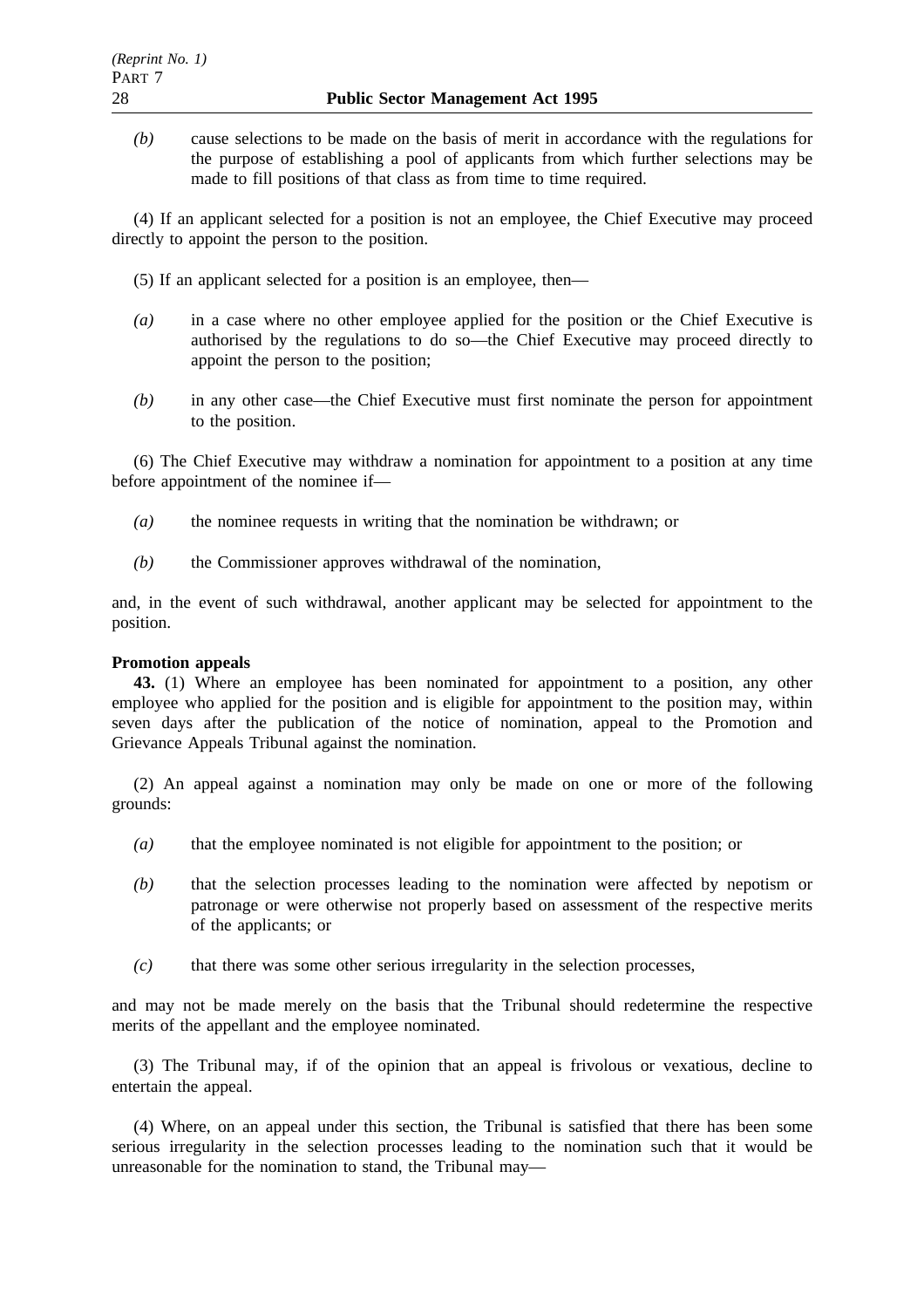- *(a)* set aside the nomination; and
- *(b)* order that the selection processes be recommenced from the beginning or some later stage specified by the Tribunal.
- (5) For the purposes of this section—
- *(a)* a person is not eligible for appointment to a position if the person does not have qualifications determined by the Commissioner to be essential in respect of the position; and
- *(b)* a determination by the Chief Executive seeking to fill a position that specific qualifications, experience or other attributes are essential or desirable in respect of the position will be binding on the Tribunal.

(6) Where an employee has been nominated for appointment to a position and no other employee is entitled to appeal or successfully appeals against the nomination, the nominee must be appointed to the position.

(7) The regulations may make provision with respect to entitlement to appeal against a nomination under this section.

(8) Nothing in this section prevents a Chief Executive or the Commissioner from attempting to resolve by conciliation a matter the subject of an appeal under this section prior to the commencement of the hearing of the appeal.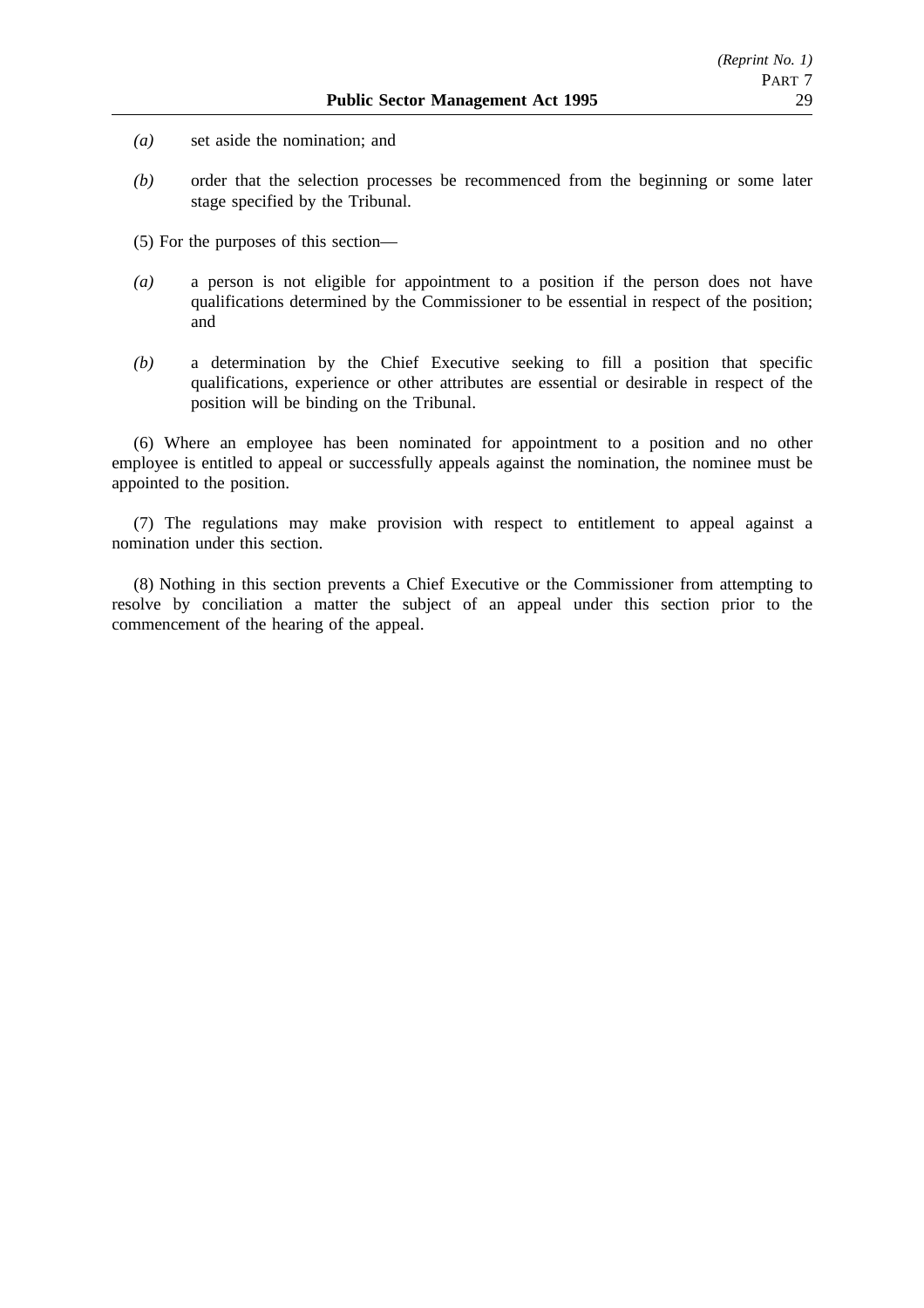## **GENERAL PUBLIC SERVICE EMPLOYMENT PROVISIONS**

### **DIVISION 1—ASSIGNMENT BETWEEN POSITIONS**

#### **Assignment**

**44.** (1) Subject to this section, the Chief Executive of an administrative unit may assign an employee from one position in the unit to another position in the unit.

(2) Subject to this section, an employee may be assigned from a position in one administrative unit to a position in another administrative unit by the Commissioner in consultation with the Chief Executives of the units.

(3) Promotion of an employee to a higher remuneration level through assignment under this section—

- *(a)* may be made only subject to conditions determined by the Commissioner; and
- *(b)* may continue only for up to 12 months or such longer period not exceeding three years as the Commissioner may allow in a particular case.

(4) An employee may not be assigned from a position to another position with a lower remuneration level except—

- *(a)* with the employee's consent; or
- *(b)* in order to return an employee to his or her former remuneration level as required for compliance with subsection (3).

(5) If an employee whose employment is subject to a contract is assigned to another position, the provisions of the contract continue to apply in relation to the employee's employment in the new position subject to any necessary modifications or further agreement between the employee and the Chief Executive.

## **DIVISION 2—REMUNERATION**

#### **Remuneration**

**45.** (1) Subject to this Act, an employee is entitled to remuneration at the rate appropriate to the remuneration level of the position occupied by the employee.

(2) A deduction may be made from an employee's remuneration for any charge payable by the employee under a determination of the Commissioner under Part 6 in respect of accommodation, services, goods or any other benefit provided to the employee in connection with his or her employment.

## **Additional duties allowance**

**46.** (1) The Chief Executive of an administrative unit may direct an employee in the unit to perform specified duties in addition to those on which the remuneration level of the employee's position is based.

*(Reprint No. 1)*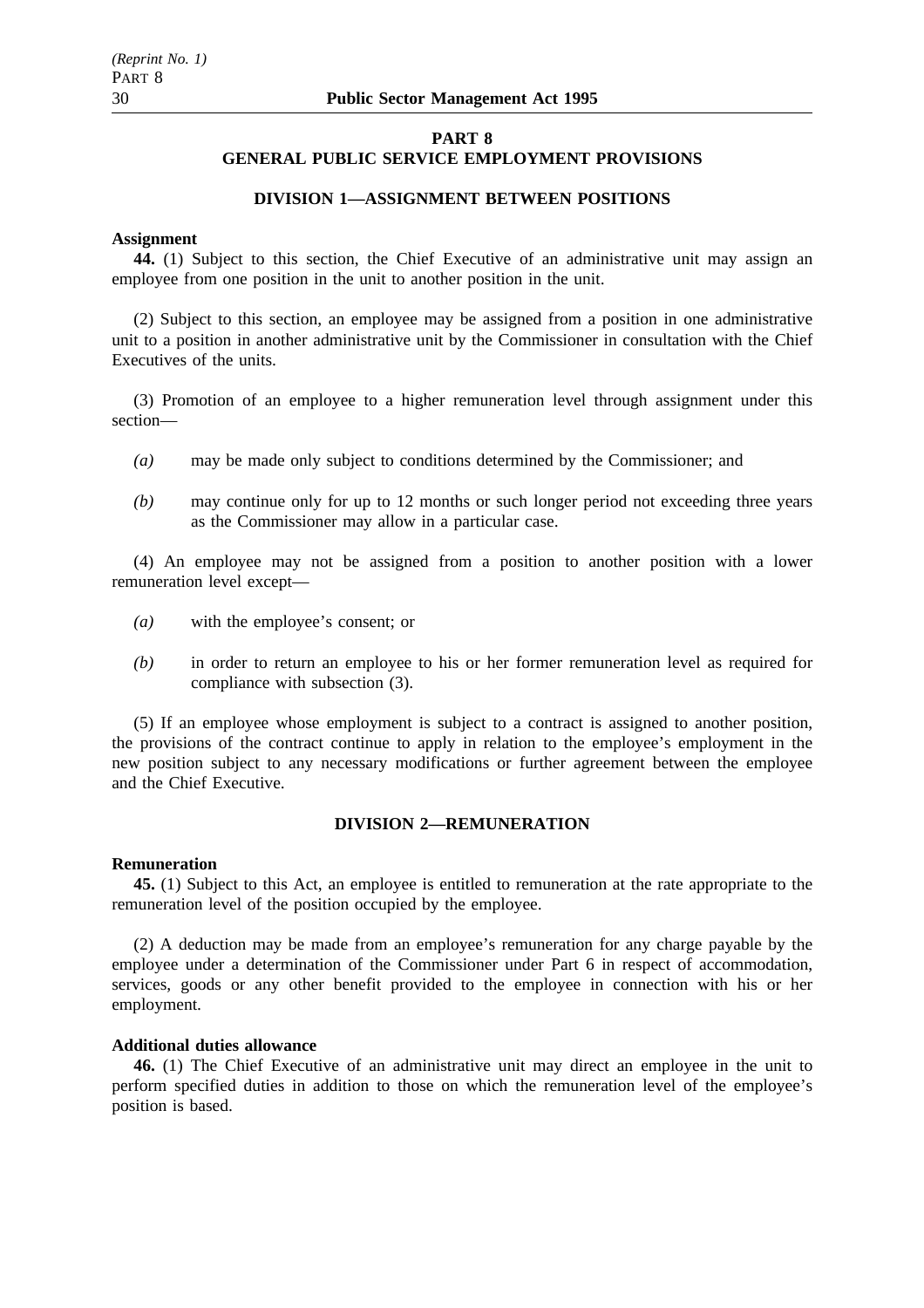(2) If an employee performs duties in accordance with a direction under this section for a continuous period of more than one week, the Chief Executive may authorise payment to the employee of an allowance appropriate to the duties being performed.

### **Reduction in salary arising from refusal or failure to carry out duties**

**47.** (1) If, in consequence or furtherance of industrial action, an employee refuses or fails to carry out duties that the employee has been lawfully instructed to perform, the employee must not, if the Commissioner so directs, be paid salary for any day (or part of a day) on which the employee refuses or fails to carry out those duties.

(2) A direction under this section is effective to prevent payment of salary to an employee despite the fact that, on any day (or part of a day) to which the direction relates, the employee performs some (but not all) of the duties that the employee has been lawfully instructed to perform.

### **Payment of remuneration on death**

**48.** On the death of an employee, the Commissioner may, if of the opinion that it is appropriate to do so, direct that an amount payable in respect of the employee's remuneration be paid to dependants of the employee and not to the personal representative.

## **DIVISION 3—HOURS OF DUTY AND LEAVE**

#### **Hours of duty and leave**

**49.** The hours of duty of an employee and the rights of an employee to holidays and leave are governed by Schedule 2.

### **DIVISION 4—EXCESS EMPLOYEES**

## **Excess employees**

**50.** (1) If the Chief Executive of an administrative unit is satisfied—

- $(a)$  that—
	- (i) the services of an employee have become underutilised; or
	- (ii) an employee is no longer required to perform, or cannot perform, the duties of his or her position,

because of—

- (iii) changes in technology or work methods or in the organisation or nature or extent of operations of the administrative unit; or
- (iv) loss of a qualification that is necessary for the performance or proper performance of the duties; and
- *(b)* that it is not practicable to assign the employee under Division 1 to another position in the administrative unit,

the Chief Executive must refer the matter to the Commissioner.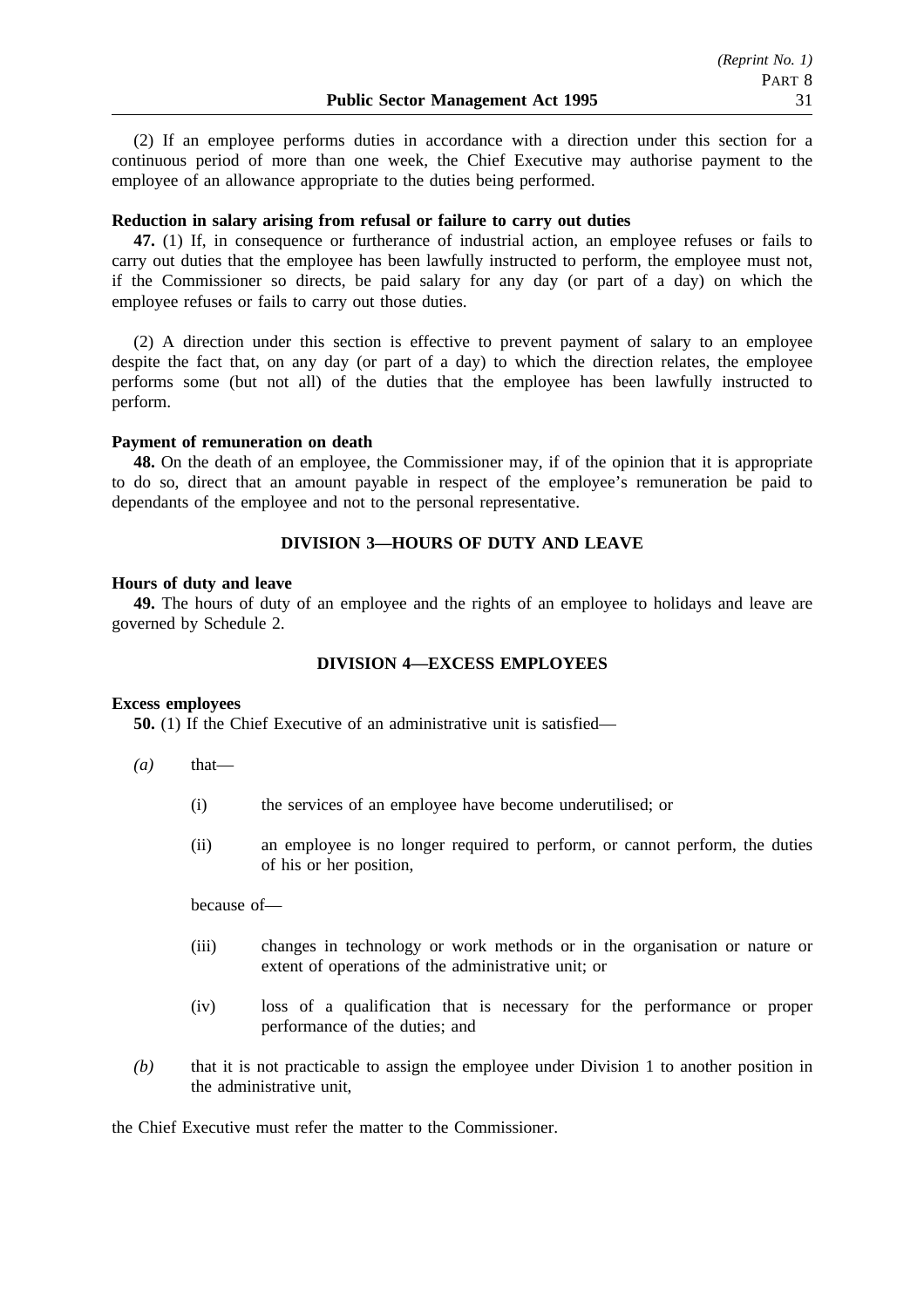(2) If a matter is referred to the Commissioner under subsection (1) and the Commissioner is satisfied—

- *(a)* as to the matters referred to in subsection (1)*(a)*; and
- *(b)* that all reasonable endeavours have been made to assign the employee under Division 1 to another position in the Public Service (whether in the same or another administrative unit) but that it is not practicable to do so in the circumstances of the case; and
- *(c)* that reasonable consultations have taken place with the appropriate recognised organisation,

the Commissioner may—

- *(d)* transfer the employee to another position in the Public Service with a lower remuneration level; or
- *(e)* recommend to the Governor that the employee's employment in the Public Service be terminated.

(3) The Governor may, on the recommendation of the Commissioner under this section, terminate an employee's employment in the Public Service.

(4) If an employee is transferred under this section to a position with a lower remuneration level, the employee is entitled to supplementation of the employee's remuneration in accordance with the relevant provisions of an award or enterprise or industrial agreement or, if there is no award or enterprise or industrial agreement covering the matter, in accordance with a scheme prescribed by the regulations.

## **DIVISION 5—MENTAL OR PHYSICAL INCAPACITY**

### **Mental or physical incapacity**

**51.** (1) If—

- *(a)* the Chief Executive of an administrative unit is satisfied that an employee in the unit is not performing duties of his or her position satisfactorily; and
- *(b)* it appears to the Chief Executive that the employee's unsatisfactory performance is caused by mental or physical illness or disability,

the Chief Executive may require the employee to undergo a medical examination by a medical practitioner selected by the employee from a panel of medical practitioners nominated by the Chief Executive.

(2) If an employee refuses or fails, without reasonable excuse, to submit to a medical examination as required under subsection (1), the Chief Executive may suspend the employee from duty in the Public Service (without remuneration and, as the Chief Executive thinks fit, with or without accrual of rights in respect of recreation leave and long service leave) until the employee submits to a medical examination as required by the Chief Executive.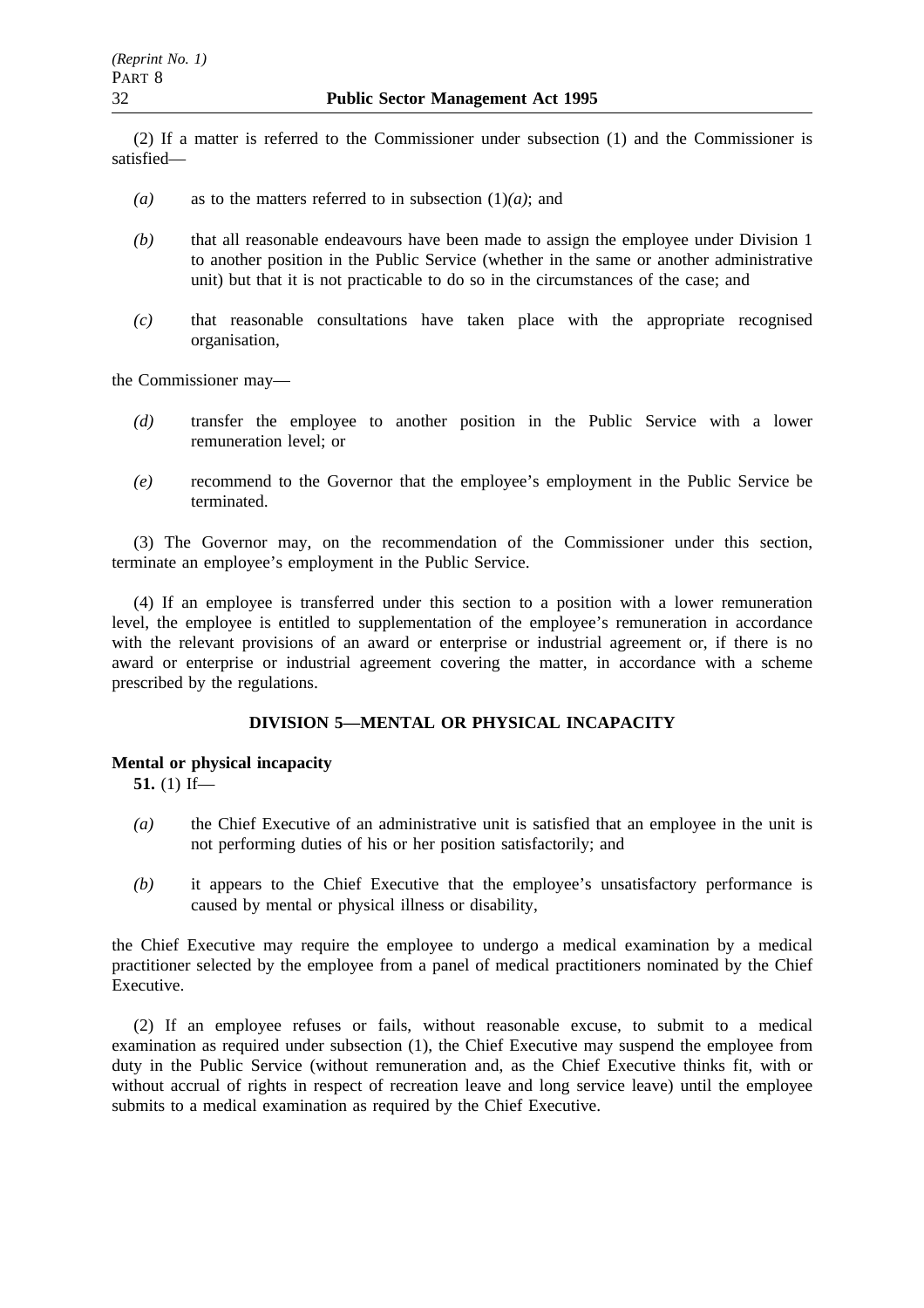- (3) The Chief Executive must—
- *(a)* furnish the employee with a copy of any report on the results of a medical examination required under this section; and
- *(b)* before considering the report under subsection (4), allow the employee a period of not less than 14 days from the date of the employee's receipt of the report to furnish the Chief Executive with any medical reports obtained by the employee on his or her mental or physical condition.

(4) If the Chief Executive of an administrative unit is satisfied, after consideration of all relevant medical reports, that—

- *(a)* an employee in the unit is not performing duties of his or her position satisfactorily; and
- *(b)* the employee's unsatisfactory performance is caused by mental or physical illness or disability; and
- *(c)* it is not practicable to assign the employee under Division 1 to another position (whether in the same or another administrative unit) with duties within the employee's capacity,

the Chief Executive must consult with the Commissioner about the matter.

(5) If the Commissioner and the Chief Executive are both satisfied that it is not practicable to assign the employee under Division 1 to another position (whether in the same or another administrative unit), the following provisions apply:

- *(a)* the Commissioner and the Chief Executive must examine whether it is practicable to transfer the employee to another position with a lower remuneration level (whether in the same or another administrative unit);
- *(b)* if it is practicable to do so, the employee may be transferred by the Chief Executive to another position with a lower remuneration level in the same unit, or may be transferred to a position with a lower remuneration level in another unit by the Commissioner in consultation with the Chief Executive of the other unit;
- *(c)* if the Commissioner and the Chief Executive are satisfied that it is not practicable to so transfer the employee, the Commissioner may recommend to the Governor that the employee's employment in the Public Service be terminated.

(6) The Governor may, on the recommendation of the Commissioner under this section, terminate an employee's employment in the Public Service.

(7) The termination of an employee's employment under this section may, with the consent of the employee, have effect from a date earlier than the date of the decision to terminate the employee's employment.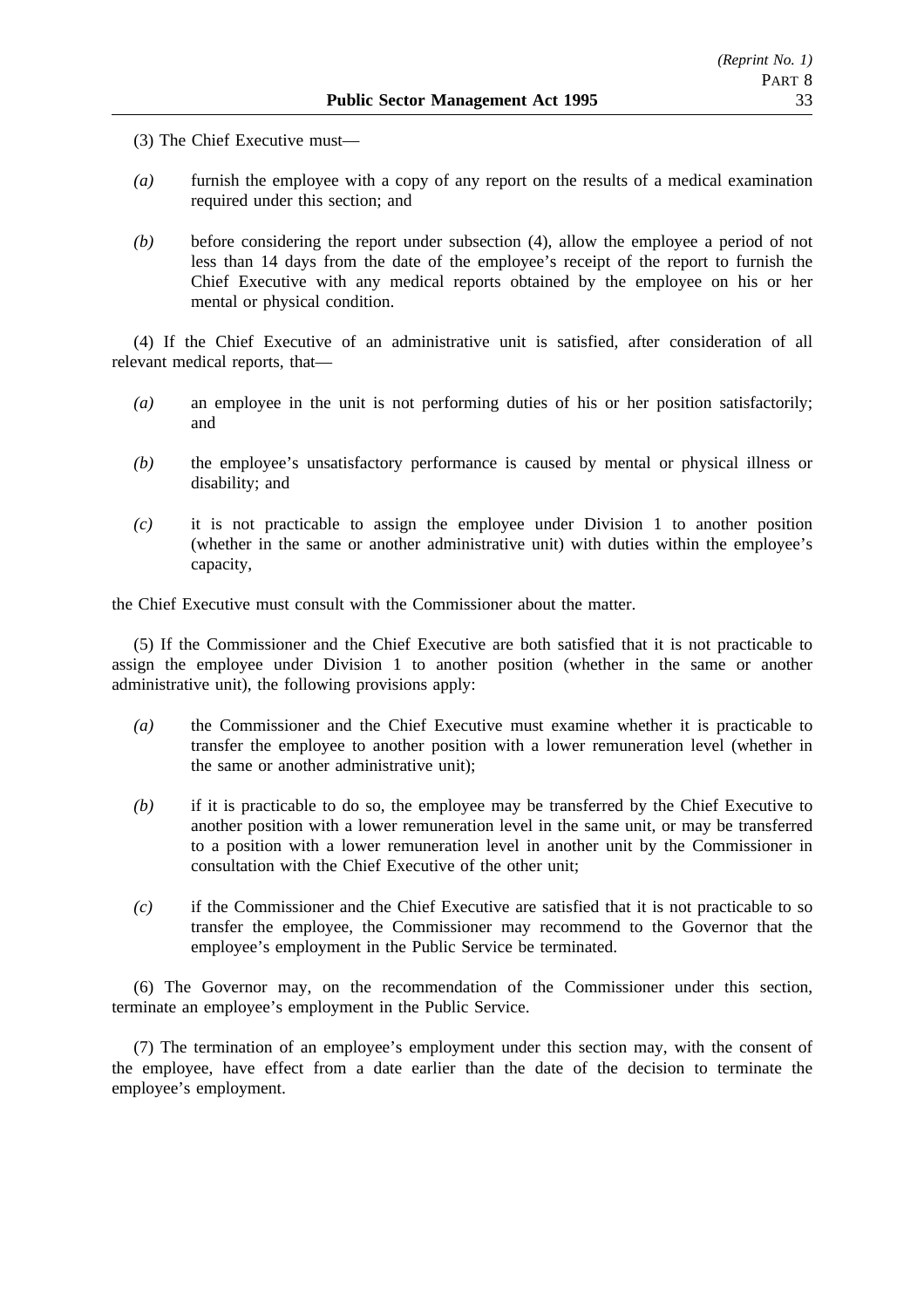(8) In this section—

## "**relevant medical report**" means—

- *(a)* if a medical examination is required by the Chief Executive under subsection  $(1)$ —
	- (i) the report on the results of that examination; and
	- (ii) any medical reports furnished to the Chief Executive by the employee before or within the period allowed under subsection (3); or
- *(b)* in any other case—any medical report furnished to the Chief Executive by the employee.

## **DIVISION 6—UNSATISFACTORY PERFORMANCE**

### **Unsatisfactory performance**

**52.** (1) If the Chief Executive of an administrative unit is satisfied that—

- *(a)* an employee in the unit is not performing duties of his or her position satisfactorily or to performance standards specified in a contract relating to his or her employment; and
- *(b)* it is not practicable to assign the employee under Division 1 to another position (whether in the same or another administrative unit) with duties suited to the employee's capabilities or qualifications,

the Chief Executive must consult with the Commissioner about the matter.

(2) If the Commissioner and the Chief Executive are both satisfied that it is not practicable to assign the employee under Division 1 to another position (whether in the same or another administrative unit), the following provisions apply:

- *(a)* the Commissioner and the Chief Executive must examine whether it is practicable to transfer the employee to another position with a lower remuneration level (whether in the same or another administrative unit);
- *(b)* if it is practicable to do so, the employee may be transferred by the Chief Executive to another position with a lower remuneration level in the same unit, or may be transferred to a position with a lower remuneration level in another unit by the Commissioner in consultation with the Chief Executive of the other unit;
- *(c)* if the Commissioner and the Chief Executive are satisfied that it is not practicable to so transfer the employee, the Commissioner may recommend to the Governor that the employee's employment in the Public Service be terminated.

(3) The Chief Executive may not take action under this section on the ground that an employee is not performing duties satisfactorily or to applicable performance standards unless the employee has first been advised of his or her unsatisfactory performance and allowed a reasonable opportunity to improve.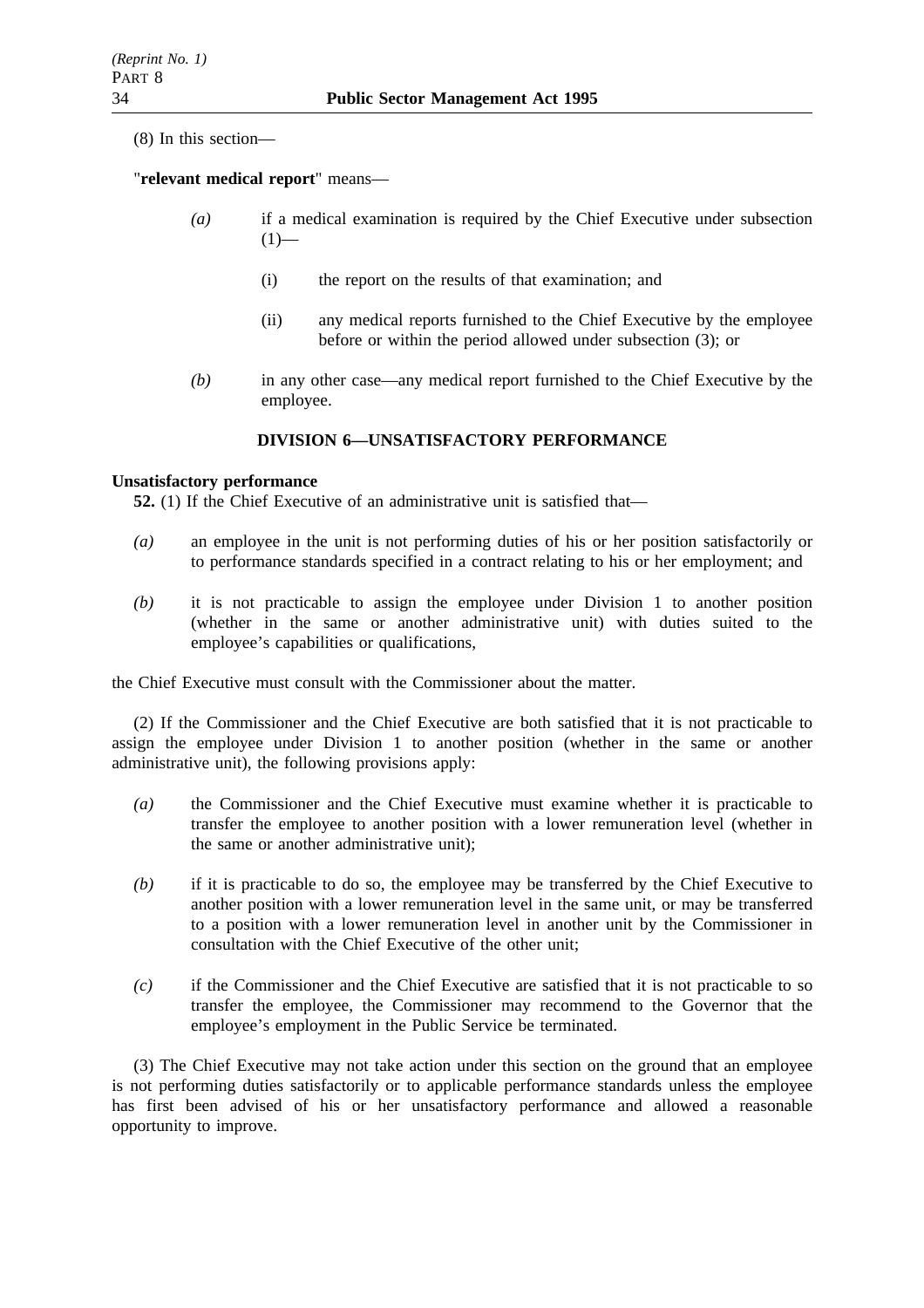(4) An employee must be given not less than 14 days notice in writing of a decision to transfer the employee or recommend that the employee's employment in the Public Service be terminated under this section.

(5) If, within the period referred to in subsection (4), the employee appeals to the Promotion and Grievance Appeals Tribunal against the decision, the decision is suspended until the determination of the appeal.

(6) The Governor may, on the recommendation of the Commissioner under this section, terminate an employee's employment in the Public Service.

(7) This section does not apply if an employee's unsatisfactory performance is due to mental or physical illness or disability.

## **DIVISION 7—RESIGNATION AND RETIREMENT**

### **Resignation**

**53.** (1) An employee may resign from the Public Service by not less than 14 days notice in writing to the Chief Executive of the administrative unit in which the employee is employed (unless notice of a shorter period is accepted by the Chief Executive).

- (2) If an employee—
- *(a)* is absent, without authority, from employment in the Public Service for a period of 10 working days; and
- *(b)* gives no proper written explanation or excuse for the absence to the Chief Executive of the administrative unit in which the employee is employed before the end of that period,

the employee will, if the Chief Executive so determines, be taken to have resigned from the Public Service.

### **Reappointment of employee who resigns to contest election**

**54.** (1) If—

- *(a)* an employee resigns from the Public Service for the purpose of standing as a candidate for election to the Parliament of the State or the Commonwealth; and
- *(b)* the resignation takes effect not more than one month before the issue of the writ for the election; and
- *(c)* the former employee is not elected and applies for reappointment to the Public Service within two months after the return of the writ for the election,

the employee must be reappointed (without any requirement for selection processes and without probation) to his or her former position in the Public Service or a position with the same remuneration level as that position.

(2) For the purpose of determining the rights of an employee who is reappointed to the Public Service under this section, the period between the resignation and reappointment is to be taken to be leave without pay granted under this Act.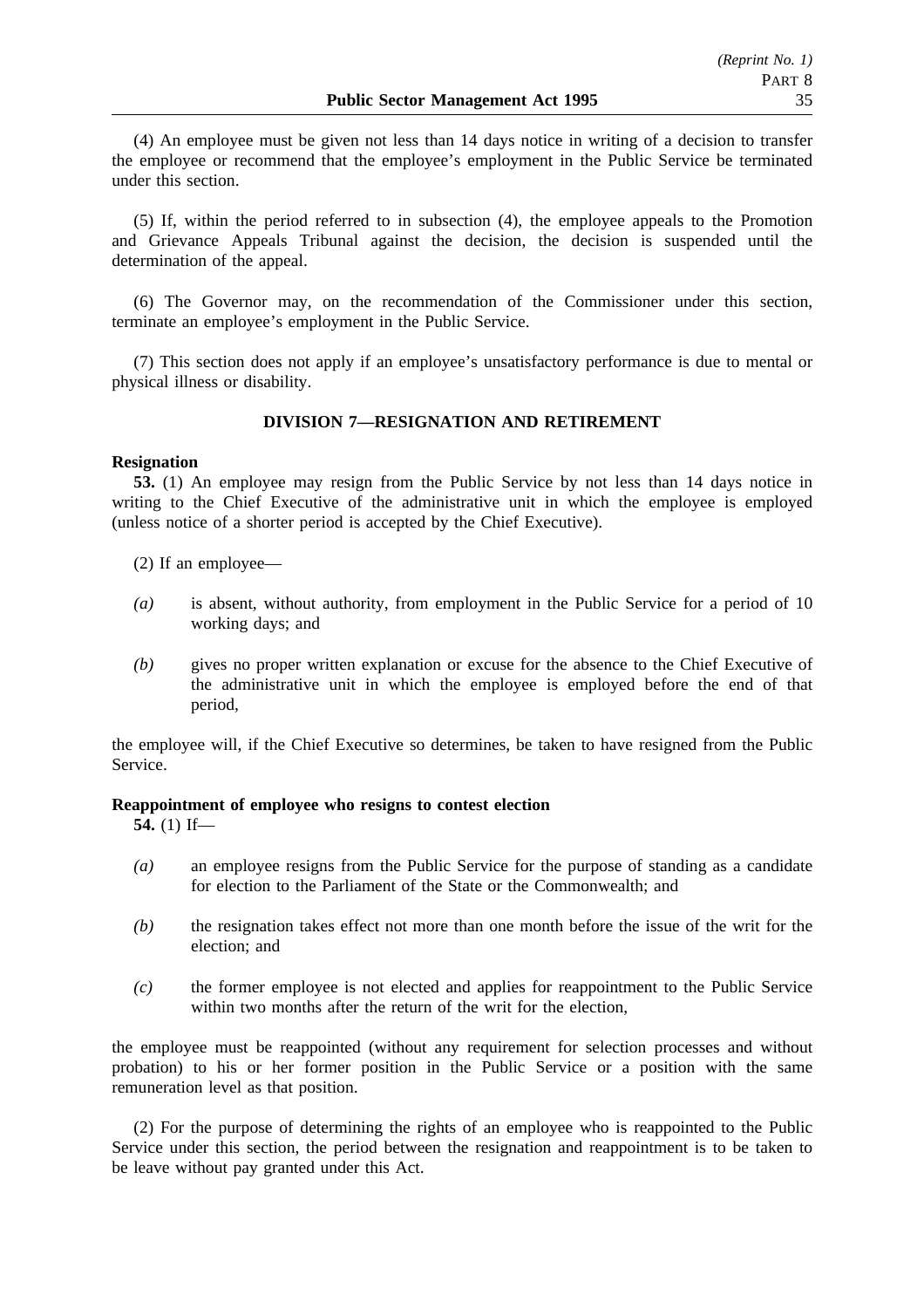## **Retirement**

**55.** An employee who has attained the age of 55 years is entitled to retire from the Public Service.

## **DIVISION 8—CONDUCT AND DISCIPLINE**

## **Conflict of interest**

**56.** (1) If—

- *(a)* an employee has a pecuniary or other personal interest in a matter; and
- *(b)* the interest conflicts or may conflict with the employee's official duties,

the employee must disclose the nature of the interest to the Chief Executive of the administrative unit in which the employee is employed.

(2) The Chief Executive of an administrative unit may direct an employee employed in the unit to resolve a conflict between a pecuniary or other personal interest and a duty as an employee.

## **General rules of conduct**

**57.** An employee is liable to disciplinary action if the employee—

- *(a)* contravenes or fails to comply with—
	- (i) a provision of this Act; or
	- (ii) a direction given to the person as an employee by a person with authority to give that direction (whether the authority derives from this Act or otherwise); or
- *(b)* is negligent or indolent in the discharge of the duties of the employee's position; or
- *(c)* is absent from duty without reasonable excuse (proof of which lies on the employee); or
- *(d)* is guilty of disgraceful or improper conduct in an official capacity, or is guilty in a private capacity of disgraceful or improper conduct that reflects seriously and adversely on the Public Service; or
- *(e)* makes improper use of property of the Crown; or
- *(f)* except as authorised under the regulations, engages in any remunerative employment, occupation or business outside the Public Service; or
- *(g)* except as authorised under the regulations, discloses information gained in the employee's official capacity, or comments on any matter affecting the Public Service or the business of the Public Service.

## **Inquiries and disciplinary action**

**58.** (1) If the Chief Executive of an administrative unit suspects on reasonable grounds that an employee in the unit may be liable to disciplinary action, the Chief Executive may hold an inquiry to determine whether the employee is liable to disciplinary action.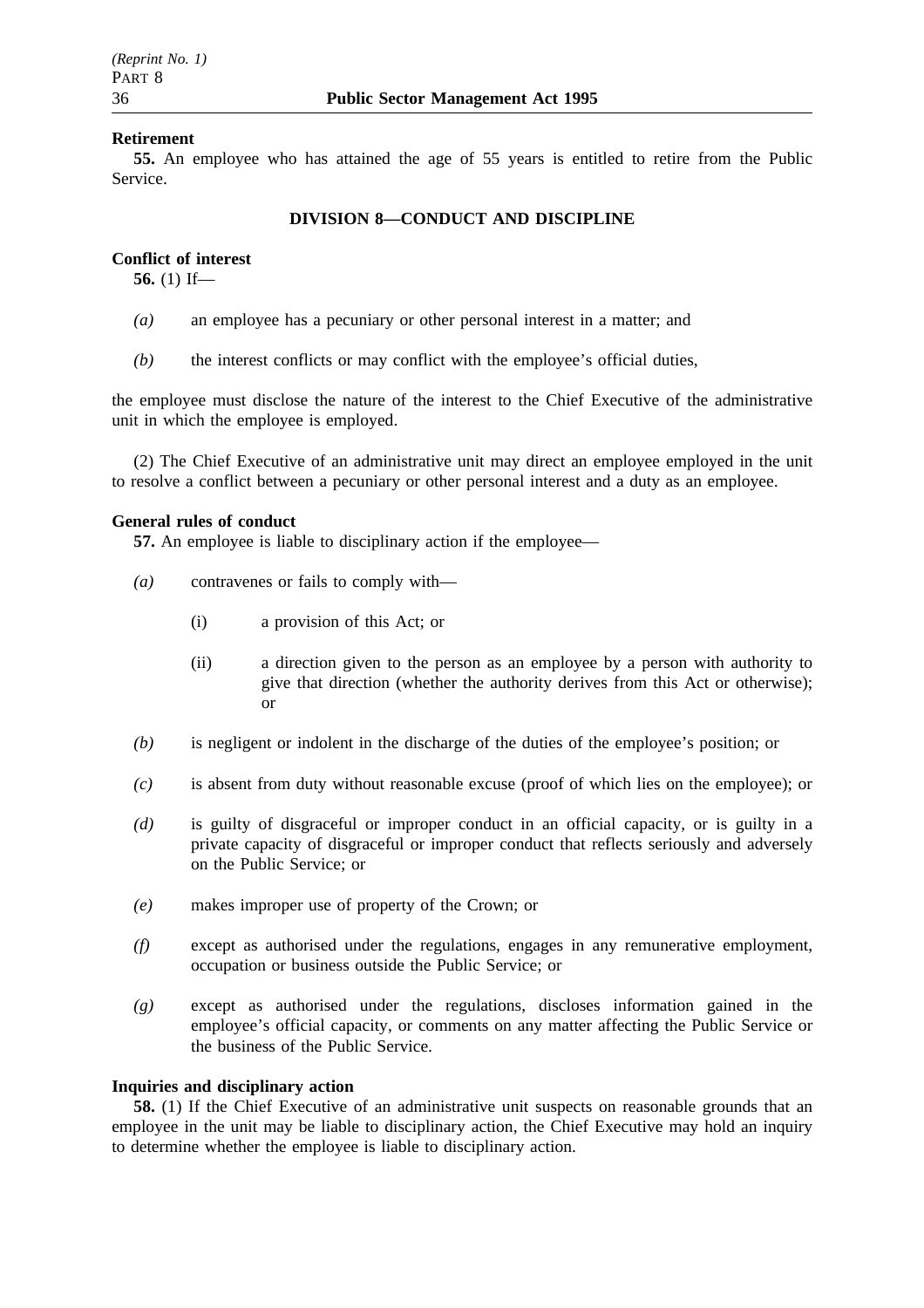(2) Notice in writing of an inquiry under this section setting out the grounds on which the employee is suspected of being liable to disciplinary action must be given to the employee.

(3) Nothing in this section prevents the making of any preliminary investigations prior to the holding of an inquiry or the giving of a notice of inquiry under this section.

- (4) The employee affected by an inquiry under this section—
- *(a)* may be assisted or represented in the inquiry by another person; and
- *(b)* must be afforded a reasonable opportunity—
	- (i) to be present throughout the course of the inquiry; and
	- (ii) to question persons making allegations against the employee or providing information in support of the allegations; and
	- (iii) to bring persons or documents before the Chief Executive to provide information in support of the employee; and
	- (iv) to make statements and representations to the Chief Executive.

(5) If, on an inquiry under this section, the Chief Executive is satisfied on the balance of probabilities that the employee is liable to disciplinary action, then the Chief Executive may do one or more of the following:

- *(a)* reprimand the employee;
- *(b)* order that the leave entitlement of the employee be reduced by a specified amount;
- *(c)* order that the employee be suspended from duty in the Public Service for a specified period with or without remuneration and, as the Chief Executive thinks fit, with or without accrual of rights in respect of recreation leave and long service leave;
- *(d)* order that the salary of the employee be reduced by a specified amount for a specified period;
- *(e)* recommend to the Governor—
	- (i) that the employee be transferred to some other position in the Public Service with a lower remuneration level; or
	- (ii) that the employee's employment in the Public Service be terminated.

(6) For the purposes of subsection (5), a period of suspension may, if the Chief Executive thinks fit to so order, be comprised of or include the whole or part of any period for which the employee has been suspended without remuneration under another power conferred by this Division.

(7) The Chief Executive may, if he or she thinks fit, suspend an order under subsection (5) subject to compliance by the employee with conditions specified by the Chief Executive.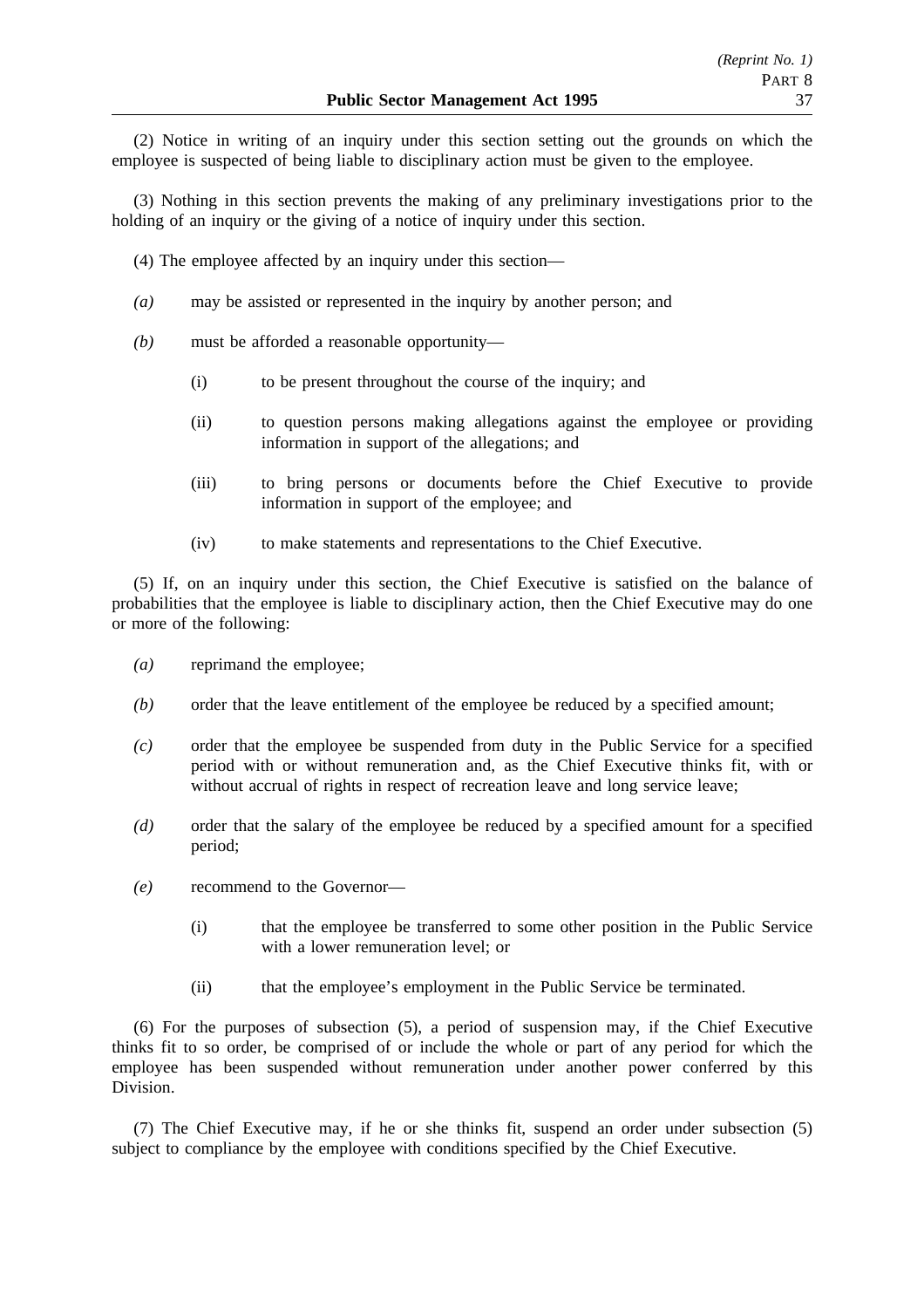(8) Before taking or recommending disciplinary action in respect of an employee under subsection (5), the Chief Executive must give the employee at least 14 days notice in writing of his or her findings and of the disciplinary action (if any) that he or she proposes to take or recommend.

(9) The holding of an inquiry under this section in respect of an employee must, if the employee is charged with an offence relating to a matter to which the inquiry relates, be suspended pending the determination of the proceedings in respect of the offence.

(10) The Governor may, on the recommendation of the Chief Executive under this section—

- *(a)* transfer an employee to some other position in the Public Service with a lower remuneration level; or
- *(b)* terminate an employee's employment in the Public Service.

## **Suspension or transfer where disciplinary inquiry or serious offence charged**

**59.** (1) If an employee—

- *(a)* is charged with an offence punishable by imprisonment; or
- *(b)* is given notice of a disciplinary inquiry under this Division,

the Chief Executive of the administrative unit in which the employee is employed may—

- *(c)* suspend the employee from duty in the Public Service (with or without remuneration and, as the Chief Executive thinks fit, with or without accrual of rights in respect of recreation leave and long service leave); or
- *(d)* transfer the employee from his or her position to some other position in the administrative unit with the same remuneration level; or
- *(e)* recommend to the Commissioner that the employee be transferred to a position in another administrative unit with the same remuneration level.

(2) An employee who is charged with an offence punishable by imprisonment must, as soon as practicable, notify the Chief Executive of the administrative unit in which he or she is employed of that fact.

(3) The Commissioner may, on the recommendation of the Chief Executive under this section, transfer an employee to a position in another administrative unit with the same remuneration level.

(4) A suspension or transfer imposed under this section is revocable at any time and must be revoked by the Chief Executive—

*(a)* where the employee has been both charged with an offence (whether or not punishable by imprisonment) and given notice of a disciplinary inquiry under this Division relating to a matter to which the charge relates—if the employee is both acquitted of the charge and found not liable to disciplinary action on the inquiry; or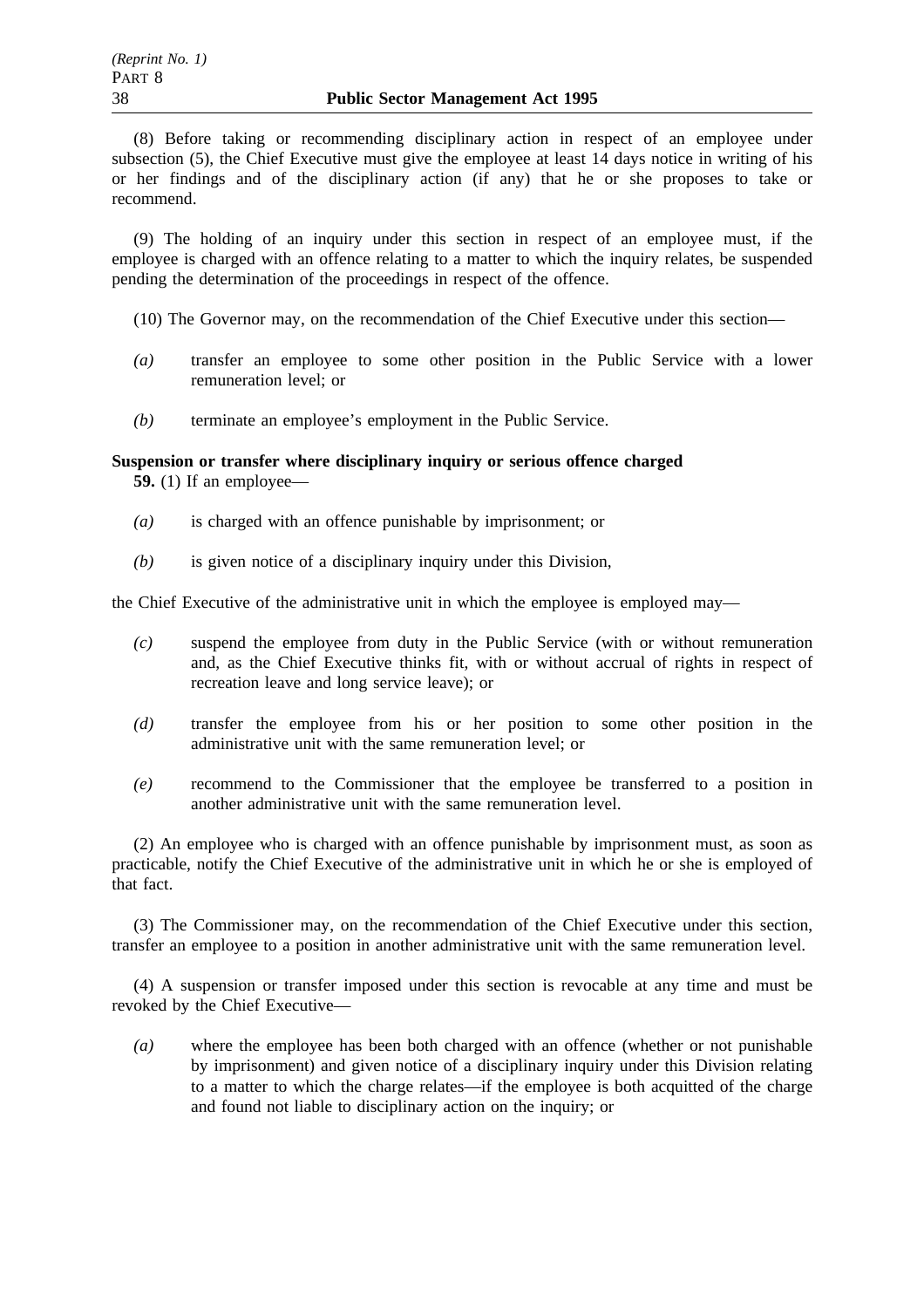*(b)* in any other case—if the employee is acquitted of the charge, or found not liable to disciplinary action on the inquiry, in relation to which the suspension or transfer was imposed.

(5) For the purposes of subsection (4), if a charge against an employee is dismissed, lapses or is withdrawn, the employee will be taken to have been acquitted of the charge.

(6) If a suspension imposed under this section is revoked, the employee is, subject to subsection (7), entitled to any remuneration and accrual of leave rights withheld in consequence of the suspension and any additional payment approved by the Commissioner.

(7) If a suspension imposed under this section is revoked on the employee being convicted of an offence punishable by imprisonment or being found liable to disciplinary action, the employee will not, unless the Chief Executive so determines, be entitled to any remuneration or accrual of leave rights withheld in consequence of the suspension.

(8) If a transfer imposed under this section is revoked, the employee must be transferred back to the employee's former position or, if that position is no longer available, to a position with the same remuneration level as the employee's former position.

(9) Subject to subsection (10), a decision to suspend or transfer an employee under this section is not subject to appeal or review under this Act or any other law.

(10) A decision that remuneration be withheld from a person suspended under this section may be the subject of an appeal under this Act.

## **Disciplinary action on conviction of serious offence**

**60.** (1) If an employee is convicted of an offence punishable by imprisonment, the Chief Executive of the administrative unit in which the employee is employed may recommend to the Governor—

- *(a)* that the employee be transferred to some other position in the Public Service with a lower remuneration level; or
- *(b)* that the employee's employment in the Public Service be terminated.

(2) The Chief Executive must, before recommending any disciplinary action under subsection (1) because an employee has been convicted of a summary offence, give the employee at least 14 days notice in writing of the disciplinary action that the Chief Executive proposes to recommend.

(3) Disciplinary action must not be taken under this section on the basis of a conviction that is under appeal, or against which a right of appeal still lies.

(4) The Governor may, on the recommendation of the Chief Executive under this section—

- *(a)* transfer an employee to some other position in the Public Service with a lower remuneration level; or
- *(b)* terminate an employee's employment in the Public Service.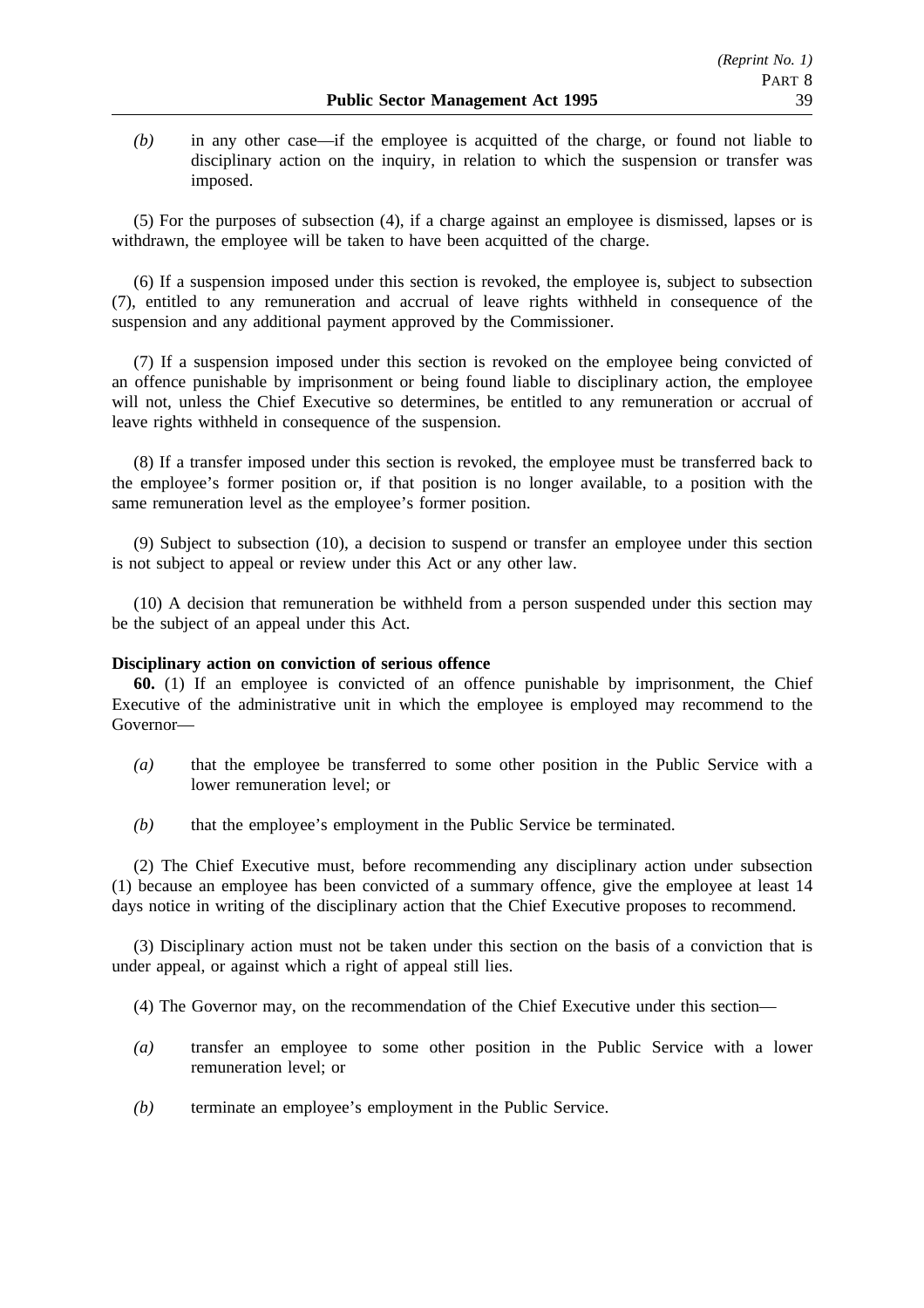## **Disciplinary appeals**

**61.** (1) An employee may, within 14 days after receiving notice of a decision that the employee is liable to disciplinary action or a decision as to disciplinary action to be taken or recommended in respect of the employee under this Division, appeal to the Disciplinary Appeals Tribunal against the decision.

- (2) The Tribunal may, on an appeal under this section—
- *(a)* affirm the decision subject to the appeal;
- *(b)* set aside the decision subject to the appeal and substitute a decision that should have been made in the first instance;
- *(c)* make any consequential or ancillary orders.

(3) If an appellant succeeds in an appeal under this section, the Tribunal may order costs against the Crown.

(4) An employee does not have a right of appeal under this section against a decision recommending disciplinary action because the employee has been convicted of an indictable offence.

## **Payments where employee has liability to Crown**

**62.** If an employee or former employee is alleged to have misappropriated or damaged property of the Crown or to have incurred any other liability to the Crown, a payment that would otherwise be required to be made to the person in respect of his or her employment in the Public Service—

- *(a)* may be withheld pending the determination of criminal or other proceedings in respect of the matter; and
- *(b)* may be applied in or towards satisfaction of any liability of the person to the Crown.

## **DIVISION 9—APPEAL AGAINST ADMINISTRATIVE DECISIONS**

### **Chief Executive's responsibility to conciliate grievances**

**63.** Despite the provisions of this Division, the Chief Executive of an administrative unit is required to endeavour to resolve by conciliation any grievance that an employee in the unit may have in respect of his or her employment.

### **Grievance appeals**

**64.** (1) An employee who is aggrieved by an administrative decision that directly affects the employee may appeal to the Promotion and Grievance Appeals Tribunal against the decision.

(2) Nothing in this section prevents a Chief Executive or the Commissioner from attempting to resolve by conciliation a matter the subject of an appeal under this section prior to the commencement of the hearing of the appeal.

- (3) The Tribunal may, if of the opinion—
- *(a)* that an appeal is frivolous or vexatious; or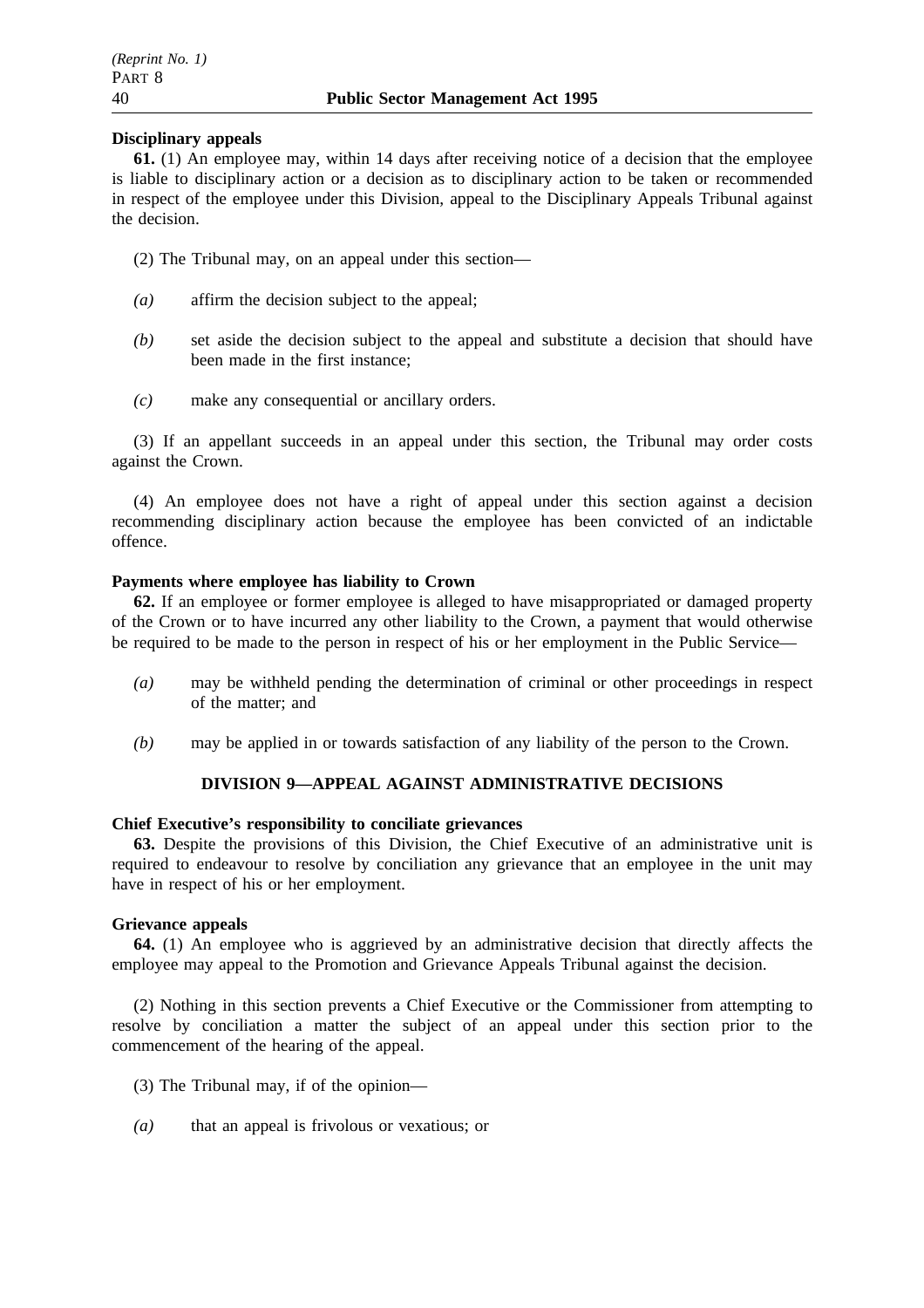*(b)* that an appellant has not fully explored avenues for review or redress available within the administrative unit in which the appellant is employed,

decline to entertain the appeal.

- (4) The Tribunal may, on an appeal under this section—
- *(a)* affirm the decision subject to the appeal; or
- *(b)* give any directions that are, in the opinion of the Tribunal, necessary or desirable to redress the grievance.
- (5) An employee does not have a right of appeal under this section against a decision—
- *(a)* that is appealable under some other provision of this Act; or
- *(b)* that is of a class excluded by regulation from appeal under this section.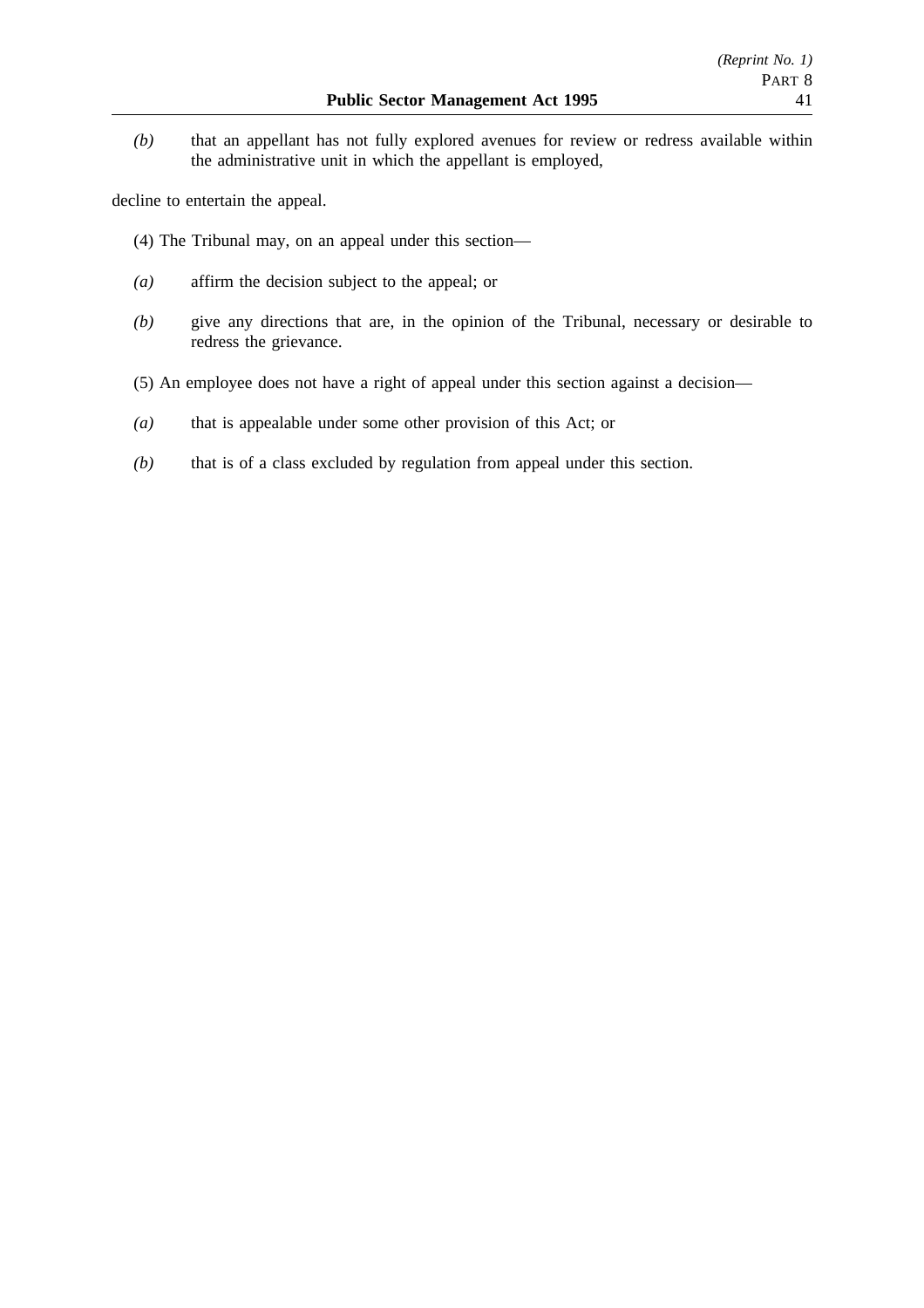## **PART 9 MISCELLANEOUS**

## **Preservation of powers of Governor to appoint, transfer and dismiss**

**65.** (1) Nothing in this Act is to be taken to abrogate or restrict a right or power that the Governor may otherwise have to appoint a person to, or dismiss a person from, a position in the Public Service.

(2) The Governor may transfer an employee from a position in the Public Service to any other position in the Public Service with the same or a higher remuneration level.

(3) An employee may be transferred to a position for a specified term and, in that event, the employee must, at the end of the term—

- *(a)* be transferred back to the employee's former position; or
- *(b)* if that position is no longer available—be transferred to some other position with the same remuneration level as, or a higher remuneration level than, that of the employee's former position.

### **Annual reports by public sector agencies**

**66.** (1) Each public sector agency must, once in each year, present a report to the Minister responsible for the agency on the operations of the agency.

(2) The report must contain information required by the regulations.

(3) Subject to this section, the report must be related to a financial year and must be presented within three months after the end of the financial year to which it relates.

(4) If a public sector agency is under some other statutory obligation to make an annual report to the Minister responsible for the agency—

- *(a)* the report required by this section may be incorporated with that other report; and
- *(b)* the period to which the report relates must be the same as for that other report; and
- *(c)* the report must be presented within three months after the end of the reporting period referred to above.

(5) A Minister must, within 12 sitting days after receipt of a report under this section, cause copies of the report to be laid before each House of Parliament.

### **Equal employment opportunity programs**

**67.** (1) The Minister may publish in the *Gazette* equal employment opportunity programs designed to ensure that persons of a defined class have equal opportunities in relation to employment in the public sector with persons not of that class.

- (2) The Minister may, in an equal employment opportunity program, make special provision—
- *(a)* to assist persons of a defined class disproportionately represented amongst the unemployed to gain employment in the public sector; or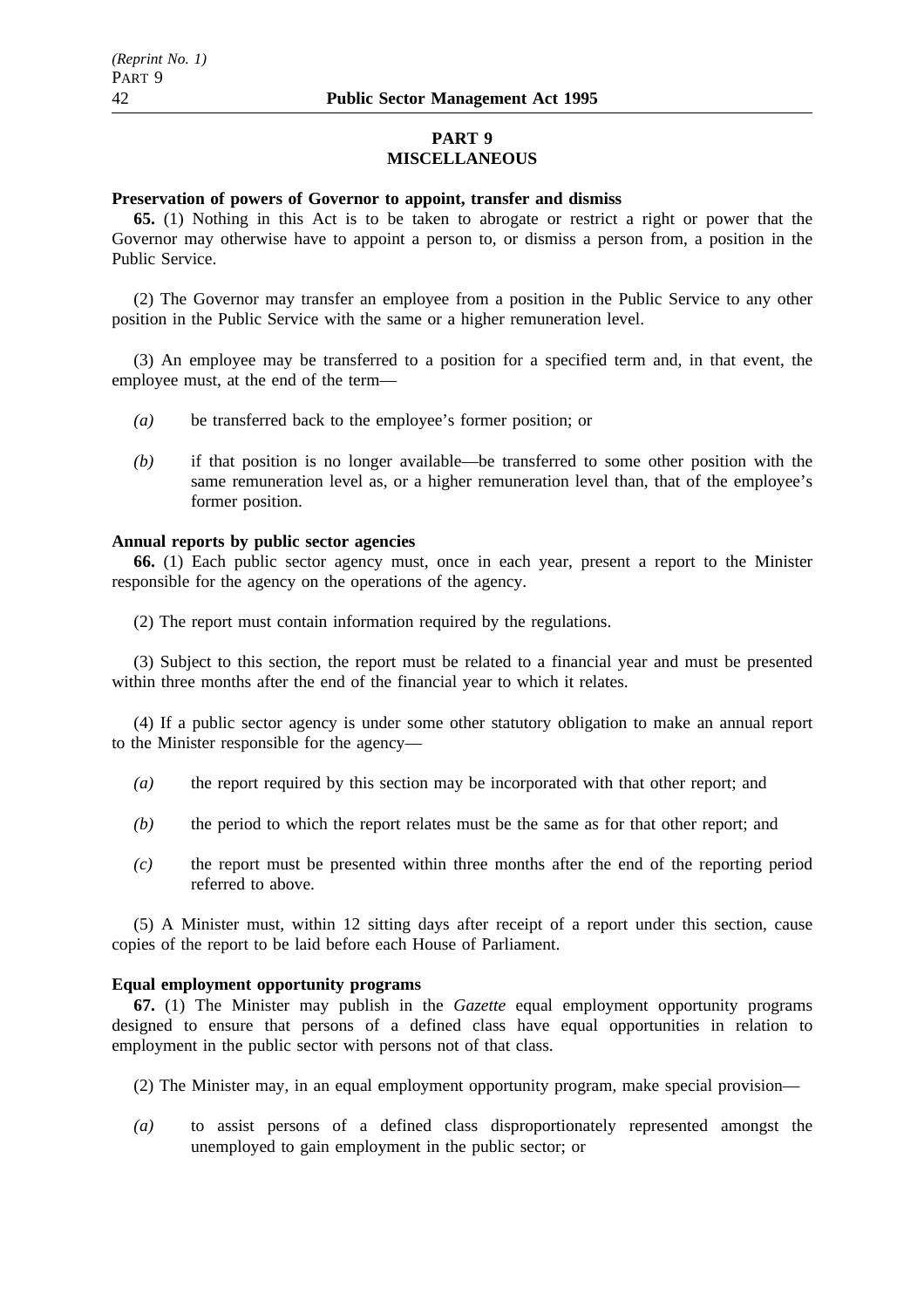*(b)* to assist persons of a defined class employed in the public sector to compete for other positions or pursue careers in the public sector as effectively as persons not of that class,

and any such special provision will, despite the provisions of this or any other Act, be lawful.

(3) The Minister may, by notice published in the *Gazette*, vary or revoke an equal employment opportunity program.

## **Transfers of employees within public sector**

**68.** (1) If an employee is liable to be transferred under Part 8 to another position in the Public Service, the Commissioner may instead, if the Commissioner thinks fit, transfer the employee to a position in the employment of a public sector agency outside the Public Service.

- (2) If a public sector agency outside the Public Service determines that—
- *(a)* a person employed by the agency is no longer required to perform the duties of his or her position, or cannot or is not performing the duties satisfactorily for health or other reasons; and
- *(b)* it is not practicable to transfer the person to some other position in the employment of the agency,

the Commissioner may, if the Commissioner thinks fit, transfer the person to a position in the Public Service or in the employment of another public sector agency.

- (3) A transfer under this section may be made on conditions as to—
- *(a)* maintenance (whether complete or partial) of the person's remuneration and accrued and accruing rights in respect of superannuation; and
- *(b)* maintenance of the person's accrued and accruing leave rights; and
- *(c)* transfer of the person back to the person's former position or an equivalent position,

as determined by the Commissioner.

(4) Conditions determined by the Commissioner under subsection (3) will have effect according to their terms and despite the provisions of this or any other Act.

## **Appointment of Ministerial staff**

**69.** (1) The Premier may appoint a person as a member of a Minister's personal staff on conditions determined by the Premier.

(2) A person appointed under this section is not an employee in the Public Service.

(3) Appointments may not be made under this section so that at any time the number of persons so employed exceeds one per cent of all employees in the Public Service.

(4) An appointment to a Minister's personal staff continues while the Minister continues to be a Minister (whether or not in the same Ministerial office) unless it sooner expires or is terminated under the conditions of appointment.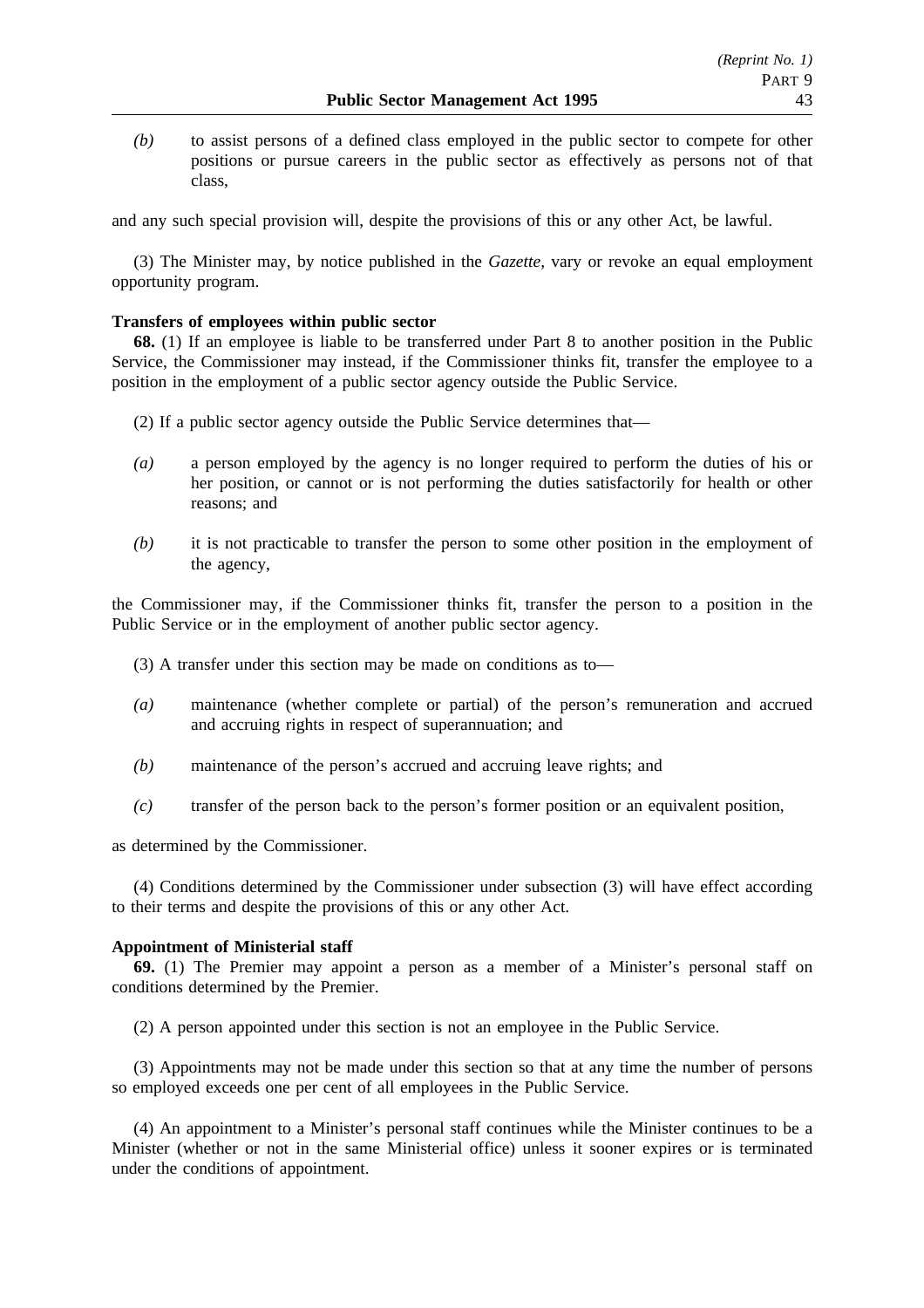(5) The Premier must cause a report to be prepared not less frequently than once every 12 months setting out with respect to each Minister—

- *(a)* details of all appointments made to the Minister's personal staff under this section (other than those described in previous reports under this section); and
- *(b)* the number of persons for the time being employed on the Minister's personal staff under this section; and
- *(c)* the remuneration and other conditions of appointment of each person for the time being employed on the Minister's personal staff under this section.
- (6) A report under subsection (5) must—
- *(a)* be published in the *Gazette* next issued after preparation of the report; and
- *(b)* be laid before each House of Parliament within six sitting days after preparation of the report.

## **Minister may approve arrangements for multiple appointments, etc.**

**70.** The Commissioner may approve, on conditions determined by the Commissioner, arrangements under which—

- *(a)* a person may be appointed to and employed in the Public Service for a period during which the person continues to hold or remains in some other office or employment outside the Public Service; or
- *(b)* a person who is employed in the Public Service may remain in that employment for a period during which the person holds or is engaged in some other office or employment outside the Public Service,

and any such arrangements will have effect according to their terms and despite the provisions of this or any other Act.

## **Incompatible public offices**

**70A.** (1) If a person holding an office is or has been appointed to a further office, he or she is not to be taken to have vacated the firstmentioned office or to have been invalidly appointed to the further office because—

- *(a)* the potential exists or has existed for the duties of the offices to be in conflict; or
- *(b)* the duties of either one or more of the offices require, by implication, the person's full time attention.

(2) The Governor may give directions in relation to an actual or potential conflict of duty and duty between offices held concurrently, or in relation to some other incompatibility between offices held concurrently, and, if the office holder concerned complies with those directions, he or she is excused from any breach that would otherwise have occurred.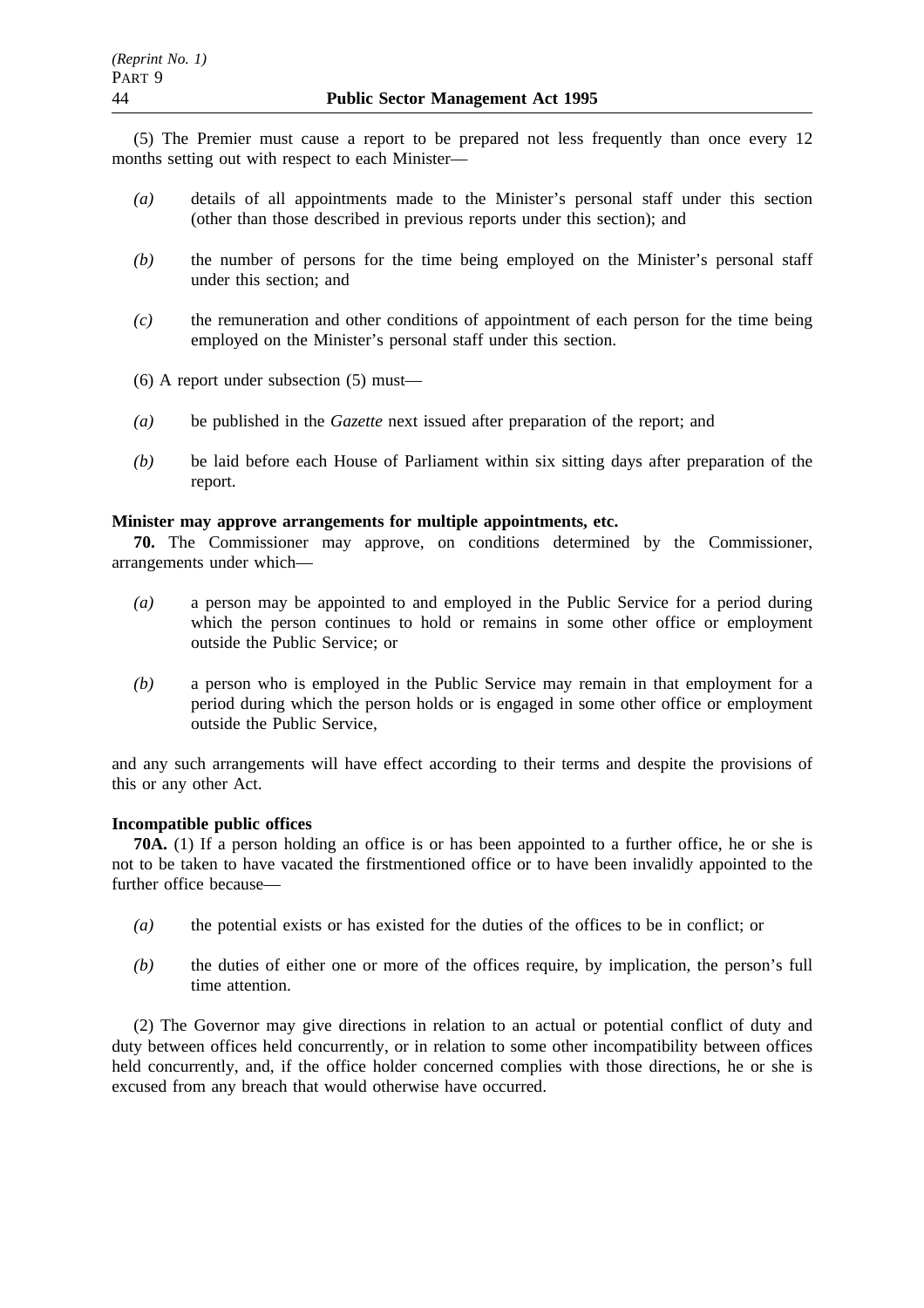(3) In this section—

"**office**" means—

- *(a)* a public office; or
- *(b)* any position or employment in the public sector.

## **Extension of operation of certain provisions of Act**

**71.** (1) The Governor may, by proclamation—

- *(a)* extend the operation of specified provisions of this Act, subject to such modifications (if any) as may be specified in the proclamation, to any specified class of public sector employees to whom those provisions do not apply of their own force; or
- *(b)* vary or revoke a proclamation previously made under this subsection.

(2) Subject to subsection (3), the provisions of Schedule 2 relating to long service leave apply to all public sector employees who—

- *(a)* are remunerated at hourly, daily, weekly or fortnightly rates of payment; and
- *(b)* are assigned to duties that form part of the operations of an administrative unit; and
- *(c)* are, in the performance of the duties, subject to direction by the Chief Executive of the administrative unit.
- (3) The Governor may, by proclamation—
- *(a)* declare that the provisions of Schedule 2 relating to long service leave do not apply to a class of employees referred to in subsection (2); or
- *(b)* vary or revoke a proclamation previously made under this subsection.

(4) A proclamation under this section may, if it so provides, have effect from a date specified in the proclamation that is earlier than the date of the proclamation.

### **Operation of Industrial and Employee Relations Act**

**72.** A determination or decision under this Act affecting remuneration or conditions of employment is subject to an award, determination or enterprise or industrial agreement in force under the *Industrial and Employee Relations Act 1994*.

### **Freedom of association for employees**

**73.** (1) No employee may be compelled to become, or remain, a member of an industrial or professional association.

(2) No employee who is eligible for membership of an industrial or professional association may be prevented (except by the association itself acting in accordance with its rules) from becoming or remaining a member of the association.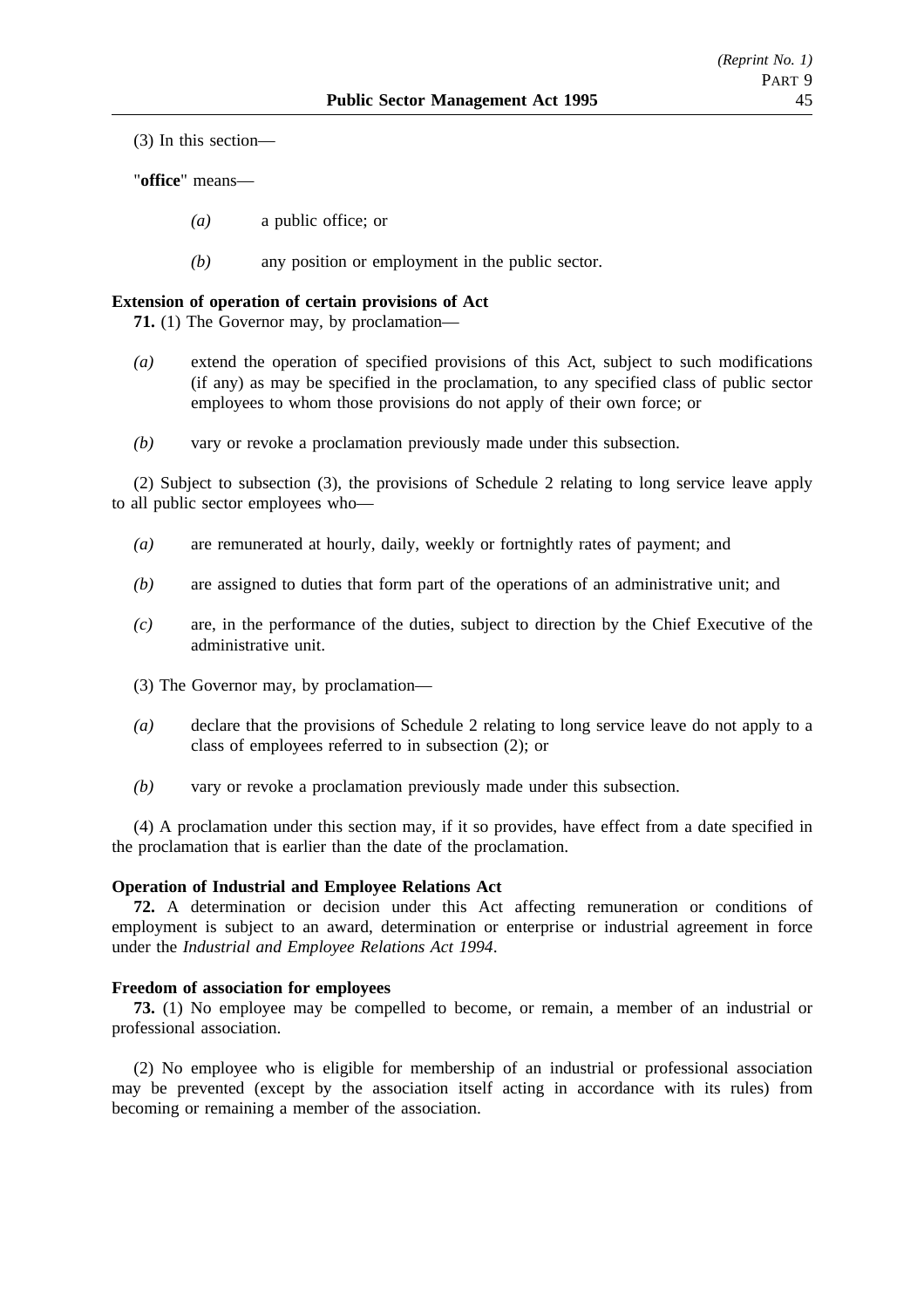### **Immunity from civil liability**

**74.** (1) Subject to subsection (3), no civil liability attaches to an employee or other person holding an office or position under this Act for an act or omission in the exercise or purported exercise of official powers or functions.

(2) An action that would, but for subsection (1), lie against an employee or other person lies instead against the Crown.

(3) This section does not prejudice rights of action of the Crown itself in respect of an act or omission not in good faith.

### **Temporary exercise of statutory powers**

**75.** (1) If—

- *(a)* a statutory power or function is exercisable by an employee in an administrative unit; and
- *(b)* the employee is absent or is for any reason unable to exercise the power or function,

the power or function may be exercised by the Chief Executive of the administrative unit or some other employee nominated by the Chief Executive by instrument in writing.

(2) An apparently genuine document purporting to be a copy of an instrument of nomination under this section will be accepted in any legal proceedings, in the absence of proof to the contrary, as proof that the employee referred to as the nominee was duly authorised to exercise the power or function referred to in the instrument.

### **Obsolete references**

**76.** (1) If the title of an administrative unit or position in the Public Service is altered, a reference in an Act or statutory instrument to the administrative unit or position under an earlier title is, unless the contrary intention appears, to be read as a reference to the administrative unit or position under its new title.

(2) The Governor may, by proclamation, direct that a reference in an Act or statutory instrument to an administrative unit or position in the Public Service be read as a reference to some other administrative unit or position in the Public Service.

 $(3)$  In subsection  $(2)$ —

"**administrative unit**" includes an administrative unit or department established under a repealed Act;

"**position**" includes a position or office in the Public Service created under a repealed Act.

(4) The Governor may, by proclamation, vary or revoke a proclamation under this section.

## **Evidentiary provision**

**77.** (1) A certificate signed by the Commissioner certifying—

*(a)* that an administrative unit referred to in the certificate existed as an administrative unit of the Public Service at a time or over a period referred to in the certificate; or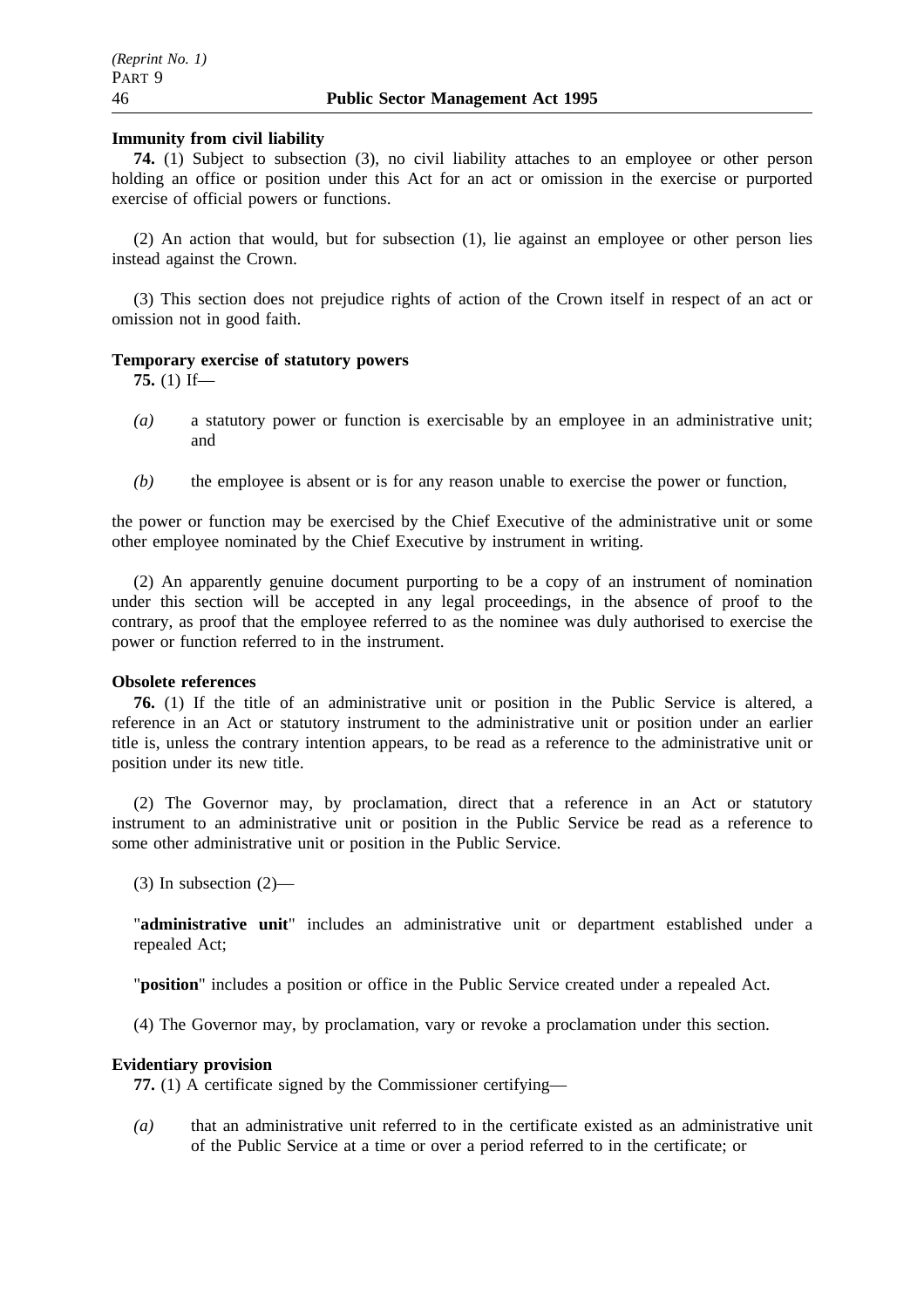*(b)* that a person named in the certificate occupied a specified position in the Public Service at a time or over a period referred to in the certificate,

will be accepted in any legal proceedings, in the absence of proof to the contrary, as proof of the matter so certified.

(2) An apparently genuine document purporting to be a certificate under this section will be accepted in any legal proceedings, in the absence of proof to the contrary, as such a certificate.

## **War Service (Preference in Employment) Act**

**78.** Nothing in this Act derogates from the *War Service (Preference in Employment) Act 1943*.

### **Service of notices**

**79.** A notice or document required or authorised by this Act to be given to or served on an employee may be given to or served on the employee personally or by post addressed to the employee at the address last notified by the employee in accordance with the regulations.

## **Regulations**

**80.** (1) The Governor may make such regulations as are contemplated by this Act, or as are necessary or expedient for the purposes of this Act.

- (2) A regulation—
- *(a)* may be of general or limited application and may vary in operation according to factors stated in the regulation; and
- *(b)* may leave a matter or thing to be determined, dispensed with, regulated or prohibited according to the discretion of the Minister, the Commissioner or a Chief Executive, either generally or in particular case or class of cases; and
- *(c)* may impose a penalty not exceeding a Division 8 fine for contravention of, or non-compliance with, the regulation.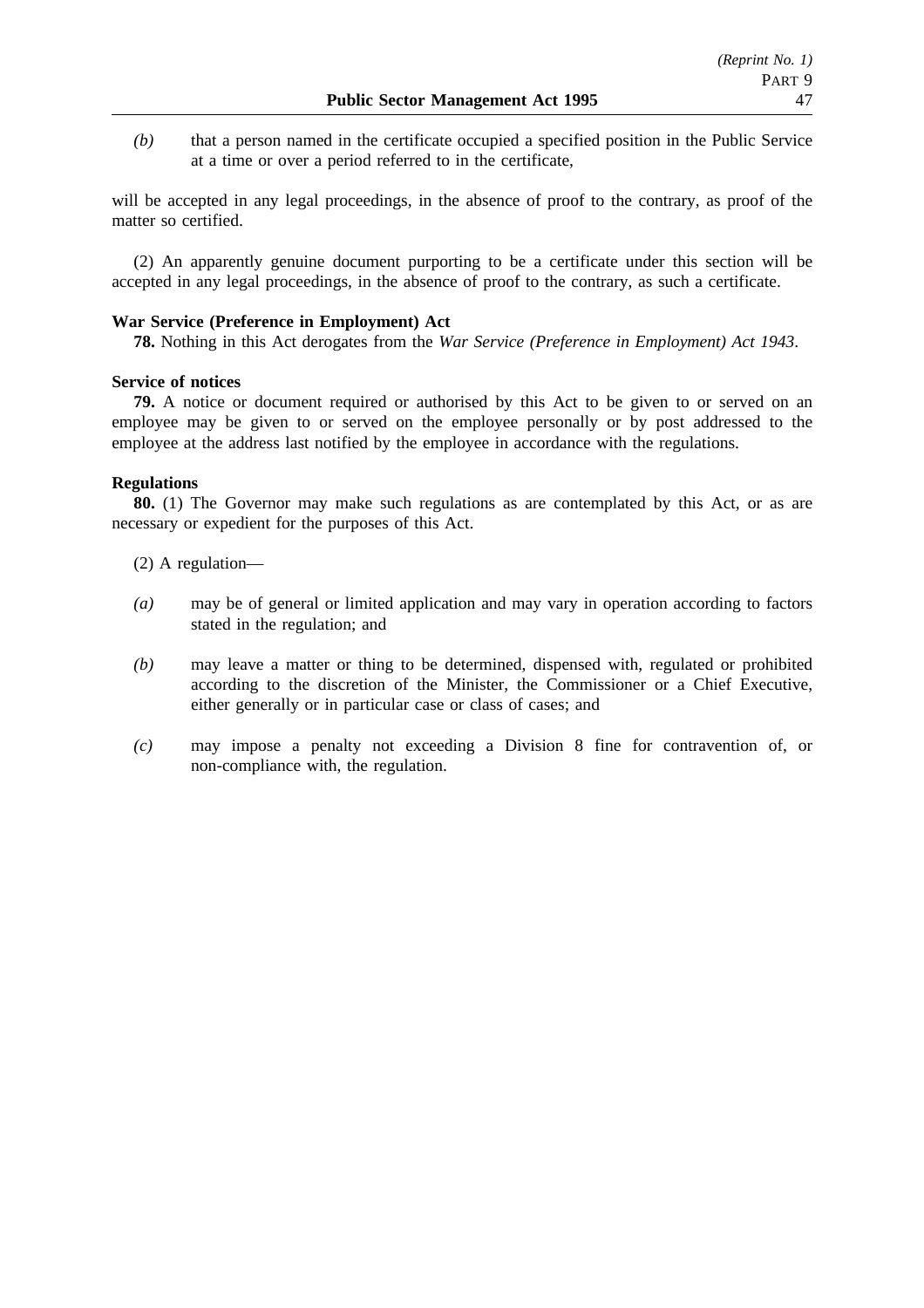#### **SCHEDULE 1**

*Persons Excluded from Public Service*

**1.** (1) The following persons are excluded from the Public Service:

- *(a)* members of the judiciary;
- *(b)* members of the police force;
- *(c)* the Auditor-General;
- *(d)* the Ombudsman;
- *(e)* the Police Complaints Authority;
- *(f)* the Electoral Commissioner and the Deputy Electoral Commissioner;
- *(g)* an officer of either House of Parliament or a person under the separate control of the President of the Legislative Council or the Speaker of the House of Assembly or a member of the joint parliamentary service;
- *(h)* the Commissioner;
- *(i)* an officer or employee appointed by the Minister under the *Education Act 1972*;
- *(j)* an officer or employee appointed by the Minister under the *Technical and Further Education Act 1975*;
- *(k)* a person appointed by the Premier to a Minister's personal staff under Part 9;
- *(l)* subject to a proclamation under Part 3—
	- (i) an officer or employee who is remunerated solely by fees, allowances or commission;
	- (ii) an employee who is remunerated at hourly, daily, weekly or piece-work rates of payment (other than a person appointed under Part 7 to a casual position);
	- (iii) an officer or employee who is excluded under any other Act from the Public Service or whose terms and conditions of appointment are under another Act to be determined by the Governor, a Minister or any specified person or body;
- *(m)* an officer or employee excluded from the Public Service by proclamation under subclause (2).
- (2) The Governor may, by proclamation—
- *(a)* exclude an officer or employee or class of officers or employees from the Public Service; or
- *(b)* vary or revoke a proclamation under this subclause.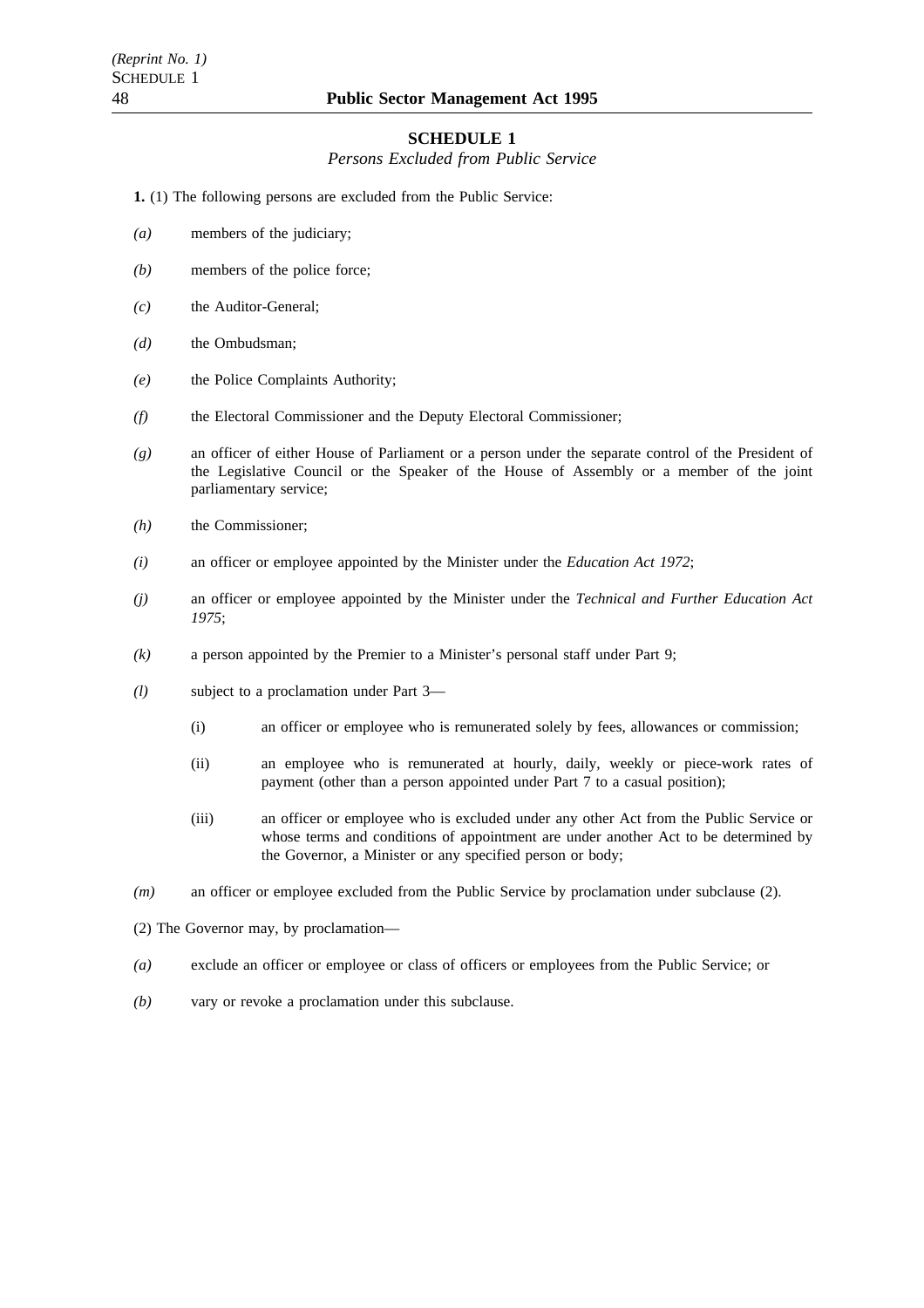#### **SCHEDULE 2**

*Hours of Attendance, Holidays and Leave of Absence*

#### *Hours of Attendance*

#### **Hours of attendance**

**1.** (1) Subject to this clause and any direction of the Chief Executive of the relevant administrative unit, an employee is obliged to attend at the employee's place of employment throughout the hours fixed by the regulations as ordinary business hours in relation to the Public Service.

(2) The Chief Executive of an administrative unit may, at the request and with the consent of an employee occupying a position in the unit, determine that the duties of the position be performed on a part-time basis, and, in that event, the employee is not required to attend at his or her place of employment except according to the basis determined by the Chief Executive.

(3) An employee is entitled to be absent from the employee's place of employment if the absence is authorised by or under a flexi-time scheme adopted by the Chief Executive of the relevant administrative unit.

#### **Directions relating to part-time employment**

**2.** (1) The Commissioner may issue directions with respect to employment in the Public Service on a parttime basis.

(2) The directions issued by the Commissioner under this section will have effect according to their terms and despite the other provisions of this Act.

#### *Holidays and Closure of Offices*

#### **Public Service holidays**

**3.** (1) Subject to subclause (2), the following days are to be observed as holidays in the Public Service:

- *(a)* all public holidays;
- *(b)* any other days declared by proclamation to be holidays in the Public Service.

(2) The Chief Executive of an administrative unit may require employees employed in that administrative unit to attend for duty on a holiday.

#### **Closure of offices, etc.**

**4.** (1) The Minister may direct—

- *(a)* that all or any of the offices of an administrative unit be closed; and
- *(b)* that specified classes of employees be not required to work,

on a specified day or days.

(2) If an employee is not required to work on a particular day because of a direction under subclause (1) then, subject to subclause (3), the employee is to be taken to have been granted recreation leave on that day or those days.

(3) An employee who is not required to work on a day by reason of a direction under subclause (1) must if, the employee would, but for subclause (2), have been entitled to sick leave on that day, be granted the sick leave, and, in that event, the employee is to be taken not to have been granted recreation leave on that day.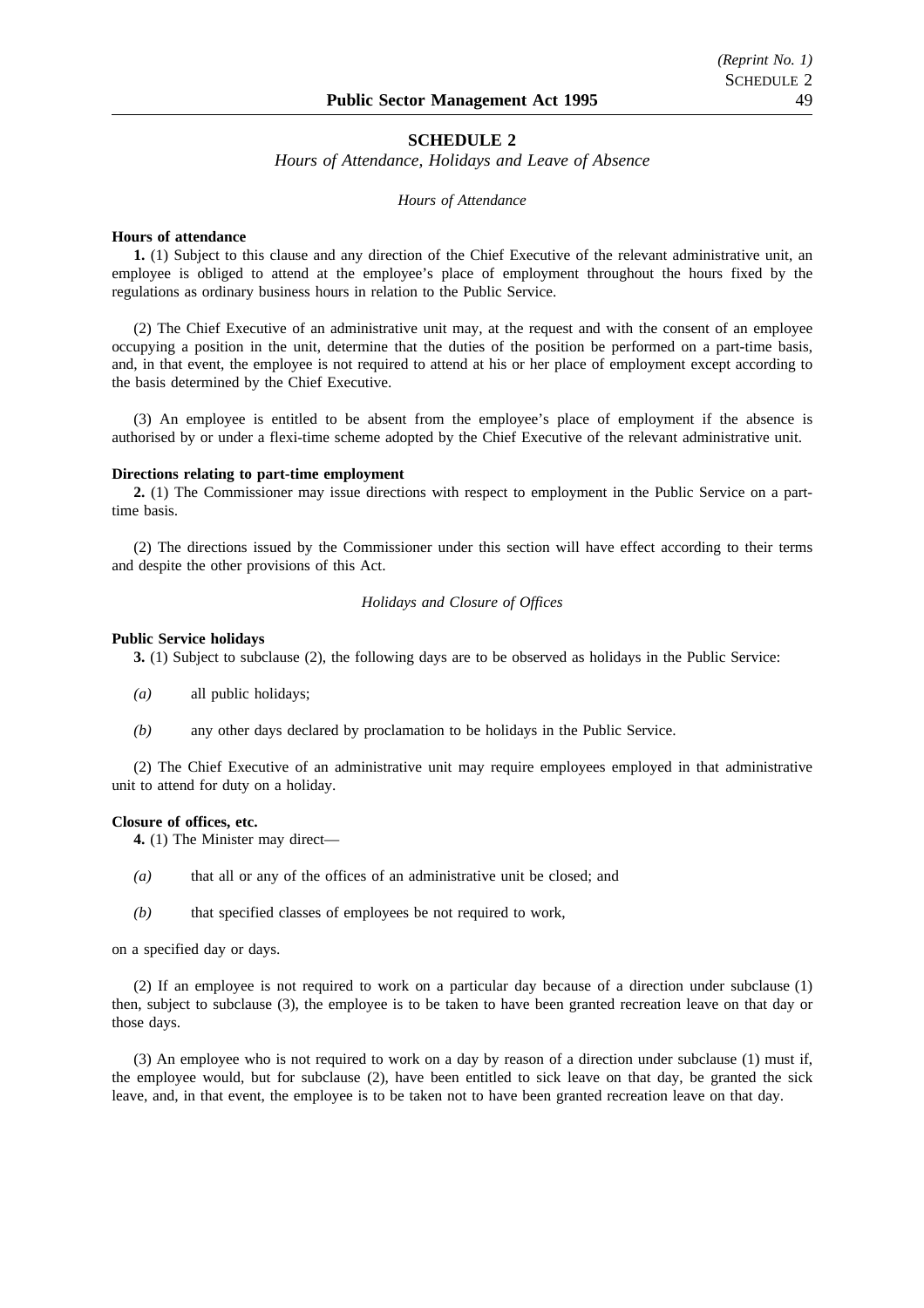#### *Recreation Leave*

#### **Recreation leave**

**5.** (1) Subject to this clause and the regulations, an employee is entitled to 1% days recreation leave for each completed month of the employee's service.

(2) If an employee performs the duties of a position on a part-time basis, the period of the employee's service for the purposes of this clause is to be determined in accordance with the regulations and any directions of the Commissioner.

(3) The Commissioner may, in appropriate cases, increase the entitlement to recreation leave of a particular employee or employees of a particular class.

(4) Recreation leave must be granted by the Chief Executive in accordance with the regulations and any directions of the Commissioner.

(5) Recreation leave may, in accordance with the regulations and any directions of the Commissioner, be taken in anticipation of the entitlement to that recreation leave accruing to the employee.

(6) If an employee who is entitled to recreation leave dies or ceases for any reason to be an employee, the employee, or the employee's personal representative, as the case requires, must, unless the Commissioner otherwise directs, be paid a sum calculated in accordance with the directions of the Commissioner as being the monetary value of the leave.

 $(7)$  If—

- *(a)* an employee has taken recreation leave in anticipation of the entitlement to that leave accruing to the employee; and
- *(b)* before the entitlement to the leave accrues to the employee, the employee ceases for any reason to be an employee,

then, unless the Commissioner otherwise directs, a sum equal to the sum paid to the employee in respect of that leave is payable to the Treasurer as a debt by the employee.

(8) This clause does not apply to an employee employed in a casual position.

#### *Sick Leave*

#### **Sick leave, etc.**

**6.** (1) An employee is, subject to the regulations, entitled to take sick leave not exceeding the amount of sick leave standing to the credit of the employee.

- (2) Sick leave must be credited to an employee as follows:
- *(a)* on the commencement of the employee's employment, six days sick leave must be credited to the employee;
- *(b)* if an employee's employment commenced after 30 June in any year but before 1 January in the next year, then on 1 January a further six days sick leave must be credited to the employee;
- *(c)* on 1 July after the commencement of an employee's employment and on each succeeding 1 July, a further 12 days sick leave must be credited to the employee.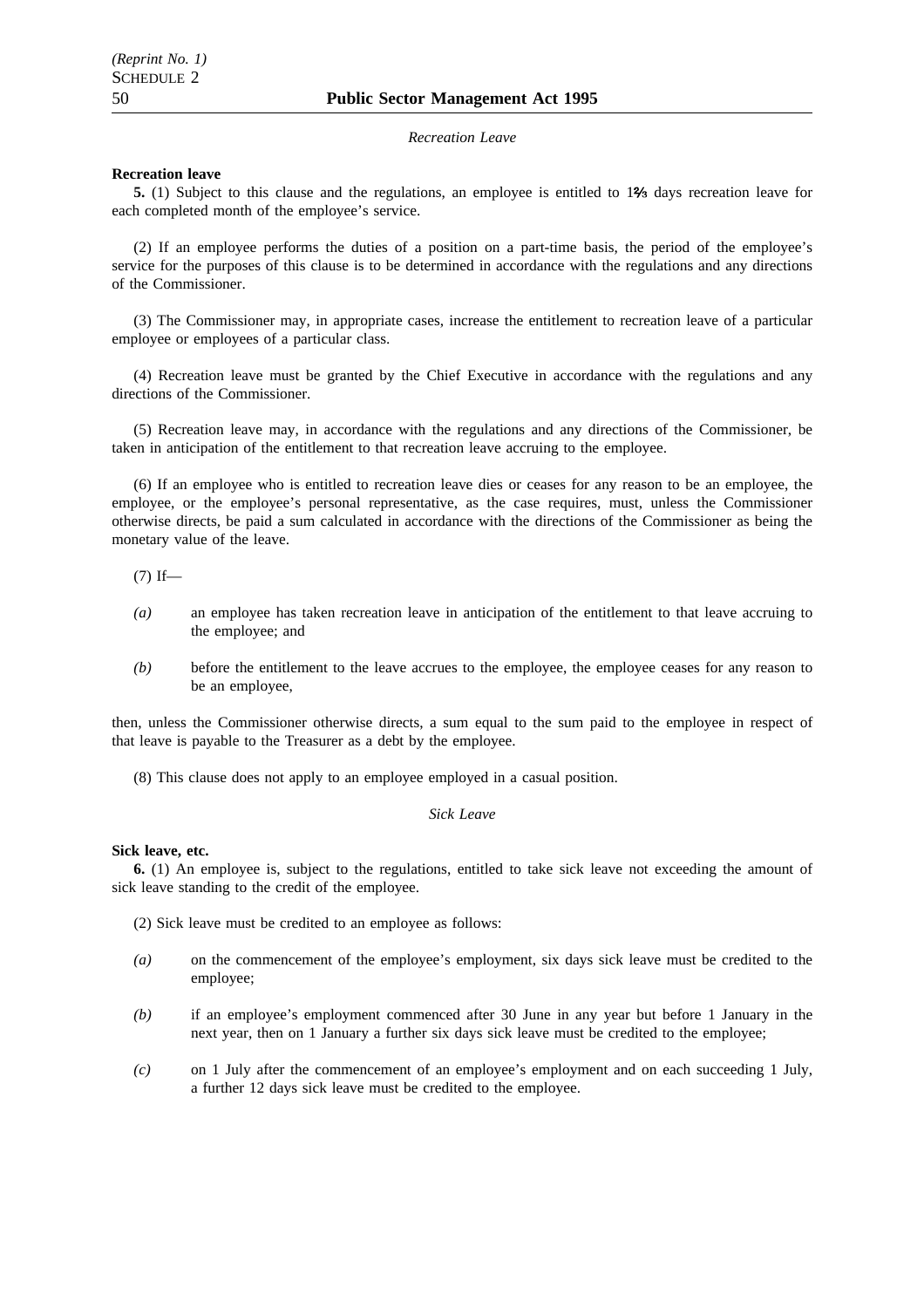- (3) Despite the other provisions of this clause—
- *(a)* an employee is not entitled to take—
	- (i) more than six days sick leave during the first six months of the employee's employment; or
	- (ii) more than 12 days sick leave during the first 12 months of the employee's employment; and
- *(b)* the sick leave to be credited to an employee must—
	- (i) if an employee is employed on a part-time basis for any period; or
	- (ii) if an employee is absent for any period on leave without pay,

be reduced in accordance with the regulations and any directions of the Commissioner; and

- *(c)* the Commissioner may, in appropriate cases, increase the entitlement to sick leave of a particular employee or employees of a particular class; and
- *(d)* the Commissioner may approve a scheme in relation to a class of employees under which this clause will apply in a modified way in relation to employees of that class who individually apply to come under the scheme.
- (4) This clause does not apply to an employee employed in a casual position.

#### *Special Leave*

#### **Special leave**

**7.** (1) Special leave with pay may be granted for purposes prescribed by regulation.

(2) The Chief Executive of the administrative unit in which an employee is employed may, subject to the directions of the Commissioner, grant to the employee special leave with pay—

- *(a)* for a period determined in accordance with the regulations and the directions of the Commissioner in relation to the purpose for which special leave is to be taken; or
- *(b)* for such other period as may be authorised, in the particular circumstances, by the Minister.

(3) The Chief Executive of the administrative unit in which an employee is employed—

- *(a)* must, subject to the directions of the Commissioner, grant to the employee special leave without pay for a period determined in accordance with the regulations and the directions of the Commissioner if the employee applies for special leave on the ground that—
	- (i) the employee is pregnant; or
	- (ii) the employee requires the leave to undertake the care of a young child not of school age of whom the employee is a parent; and
- *(b)* may, subject to the directions of the Commissioner, grant to the employee special leave without pay for such other reason and such period as appears to the Chief Executive to be reasonable in the particular circumstances.

(4) The granting of special leave under this clause is to be on such conditions as the Chief Executive may, subject to the directions of the Commissioner, determine.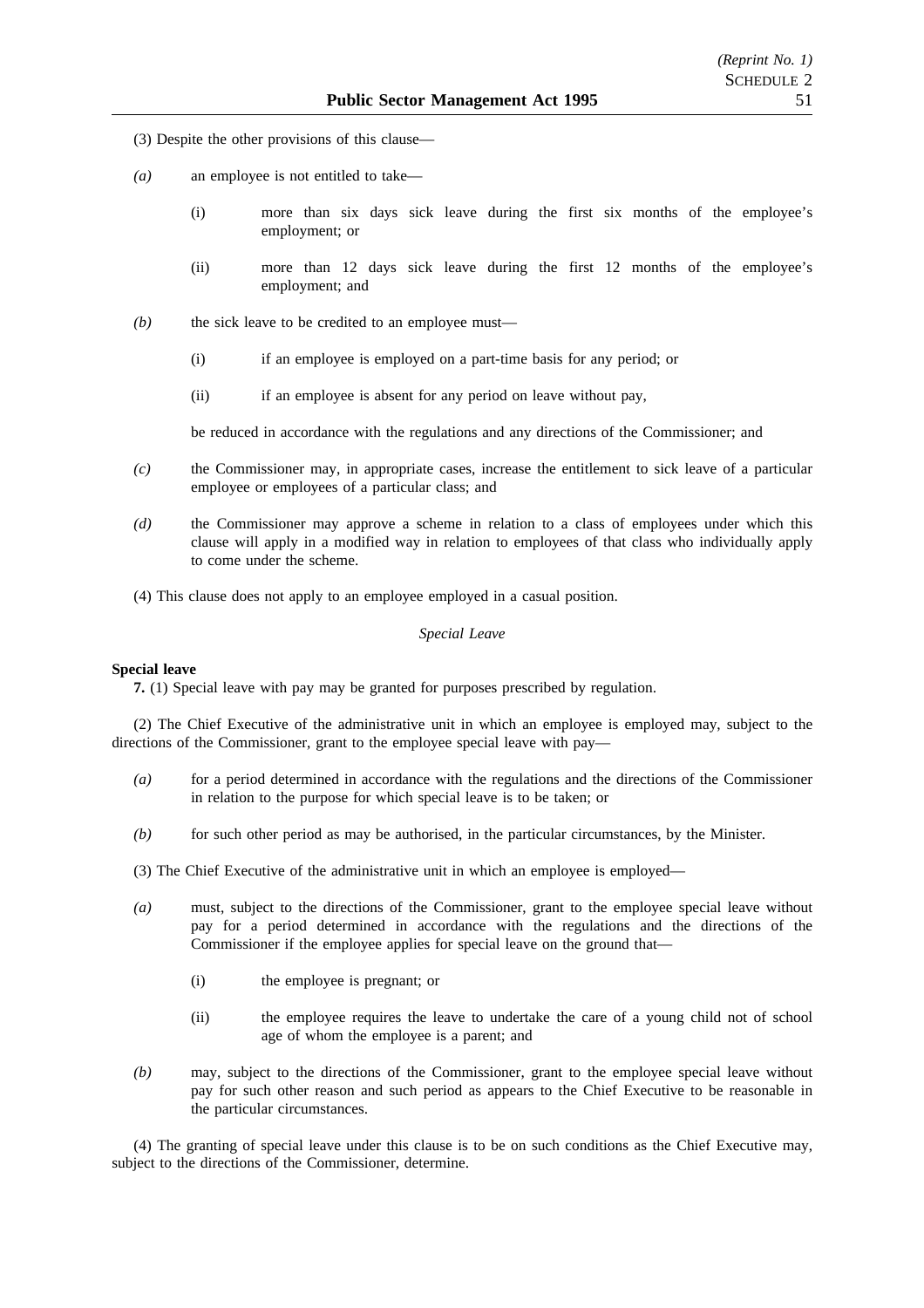(5) The Chief Executive must, subject to the directions of the Commissioner, determine for what purposes (if any) and to what extent (if any) special leave without pay granted by the Chief Executive is to be counted as service or effective service for the purposes of this Act.

#### *Long Service Leave*

#### **Long service leave**

**8.** (1) An employee who has 10 years or more effective service is entitled to the following long service leave:

- *(a)* 90 days in respect of the first 10 years of effective service;
- *(b)* nine days in respect of each subsequent year of effective service;
- *(c)* 15 days in respect of the sixteenth and each subsequent year of effective service.

(2) If an employee performs the duties of a position on a part-time basis, the employee's effective service is to be determined in accordance with the regulations and any directions of the Commissioner.

(3) Every day occurring during a period of long service leave is (whether it is a working day or not) to be regarded as a day of that leave.

(4) Where long service leave has been taken by an employee or a payment in lieu of long service leave has been made to an employee (either before or after the commencement of this Act), the employee's entitlement to long service leave is reduced accordingly.

#### **Time and manner in which long service leave is to be taken**

**9.** (1) Subject to the regulations and the directions of the Commissioner, long service leave must be taken at times and for periods agreed on by the employee entitled to the leave and the Chief Executive of the administrative unit in which the employee is employed.

(2) Subject to the regulations, the Chief Executive may permit an employee who has not less than seven years effective service to take *pro rata* long service leave in respect of that effective service.

#### **Long service leave to be on full pay**

10. (1) Subject to this clause, the salary to which an employee is entitled during long service leave is—

- *(a)* the salary appropriate to the remuneration level of the employee's position during that leave; and
- *(b)* subject to the regulations, if the employee was employed at a higher remuneration level (either before or after the commencement of this Act) during part of the employee's effective service, additional salary as determined by the Commissioner.

(2) If the effective service of an employee consists in whole or in part of part-time service or service in a casual position, the salary to which the employee is entitled during long service leave is to be as determined by the Commissioner by reference to the rate of remuneration applying to the employee's position during the period of the leave and the extent to which the employee's effective service was part-time or in a casual position.

- (3) An employee may elect to take long service leave on half salary, and in that event—
- *(a)* the period of leave is to be twice the period to which the employee would otherwise have been entitled; and
- *(b)* the first half of the leave is to be on full pay; and
- *(c)* the second half of the leave is to be taken to be leave without pay.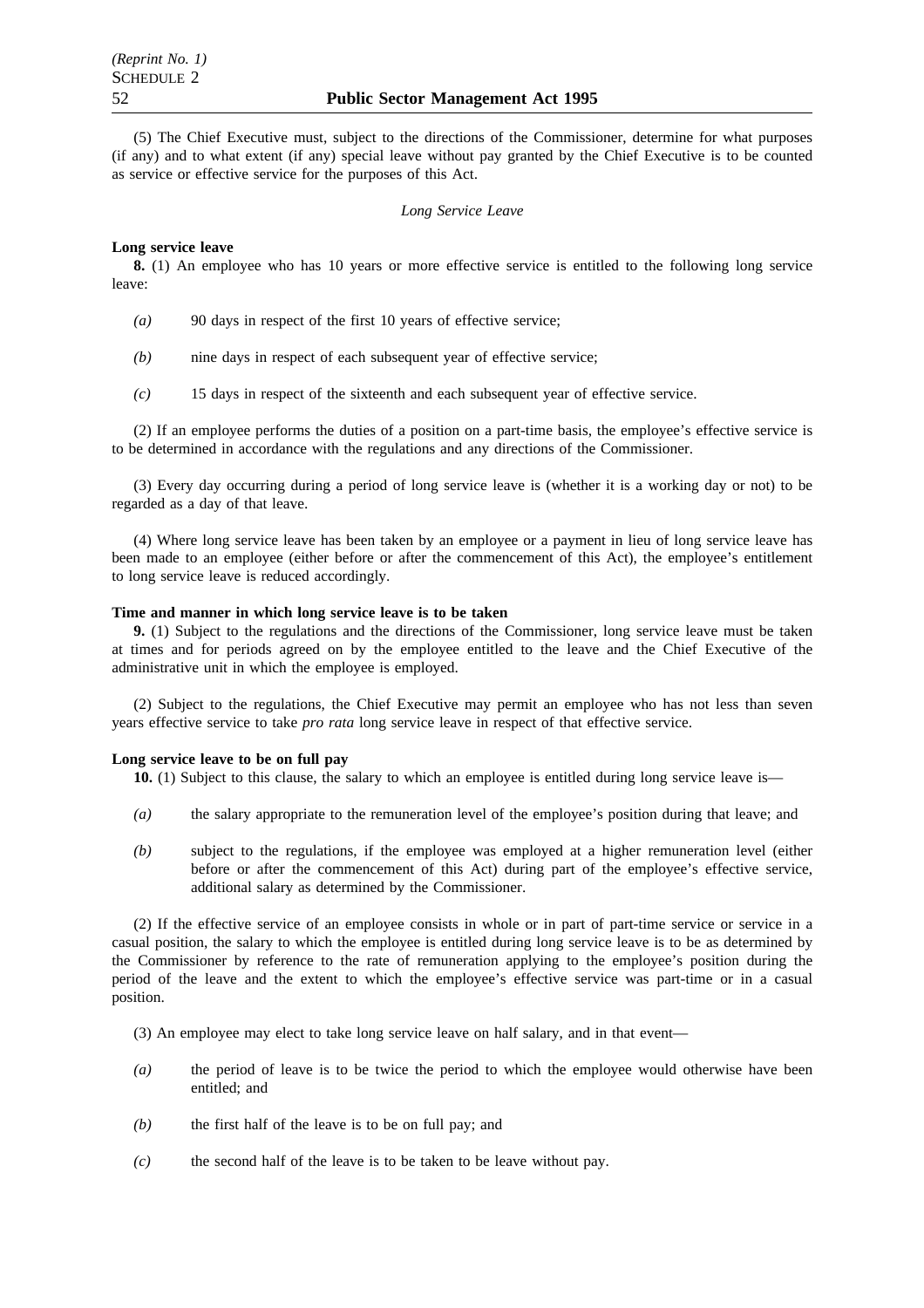(4) An employee is, while on long service leave, entitled to receive, in addition to salary, the allowances (if any) determined by the Commissioner.

#### **Payment in lieu of long service leave**

**11.** (1) The Minister may, on application by a Chief Executive, and the Chief Executive of an administrative unit may, on application by an executive in the unit, authorise that the Chief Executive or executive be paid, in lieu of a period of long service leave to which the person has accrued an entitlement, an amount equal to the salary and allowances (if any) that the person would have been entitled to receive during such a period of leave.

(2) If an employee—

- *(a)* who is entitled to long service leave; or
- *(b)* to whom *pro rata* long service leave could have been granted,

dies or ceases for any reason to be an employee, then—

- *(c)* in the case of death—the employee's personal representative; or
- *(d)* in the case of cessation of service for any other reason—the employee,

must be paid a sum determined as follows:

- *(e)* in the case of an employee who was entitled to long service leave—the salary that would have been payable if the long service leave had commenced on the day of cessation of service;
- *(f)* in the case of an employee to whom *pro rata* long service leave could have been granted—the salary that would have been payable if *pro rata* long service leave had been granted in respect of all the employee's effective service and that leave had commenced on the day of cessation of service;
- *(g)* in either case—
	- (i) if the employee's service ceases during a year of service—a sum that bears to the salary that would have been payable in respect of long service leave for that year of service if it had been completed the same proportion as the number of complete months served in that year bears to 12; and
	- (ii) the allowances (if any) determined by the Commissioner.

(3) In determining a sum payable under this clause, no allowance may be made for an increase in salary granted or payable after the date of the payment.

#### *Adjustment to Leave Rights based on Prior Service*

#### **Adjustment to leave rights based on prior service**

**12.** If a person becomes an employee within three months after ceasing to be—

- *(a)* an officer or employee of the Crown in right of this State, the Commonwealth or another State or Territory of the Commonwealth; or
- *(b)* an officer or employee of a prescribed class,

then, for the purpose of determining the person's entitlement to recreation leave, sick leave or long service leave, the period of the person's service in that capacity is, to the extent determined by the Commissioner and subject to the conditions (if any) imposed by the Commissioner, to be counted as service or effective service for the purposes of this Act.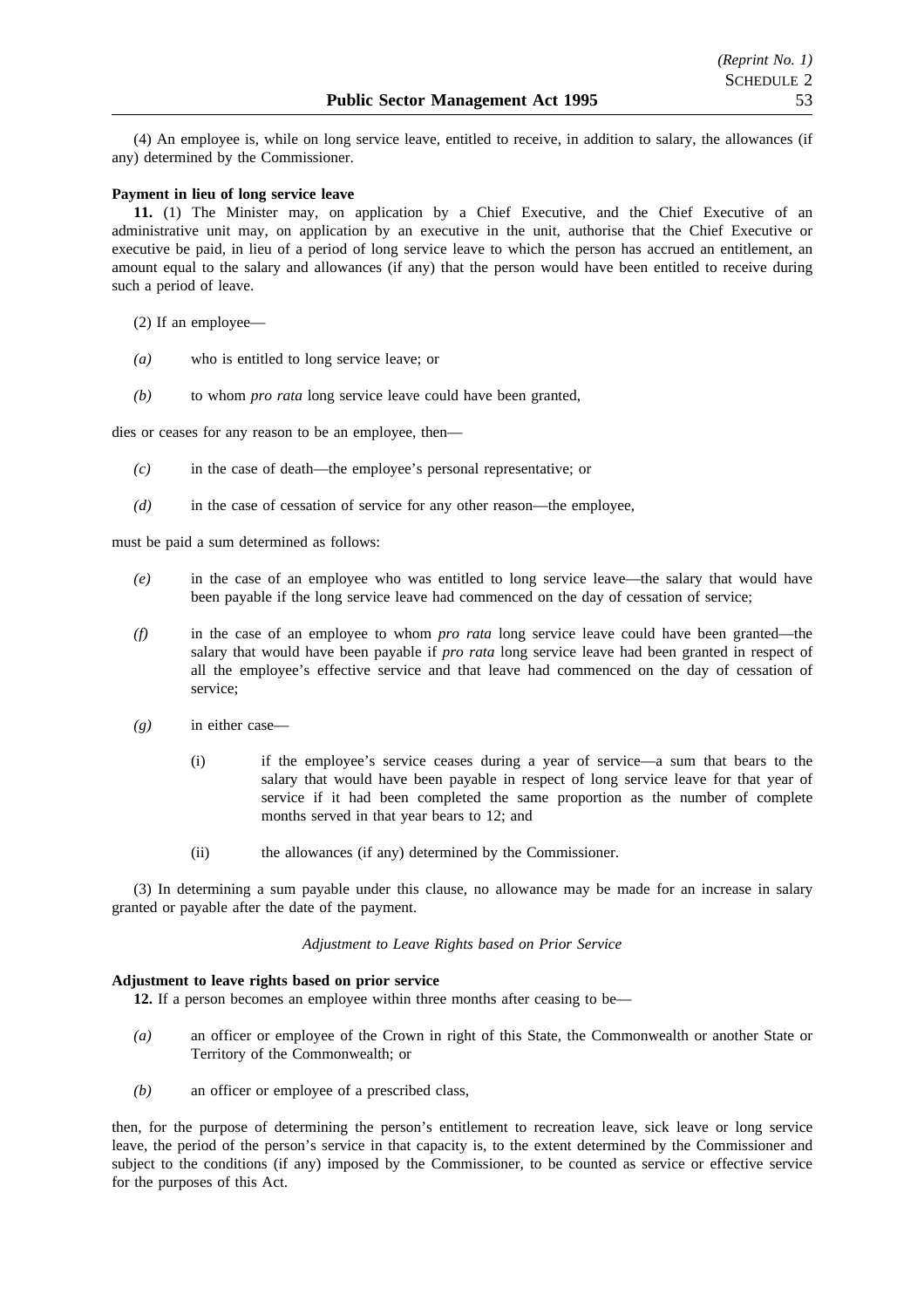*Payments on Death*

#### **Payment in respect of leave on death**

**13.** Despite any other provisions of this schedule, the Chief Executive of an administrative unit may, if of the opinion that it is appropriate to do so, direct that a sum payable in respect of leave on the death of an employee in the unit be paid to dependants of the employee and not to the personal representative.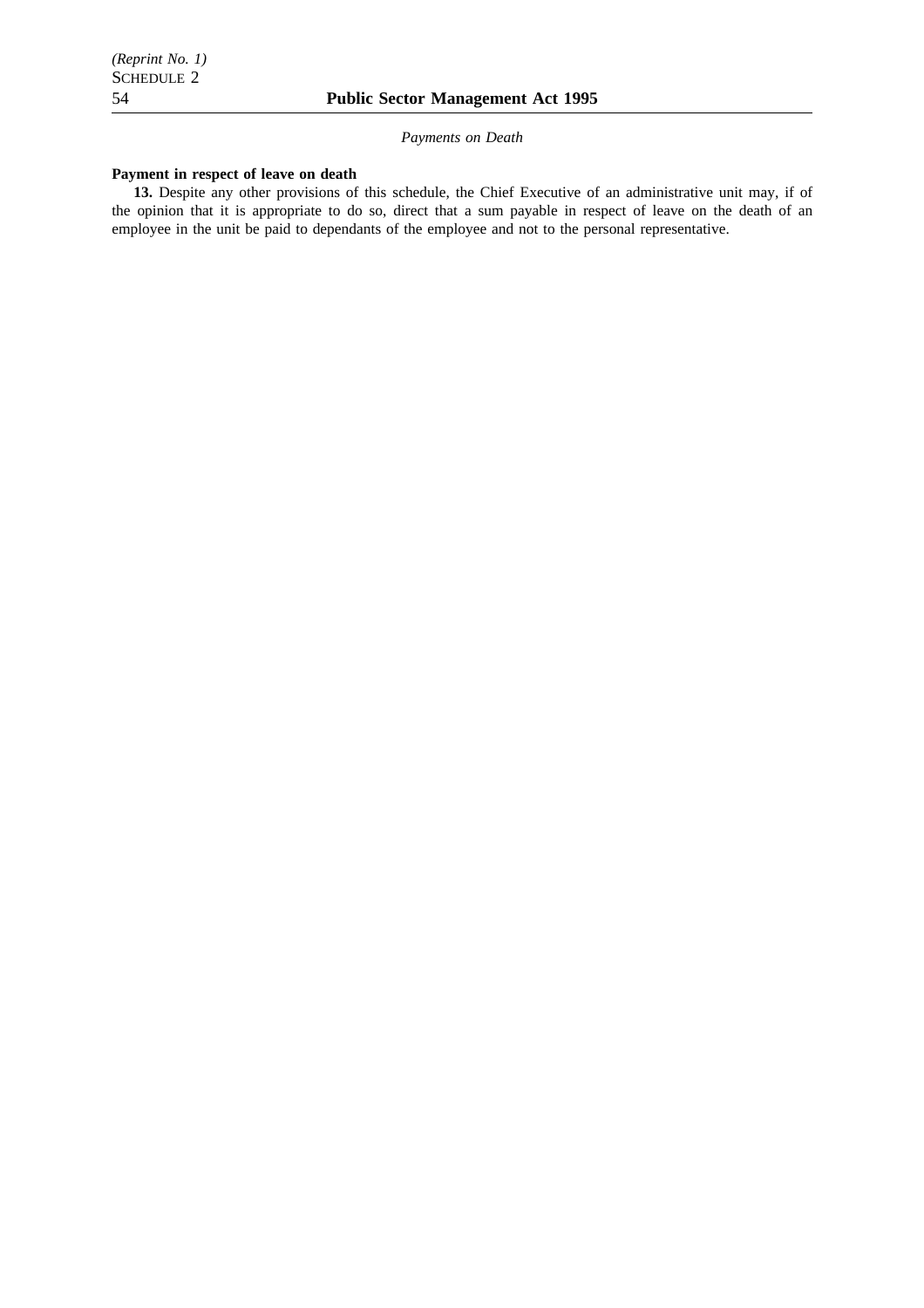## **SCHEDULE 3**

*Promotion and Grievance Appeals Tribunal and Disciplinary Appeals Tribunal*

### **Promotion and Grievance Appeals Tribunal and Disciplinary Appeals Tribunal**

**1.** (1) The following Tribunals are established:

- *(a)* the *Promotion and Grievance Appeals Tribunal*; and
- *(b)* the *Disciplinary Appeals Tribunal*.

(2) Except where the contrary intention appears, the remaining provisions of this schedule apply in relation to both the Promotion and Grievance Appeals Tribunal and the Disciplinary Appeals Tribunal.

#### **Appointment of Presiding Officer and Deputy Presiding Officer**

**2.** (1) The Governor may appoint—

- *(a)* a suitable person to be Presiding Officer of the Tribunal; and
- *(b)* a suitable person to be Deputy Presiding Officer of the Tribunal.

(2) Before the Governor makes an appointment under subclause (1), the Minister must invite representations from recognised organisations on the proposed appointment.

(3) A person is not eligible to be appointed as Presiding Officer or Deputy Presiding Officer of the Disciplinary Appeals Tribunal unless that person is a member or a former member of the judiciary of the State or the Commonwealth.

(4) A person is not eligible to be appointed as Presiding Officer or Deputy Presiding Officer of the Promotion and Grievance Appeals Tribunal—

- *(a)* if the person is an employee; or
- *(b)* unless the person has, in the opinion of the Governor, appropriate knowledge and experience of principles and practices of personnel management in the public sector.

(5) In the absence of the Presiding Officer of the Tribunal, or if there is temporarily no Presiding Officer of the Tribunal, the Deputy Presiding Officer has all the powers and functions of the Presiding Officer.

(6) A Presiding Officer or Deputy Presiding Officer of the Tribunal is to be appointed for a term of office (not exceeding five years) determined by the Governor and specified in the instrument of appointment and, at the end of a term of office, is eligible for reappointment.

(7) A person ceases to be Presiding Officer or Deputy Presiding Officer of the Promotion and Grievance Appeals Tribunal if the person—

- *(a)* completes a term of office and is not reappointed; or
- *(b)* resigns by written notice addressed to the Minister; or
- *(c)* is removed from office by the Governor on the ground of—
	- (i) misconduct; or
	- (ii) neglect of duties; or
	- (iii) incompetence; or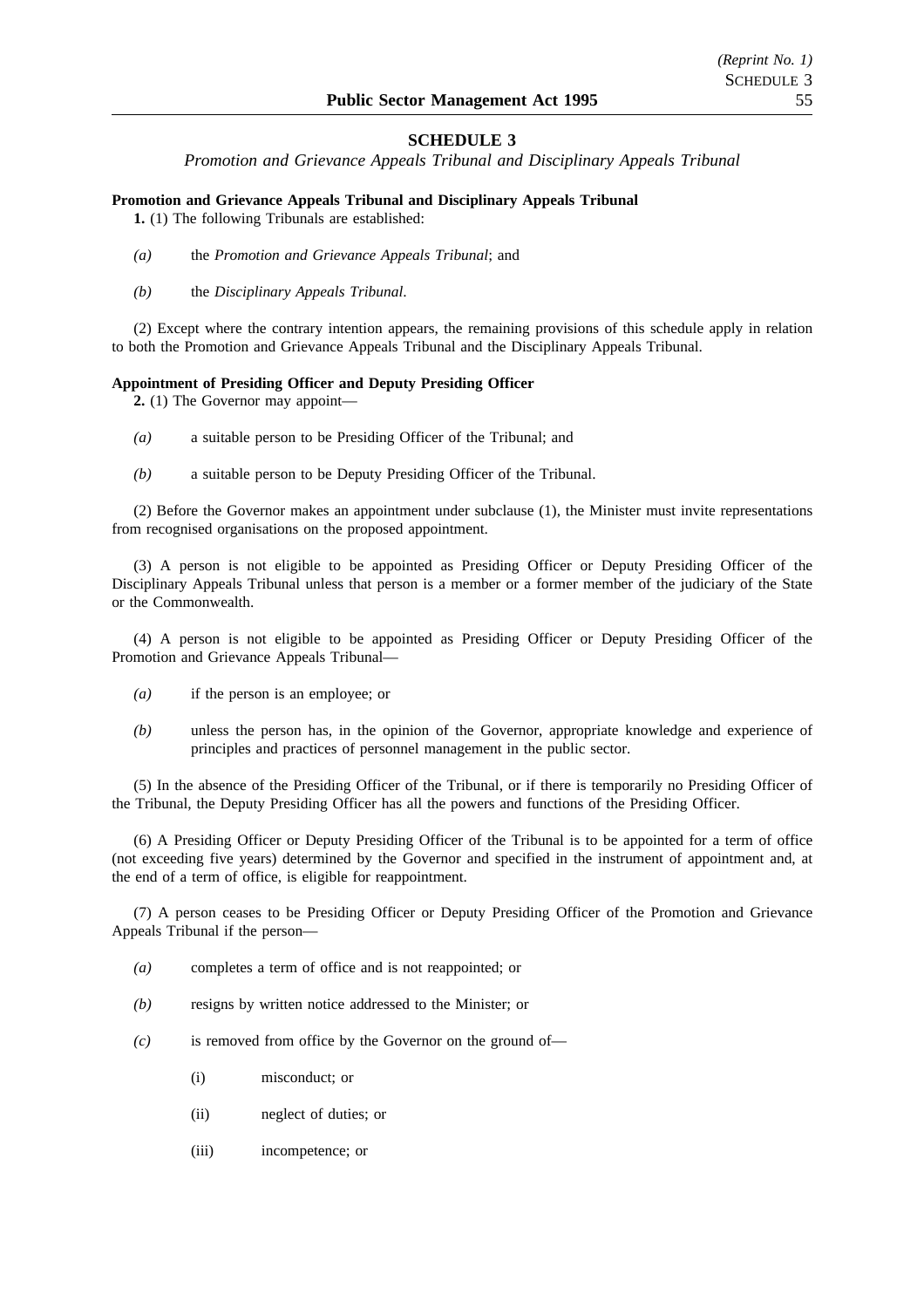- (iv) mental or physical incapacity to carry out official duties; or
- *(d)* is convicted of an offence punishable by imprisonment; or
- *(e)* becomes a member, or a candidate for election as a member, of the Parliament of the State or the Commonwealth.

(8) A person ceases to be Presiding Officer or Deputy Presiding Officer of the Disciplinary Appeals Tribunal if the person—

- *(a)* completes a term of office and is not reappointed; or
- *(b)* resigns by written notice addressed to the Minister; or
- *(c)* ceases to be a member of the judiciary.

(9) A person who ceases to be Presiding Officer or Deputy Presiding Officer of the Tribunal on completion of a term of office, on resignation under this clause, or on retirement or resignation as a member of the judiciary, may continue to act in the relevant office for the purpose of completing the hearing and determination of proceedings part-heard at the completion of the term of office, or at the time of the retirement or resignation.

#### **Panels of nominees**

**3.** (1) For the purpose of constituting the Tribunal there is to be—

- *(a)* a panel of employees nominated by the Commissioner; and
- *(b)* a panel of employees nominated by recognised organisations.

(2) The Minister may from time to time invite the recognised organisations to nominate employees to constitute the panel referred to in subclause (1)*(b)*.

(3) If a recognised organisation fails to make a nomination in response to an invitation under subclause (2) within the time allowed in the invitation, the Minister may choose employees instead of nominees of the recognised organisation and any employees so chosen are to be taken to have been nominated to the relevant panel.

(4) A person ceases to be a member of a panel if the person—

- *(a)* ceases to be an employee; or
- *(b)* resigns by notice in writing addressed to the Minister; or
- *(c)* is removed from the panel by the Minister on the ground of misconduct, neglect of duty, incompetence or mental or physical incapacity to carry out official duties; or
- *(d)* has completed a period of two years as a member of the panel since being nominated, or last renominated, as a member of the panel, and is not renominated to the panel.

(5) A person who ceases to be a member of a panel on retirement or resignation from the Public Service, on resignation under this clause, or on completion of a period of two years as a member of the panel, may continue as a member of the panel for the purpose of completing the hearing and determination of proceedings of the Tribunal part-heard at the completion of the period as a member, or at the time of the retirement or resignation.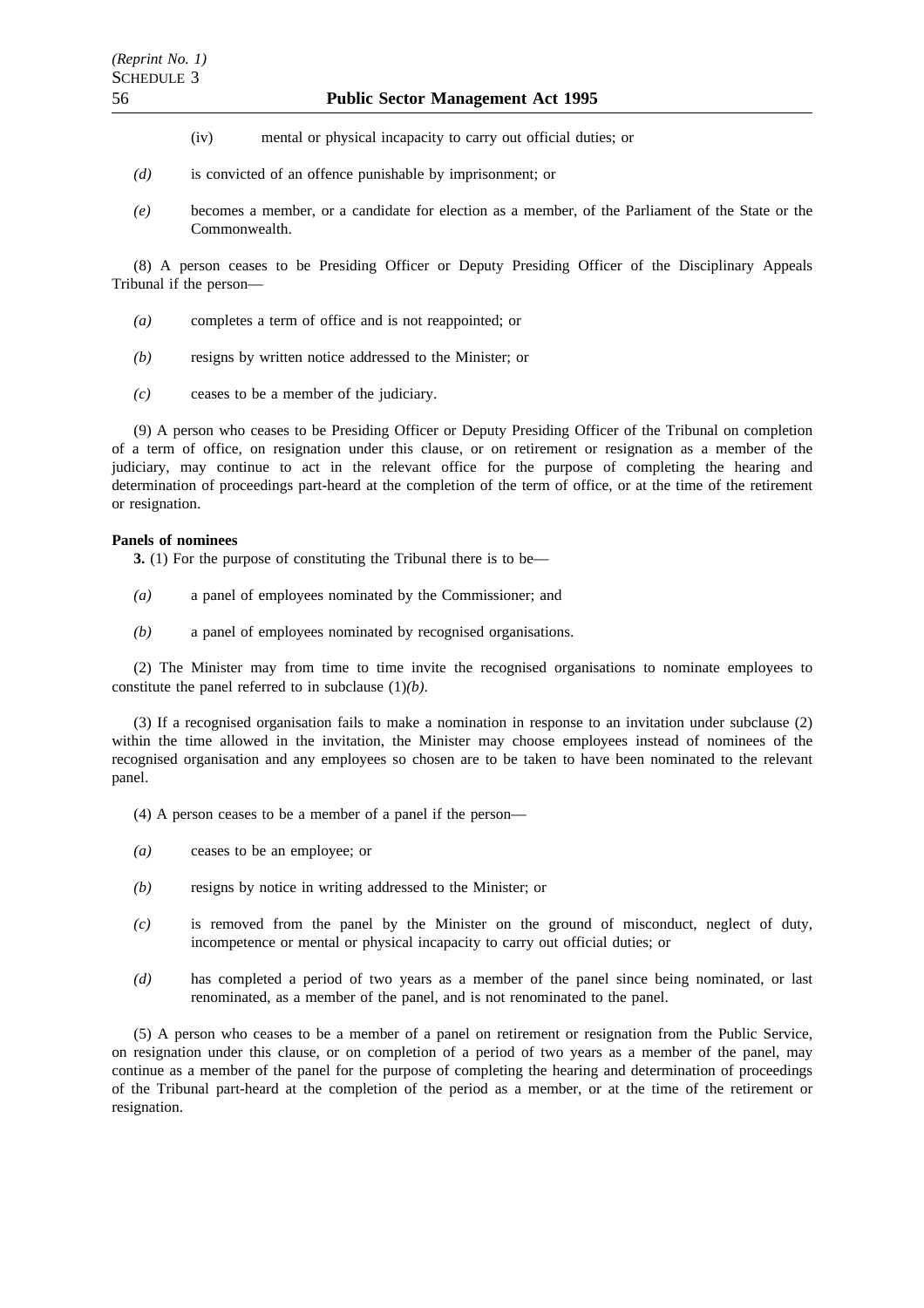#### **Constitution of Tribunal and divisions of Tribunal**

**4.** (1) For the purpose of hearing and determining any proceedings, the Tribunal is to be constituted of—

- *(a)* the Presiding Officer or Deputy Presiding Officer of the Tribunal; and
- *(b)* a member of the panel of nominees of the Commissioner selected by the Presiding Officer for the purpose of those proceedings; and
- *(c)* a member of the panel of nominees of recognised organisations selected for the purpose of those proceedings—
	- (i) by the appellant; or
	- (ii) if there are two or more appellants and they do not agree on the selection of a nominee—by the Presiding Officer.

(2) The Presiding Officer, if of the opinion that it is expedient that separate divisions of the Tribunal should be constituted, may direct that the Tribunal sit in separate divisions.

(3) A division of the Tribunal is to be constituted in accordance with subclause (1).

(4) Separate divisions of the Tribunal may sit contemporaneously to hear separate proceedings.

#### **Procedure at meetings of Tribunal**

**5.** (1) The Presiding Officer or Deputy Presiding Officer of the Tribunal must preside at the hearing of any proceedings by the Tribunal.

(2) The Presiding Officer or Deputy Presiding Officer of the Disciplinary Appeals Tribunal must decide any question of law arising in proceedings before that Tribunal but any other decision in which any two or more members of the Tribunal concur is a decision of the Tribunal.

(3) A decision in which any two or more members of the Promotion and Grievance Appeals Tribunal concur is a decision of that Tribunal.

#### **Employee not subject to direction**

**6.** A member of the Tribunal who is an employee is not subject to direction as an employee in respect of the performance of duties as a member of the Tribunal.

#### **Secretary to Tribunal**

**7.** There is to be a Secretary to the Tribunal.

#### **Principles on which Promotion and Grievance Appeals Tribunal is to act**

**8.** In proceedings under this Act, the Promotion and Grievance Appeals Tribunal—

- *(a)* is to act according to equity, good conscience and the substantial merits of the case without regard to technicalities and legal forms; and
- *(b)* is not bound by any rules of evidence, but may inform itself on any matter in such manner as it thinks fit.

#### **Notice of proceedings, etc.**

**9.** (1) The Presiding Officer or the Secretary to the Tribunal must give a party to proceedings before the Tribunal reasonable notice of the time and place at which the Tribunal is to hear those proceedings.

(2) The Commissioner is to be treated as a party to all proceedings before the Tribunal.

(3) A party must be afforded a reasonable opportunity to call or give evidence, to examine or cross-examine witnesses, and to make submissions to the Tribunal.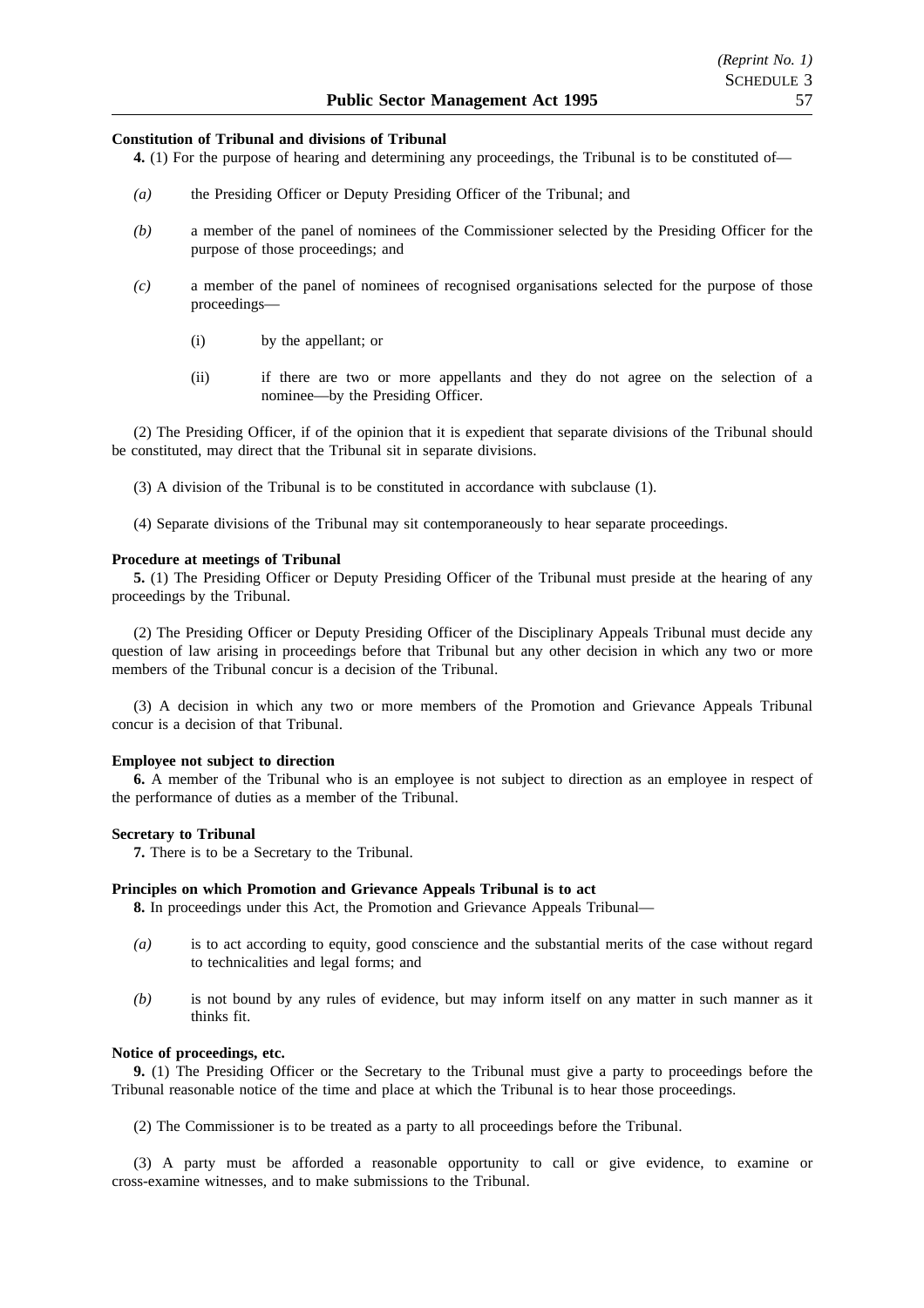(4) If a party does not attend at the time and place fixed by the notice, the Tribunal may hear the proceedings in the absence of that party.

#### **Representation**

**10.** (1) Subject to subclause (2), a person is entitled to appear personally, or by representative, in proceedings before the Tribunal.

(2) A person is not entitled to be represented by a legal practitioner except in proceedings before the Disciplinary Appeals Tribunal.

#### **Powers of Tribunal**

**11.** (1) In the exercise of its powers or functions under this Act, the Tribunal may—

- *(a)* by summons signed on behalf of the Tribunal by a member of the Tribunal, or the Secretary to the Tribunal, require the attendance before the Tribunal of any person; and
- *(b)* by summons signed on behalf of the Tribunal by a member of the Tribunal, or the Secretary to the Tribunal, require the production of any record or object; and
- *(c)* require a person to make an oath or affirmation to answer truthfully all questions put by the Tribunal, or a person appearing before the Tribunal; and
- *(d)* require a person appearing before the Tribunal to answer relevant questions put by a member of the Tribunal or by a person appearing before the Tribunal.
- (2) Subject to subclause (3), if a person—
- *(a)* who has been served with a summons to attend before the Tribunal fails without reasonable excuse to attend in obedience to the summons; or
- *(b)* who has been served with a summons to produce a record or object fails without reasonable excuse to comply with the summons; or
- *(c)* misbehaves before the Tribunal, wilfully insults the Tribunal or a member of the Tribunal or interrupts the proceedings of the Tribunal; or
- *(d)* refuses to be sworn or to affirm, or to answer a relevant question when required to do so by the Tribunal,

the person is guilty of an offence.

Penalty: Division 6 fine.

(3) A person is not obliged to answer a question or to produce a record or object (other than a record or object of the Government) under this clause if to do so would tend to incriminate the person of an offence.

- (4) In the course of proceedings, the Tribunal may—
- *(a)* receive in evidence a transcript of evidence in proceedings before a court or tribunal and draw any conclusions of fact from the evidence that it considers proper; or
- *(b)* adopt any findings, decision or judgment of a court or tribunal that may be relevant to the proceedings.

#### **Witness fees**

**12.** A person who appears as a witness in proceedings before the Tribunal is entitled to reimbursement of expenses in accordance with the regulations.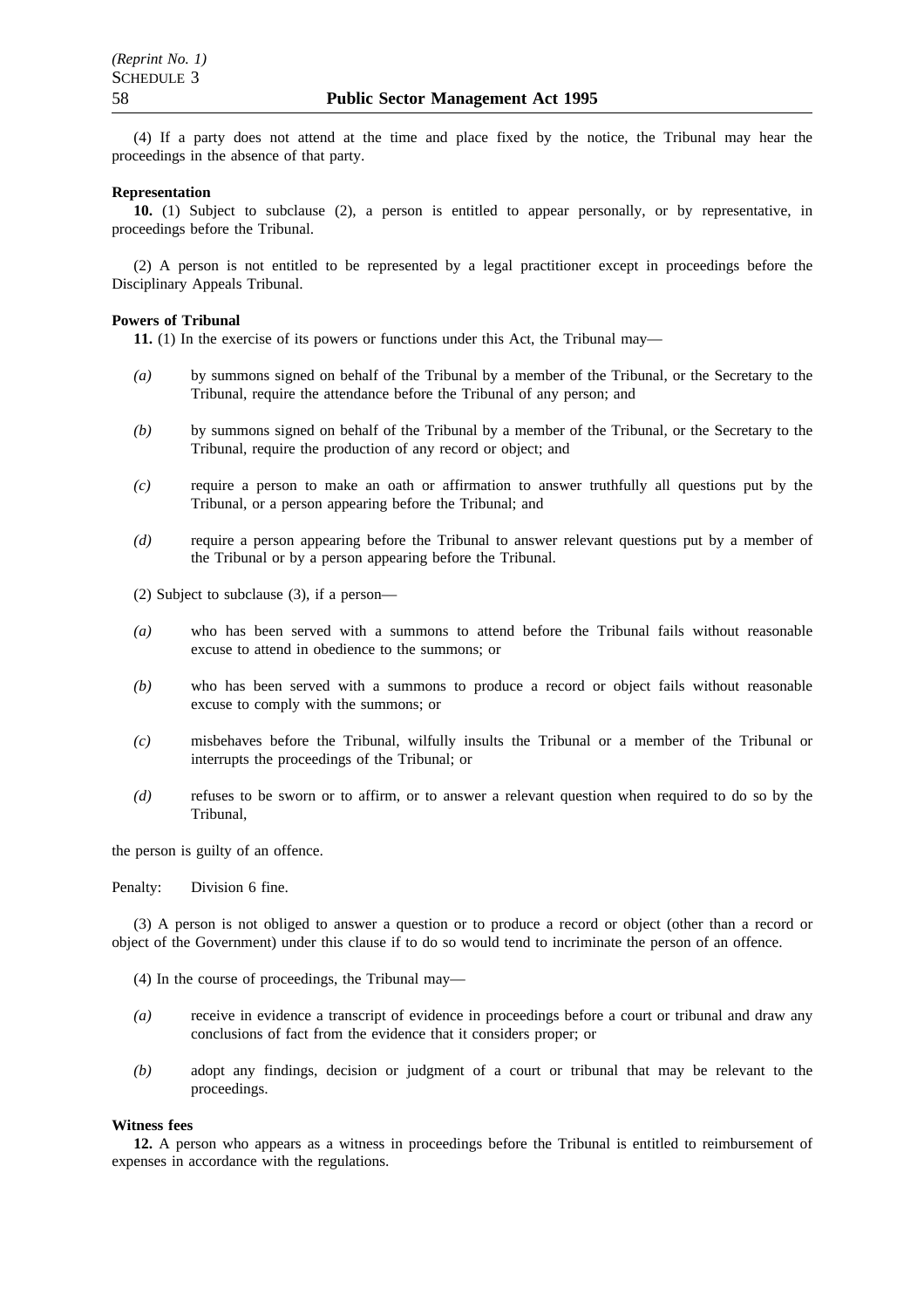#### **Reasons for decision**

**13.** At the conclusion of an appeal, the Tribunal must, at the request of a party to the appeal, furnish the party with a statement of the reasons for the Tribunal's decision on the appeal.

#### **Report on proceedings of Tribunal**

**14.** (1) The Presiding Officer of the Tribunal must, within three months after the end of each financial year, report to the Minister on the work of the Tribunal during that financial year.

(2) The Minister must, within 12 sitting days after receipt of a report under this clause, cause copies of the report to be laid before each House of Parliament.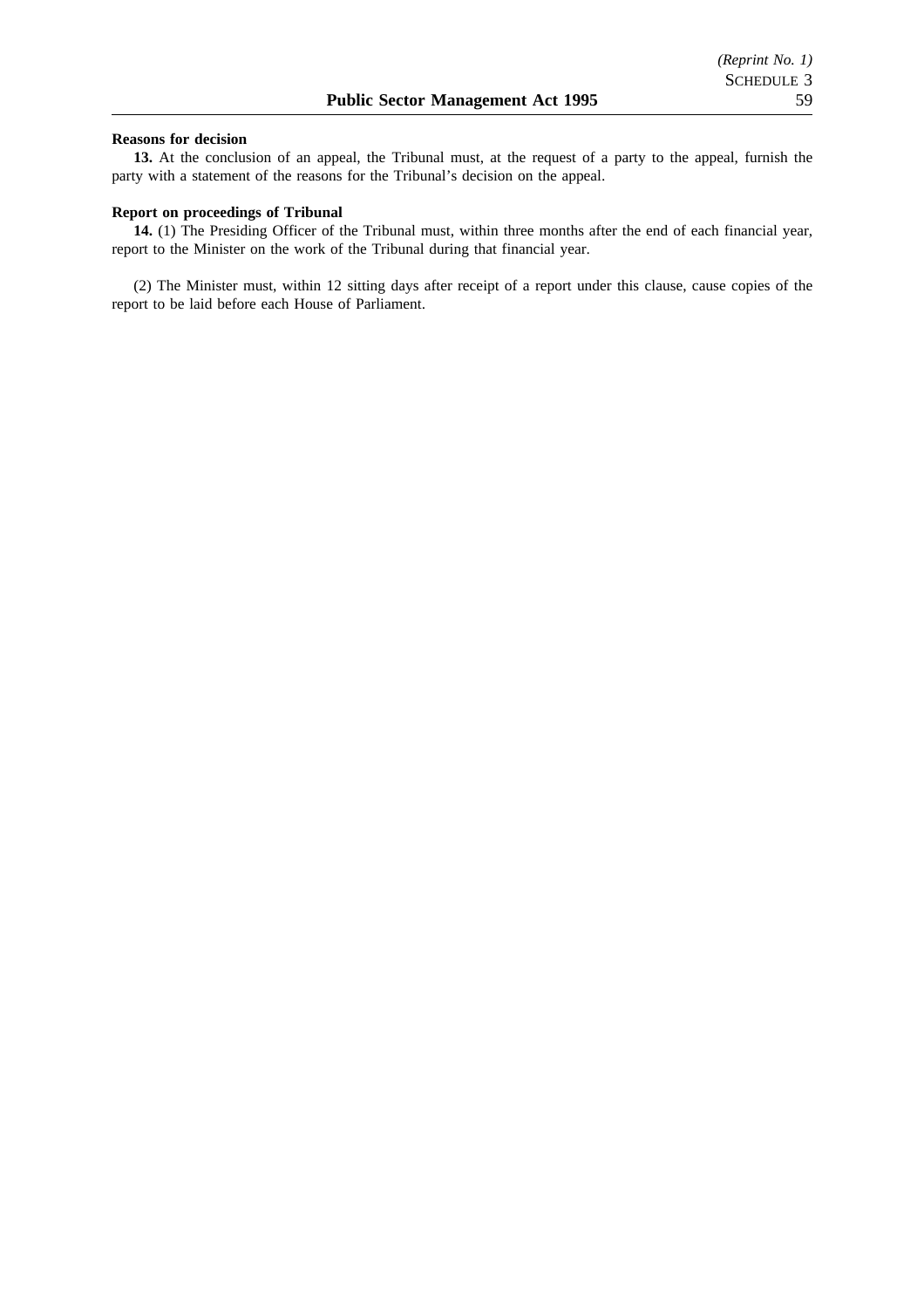#### **SCHEDULE 4**

*Repeal and Transitional Provisions*

#### **Repeal**

**1.** The *Government Management and Employment Act 1985* is repealed.

#### **Commissioner**

**2.** (1) The person holding office as Commissioner under the repealed Act immediately before the commencement of this Act continues as the Commissioner subject to this Act.

(2) Any entitlement of the Commissioner under the repealed Act to employment in a position in the Public Service at the end of a term of appointment continues to apply subject to any agreement made between the Commissioner and the Minister after the commencement of this Act.

#### **Administrative units continued**

**3.** The administrative units of the Public Service in existence under the repealed Act immediately before the commencement of this Act continue in existence subject to this Act.

#### **Positions continued**

**4.** (1) The Public Service positions in existence under the repealed Act immediately before the commencement of this Act continue in existence as positions in the same administrative units subject to this Act.

(2) A position classified as a senior position under the repealed Act immediately before the commencement of this Act continues as an executive position subject to this Act.

#### **Employees continued in positions**

**5.** The persons employed in the Public Service under the repealed Act immediately before the commencement of this Act continue to be employed in the same positions in the Public Service subject to this Act.

#### **Basis of employment**

**6.** (1) A person employed on probation under the repealed Act immediately before the commencement of this Act continues to be employed on probation subject to this Act.

(2) A person employed in the Public Service on a temporary basis under the repealed Act immediately before the commencement of this Act is to be taken to be employed subject to a contract (which may be modified by agreement) between the employee and the relevant Chief Executive under which the employee's employment may be terminated by the Chief Executive at any time.

(3) A person employed in the Public Service on a casual basis under the repealed Act immediately before the commencement of this Act is to be taken to be employed subject to a contract (which may be modified by agreement) between the employee and the relevant Chief Executive under which—

- *(a)* the same conditions continue to apply in relation to the employment; and
- *(b)* the employee's employment may be terminated by the Chief Executive at any time.

(4) A person employed in the Public Service for a fixed term under the repealed Act immediately before the commencement of this Act is to be taken to be employed subject to a contract (which may be modified by agreement) between the employee and the relevant Chief Executive under which—

- *(a)* the same fixed term continues to apply in relation to the employment; and
- *(b)* any entitlement of the employee under the repealed Act to employment in another position in the Public Service at the end of the fixed term continues to apply in relation to the employment.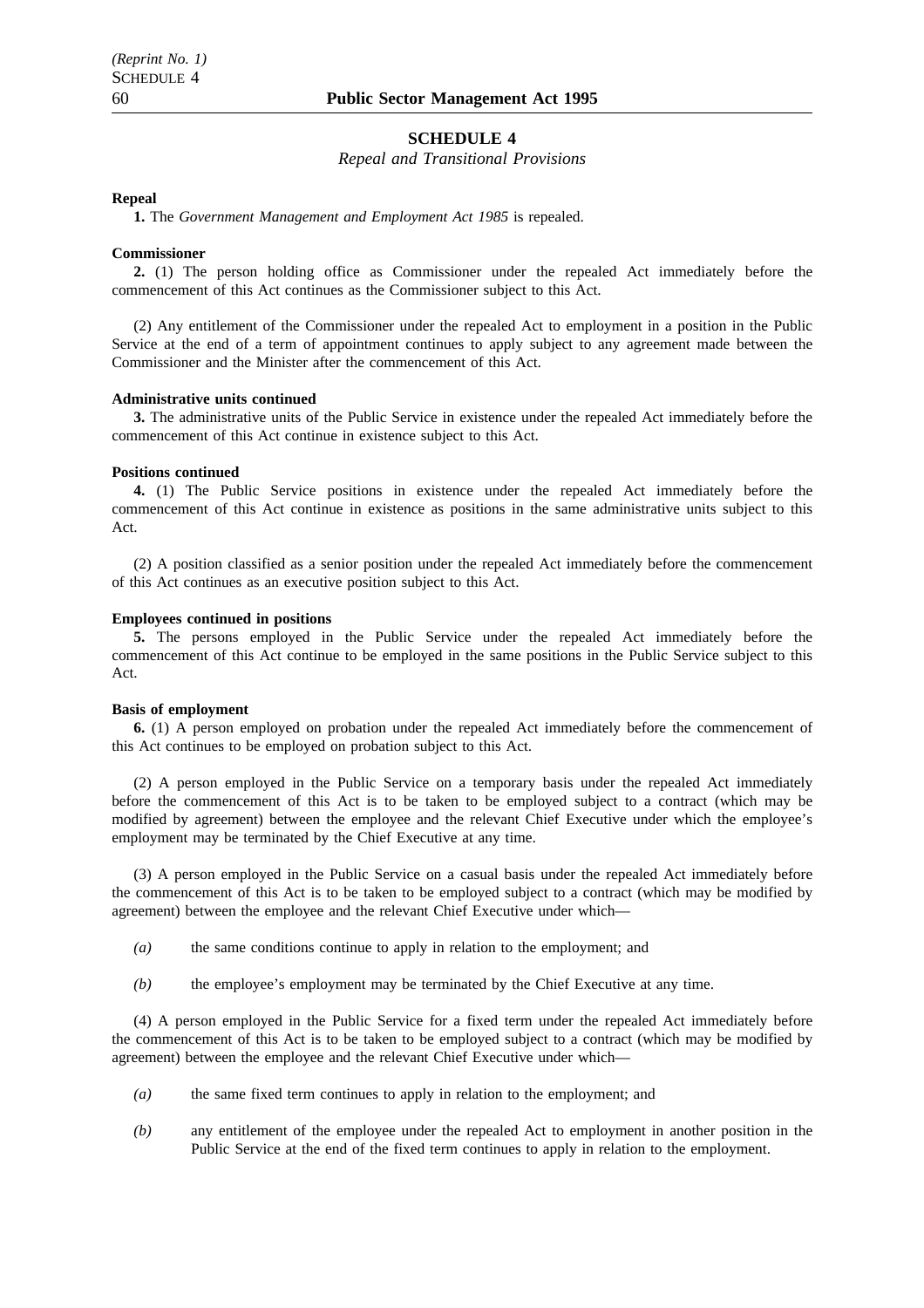(5) A person employed in the Public Service for a fixed term and subject to negotiated conditions under the repealed Act immediately before the commencement of this Act is to be taken to be employed subject to a contract (which may be modified by agreement) between the employee and the relevant Chief Executive under which the same fixed term and conditions continue to apply in relation to the employment.

#### **Executives**

**7.** (1) The following provisions apply to an employee occupying a senior position under the repealed Act immediately before the commencement of this Act:

- *(a)* despite Division 1 of Part 7, the conditions of the person's employment as an executive need not, but may, if the parties so choose, be made subject to a contract under that Division between the employee and the relevant Chief Executive;
- *(b)* paragraph *(a)* ceases to apply to the employee—
	- (i) if the employee applies for and is appointed to an executive position; or
	- (ii) once the employee becomes a party to a contract under Division 1 of Part 7 governing the conditions of his or her employment as an executive.

(2) The remuneration and other benefits, or limits of remuneration and other benefits, that may be determined by the Commissioner under Part 6 in relation to executive positions at a particular remuneration level may vary according to whether the conditions of a person's employment in such a position are or are not subject to a contract under Division 1 of Part 7.

#### **Chief Executives**

**8.** The following provisions apply to a Chief Executive occupying a position of Chief Executive Officer of an administrative unit under the repealed Act immediately before the commencement of this Act:

- *(a)* the conditions of appointment to the Chief Executive's position are to be taken to be subject to a contract under Part 4;
- *(b)* the contract is to be taken to provide that—
	- (i) the Chief Executive's appointment is for the same term as applied to his or her appointment under the repealed Act; and
	- (ii) the Chief Executive is to meet performance standards as set from time to time by the Premier and the Minister responsible for the administrative unit; and
	- (iii) the Chief Executive is entitled to the same remuneration and other benefits as applied to his or her appointment under the repealed Act; and
	- (iv) any entitlement of the Chief Executive under the repealed Act to subsequent employment in a position in the Public Service continues to apply to his or her appointment in the event that—
		- (A) the Chief Executive is not reappointed at the end of a term of appointment; or
		- (B) the Chief Executive ceases to occupy the position before the end of a term of appointment otherwise than as a result of
			- resignation or retirement; or
			- termination by the Governor on the ground that the Chief Executive has, because of mental or physical incapacity, failed to carry out duties of the position satisfactorily or to the performance standards specified under the contract; or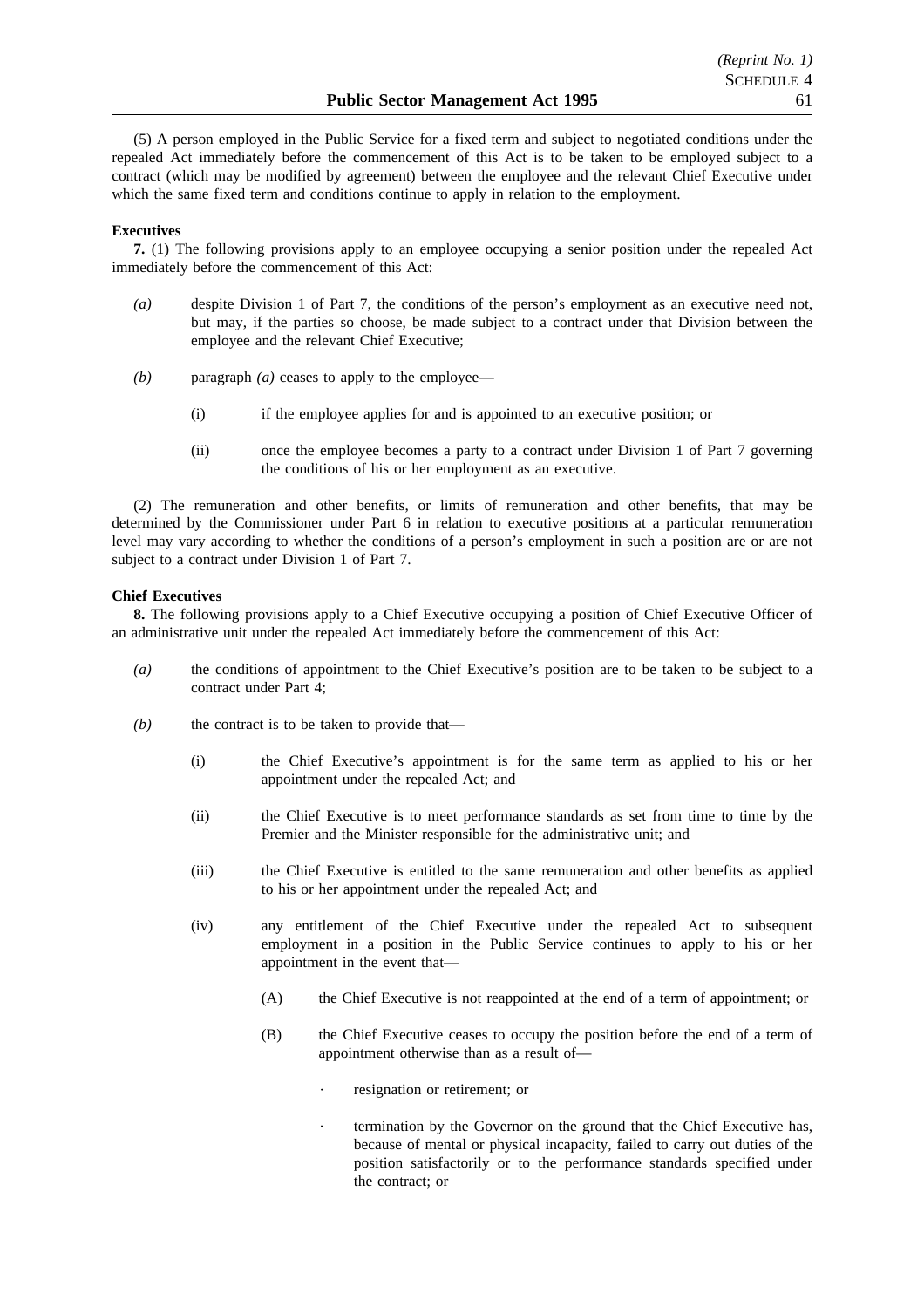- termination by the Governor on the ground that the Chief Executive has been guilty of misconduct; or
- termination by the Governor on the ground that the Chief Executive has been convicted of an offence punishable by imprisonment; or
- termination by the Governor on the ground that the Chief Executive has engaged in any remunerative employment, occupation or business outside the duties of the position without the consent of the Minister responsible for the administrative unit; or
- termination by the Governor on the ground that the Chief Executive has become bankrupt or applied to take the benefit of a law for the relief of insolvent debtors; or
- termination because the Chief Executive becomes a member of the Parliament of the State or the Commonwealth or is sentenced to imprisonment for an offence;
- *(c)* the contract is subject to modification by agreement;
- *(d)* the provisions of Part 4, including the provisions for termination by not less than three months notice and for a resulting termination payment, apply in relation to the Chief Executive;
- *(e)* the Chief Executive is not entitled to any payment as provided by section 37(1)*(d)*(ii) of the repealed Act.

#### **Temporary promotional reassignments**

**9.** An employee occupying a position as a result of a temporary promotional reassignment under the repealed Act continues to occupy the position subject to the requirement that the employee must, within three years from the date of the temporary promotional reassignment, be assigned back to the employee's former position or, if that position is no longer available, to a position with a remuneration level that corresponds to the classification level of the employee's former position.

#### **Classification and remuneration levels of positions**

**10.** The classification levels of positions in the Public Service under the repealed Act immediately before the commencement of this Act continue as the remuneration levels of the positions subject to this Act.

#### **Tribunals continued**

**11.** The Disciplinary Appeals Tribunal and the Promotion and Grievance Appeals Tribunal as constituted under the repealed Act immediately before the commencement of this Act continue as the same Tribunals subject to this Act.

#### **Leave rights**

**12.** Subject to this Act, existing and accruing rights in respect of leave of employees continued in employment under this Act remain in full force and effect.

#### **Directions, etc., continued**

**13.** A direction, instruction, determination or decision issued or made under a provision of the repealed Act and in force under the repealed Act immediately before the commencement of this Act continues in force subject to this Act as if issued or made under the corresponding provision of this Act.

#### **Acts Interpretation Act applies**

**14.** The *Acts Interpretation Act 1915* applies, except to the extent of any inconsistency with the provisions of this schedule, to the repeal effected by this Act.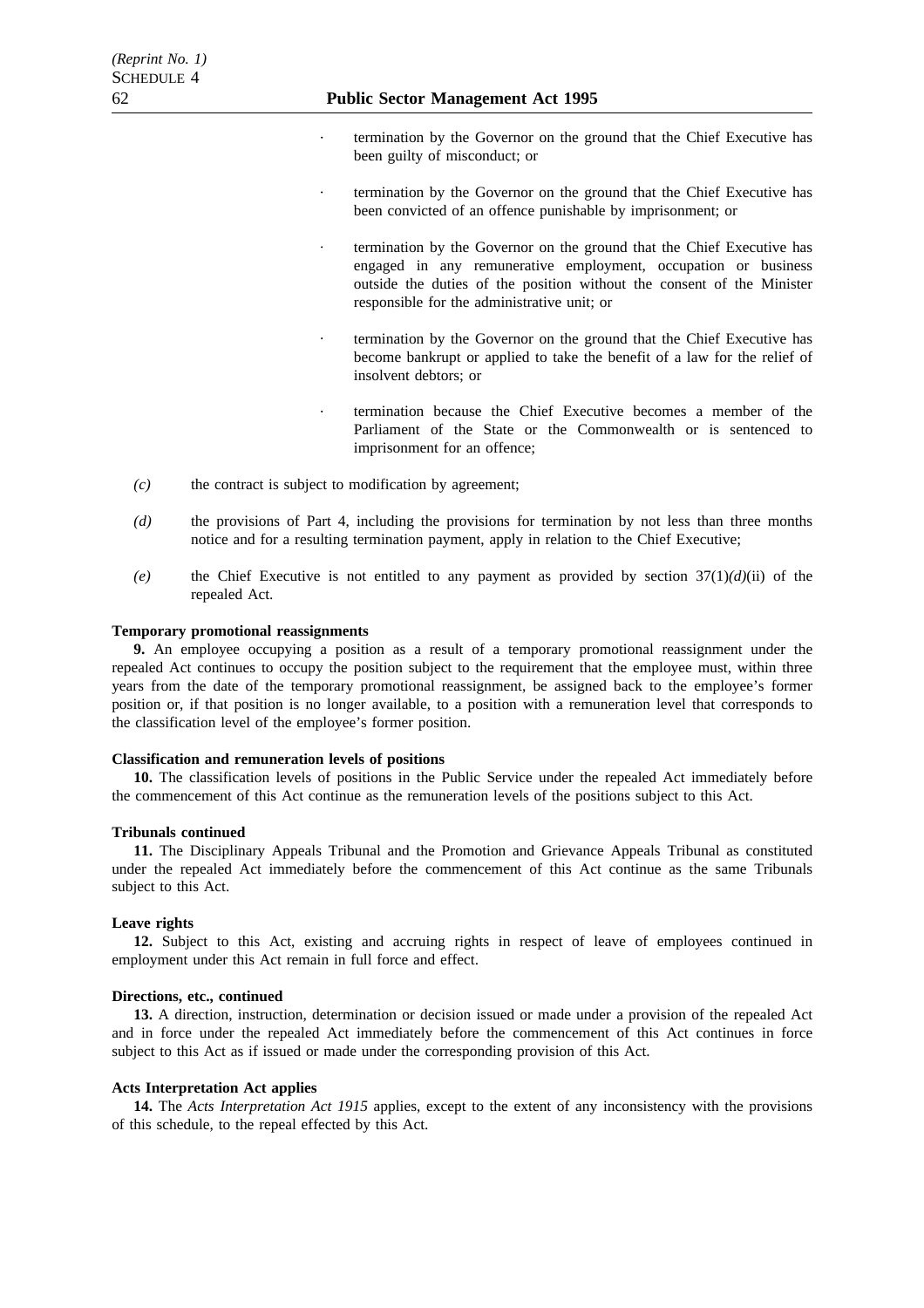#### **Interaction with Superannuation legislation**

**15.** (1) Termination of an employee's employment in the Public Service under Division 4 of Part 8 is to be taken to constitute retrenchment for the purposes of the *Superannuation Act 1988*, the *Superannuation (Benefit Scheme) Act 1992* and the *Southern State Superannuation Act 1994.*

(2) Termination of an employee's employment in the Public Service under Division 5 of Part 8 is to be taken to constitute termination on account of or on the ground of invalidity for the purposes of the *Superannuation Act 1988*, the *Superannuation (Benefit Scheme) Act 1992* and the *Southern State Superannuation Act 1994*.

(3) Termination of employee's employment in the Public Service under Division 6 of Part 8 is to be taken to constitute termination on the ground of incompetence for the purposes of the *Superannuation Act 1988*.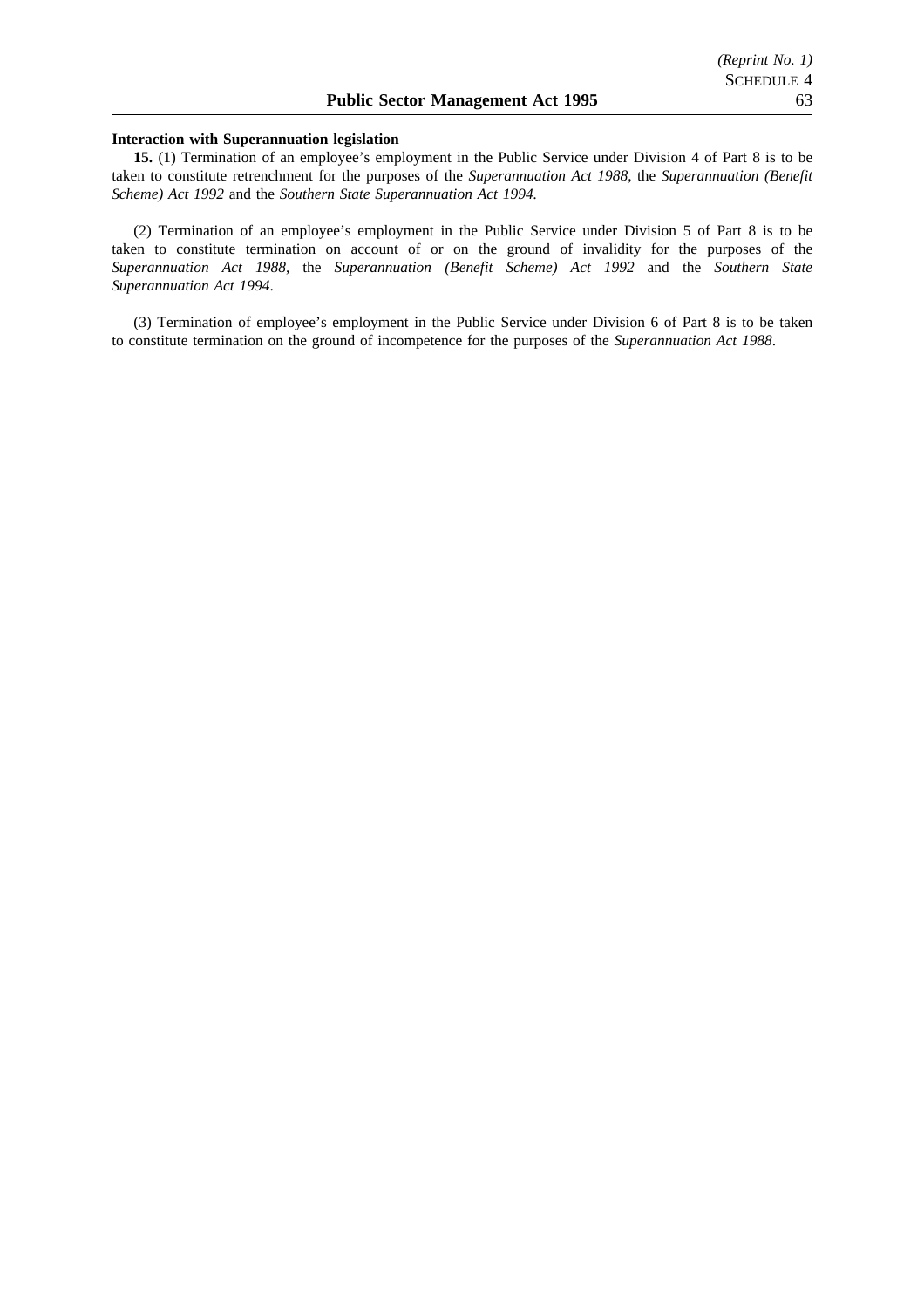## **SCHEDULE 5**

*Amendment of Industrial and Employee Relations Act 1994*

The *Industrial and Employee Relations Act 1994* is amended by striking out paragraph *(a)* of the definition of "**employer**" in section 4(1) and substituting the following paragraph:

> *(a)* for public employees—the body or person (not being a Minister) declared by regulation to be the employer of the employees;.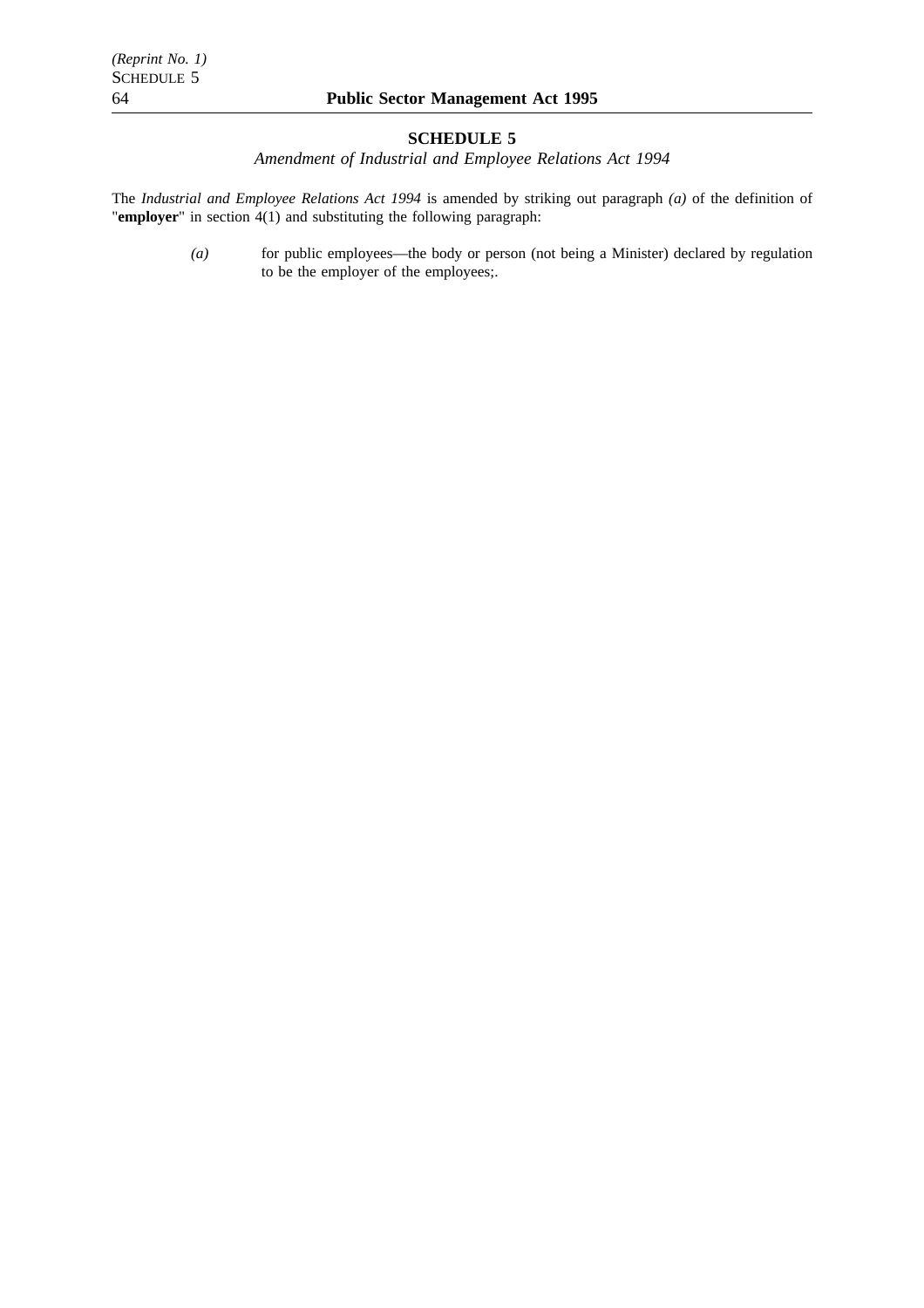# **APPENDIX 1**

## **LEGISLATIVE HISTORY**

Section 70A: inserted by 17, 1998, s. 3